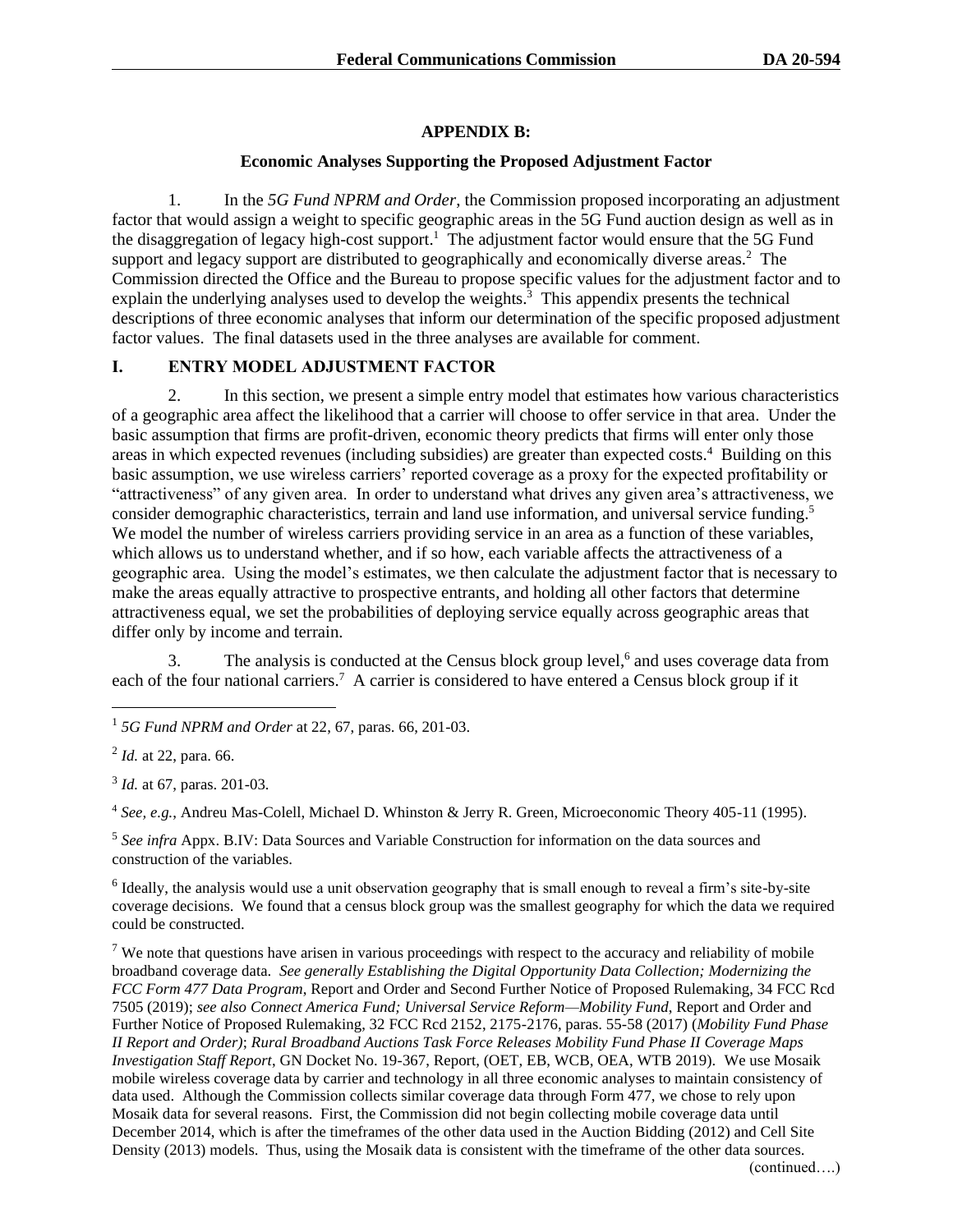covers at least 75% of the land area in the Census block group with 4G LTE.<sup>8</sup> We include in our sample those Census block groups that contain at least 50% rural blocks by land area,<sup>9</sup> and that have population densities of less than 100 persons per square mile<sup>10</sup> and GDPs of less than \$100 million per square mile;<sup>11</sup> this procedure yields  $28,519$  observations.<sup>12</sup> Summary statistics are presented in Fig. B-1.

8 In this analysis, we use January 2017 Mosaik 4G LTE coverage data. We use 4G LTE coverage data because as of that time, it is the baseline industry standard for the marketing of mobile broadband service. *Implementation of Section 6002(b) of the Omnibus Budget Reconciliation Act of 1993; Annual Report and Analysis of Competitive Market Conditions with Respect to Mobile Wireless, Including Commercial Mobile Services*, Eighteenth Report, 30 FCC Rcd, 14515, 14538-39, para. 35 (WTB 2015). We have also used Form 477 coverage data from December 2016 and June 2017 as robustness checks and found similar results. To simplify the analysis, our baseline specification focuses on the four nationwide carriers at that time: AT&T, Sprint, T-Mobile, and Verizon. However, in alternative specifications, we model the union of regional carriers' coverage as a fifth nationwide carrier and find that the qualitative results are largely unchanged. In all specifications, we also account for the presence of subsidized competitors in our estimation. Our baseline specification uses a coverage threshold of 75%, which generates roughly 750,000 square miles of uncovered area. It is unclear ex ante where the coverage threshold should be set, but to be certain that our analysis is not sensitive to the 75% threshold, we estimate the model using entrance thresholds of 50% and 90% in robustness checks. The 90% threshold is very strict and leads to significantly more area being considered uncovered, which should at least partially counteract any overstated coverage in the data.

<sup>9</sup> The U.S. Census Bureau designates rurality at the block level, which results in Census block groups that are made up of both rural and non-rural blocks. We selected a 50% rurality threshold to focus our analysis on block groups that are in the majority rural. As a robustness check, we have also conducted the analysis including and excluding all Census block groups with at least one rural block.

 $10$  For certain purposes, the Commission has previously characterized rural markets as having fewer than 100 people per square mile. *See, e.g., Facilitating the Provision of Spectrum-Based Services to Rural Areas and Promoting Opportunities for Rural Telephone Companies to Provide Spectrum-Based Services et al.*, Report and Order and Further Notice of Proposed Rulemaking, 19 FCC Rcd 19078, 19086-88, paras. 10-12 (2004).

<sup>11</sup> The GDP restriction removes 123 Census block groups that are significant outliers. These block groups are generally in close proximity to major cities and as such are not likely to be informative about areas that have historically lacked coverage or required universal service support to entice entry. For reference, the mean GDP per square mile of the Census block groups in the final sample is \$3.73 million. We found that removing areas with GDP densities greater than \$100 million produced a sample that was sufficient for estimating the effects of high levels of economic activity, while removing observations which may cause issues in the estimation procedure.

 $12$  We limit the dataset to sparsely populated rural areas to better reflect the areas under consideration in this proceeding. Firms' entry decisions in densely populated areas are unlikely to offer useful information about their decisions in areas that have historically lacked coverage or required universal service funding to incentivize entry. Nonetheless, we also present estimates with no population constraints. Further, we present estimates from a dataset that only contains observations from Census block groups with population densities less than 20 persons per square mile*.* We have previously described areas with less than 20 persons per square mile as "very rural." *See e.g.,* 

(continued….)

Second, we acknowledge that the Commission and other parties have raised concerns about the accuracy of the Mosaik data in other contexts. *See, e.g., Mobility Fund Phase II Report and Order*, 32 FCC Rcd at 2177-78, para. 59. However, we have no evidence that these concerns would impact our estimated adjustment factors in any meaningful way. If coverage were overstated in the Mosaik data, it would likely be overstated in both flat and hillier terrain areas to similar degrees. The adjustment factor estimates will only be biased if the coverage data is systematically overstated in favor of one of the terrain categories. Since the adjustment factors reflect relative differences in costs across different areas, coverage being similarly overstated across these areas would have no effect on the relative differences. Third, while all three analyses are based on historic Mosaik coverage data of different vintages, we conclude that these analyses form a reasonable basis for setting current mobile wireless adjustment factors because the underlying economic and engineering principles on which these analyses are based are unlikely to have changed (i.e., the determinants of wireless signal propagation and economic profitability). Finally, extensive robustness checks on all three models, including alternative model specifications and using historic and more recent Form 477 data in place of Mosaik data, confirm these conclusions.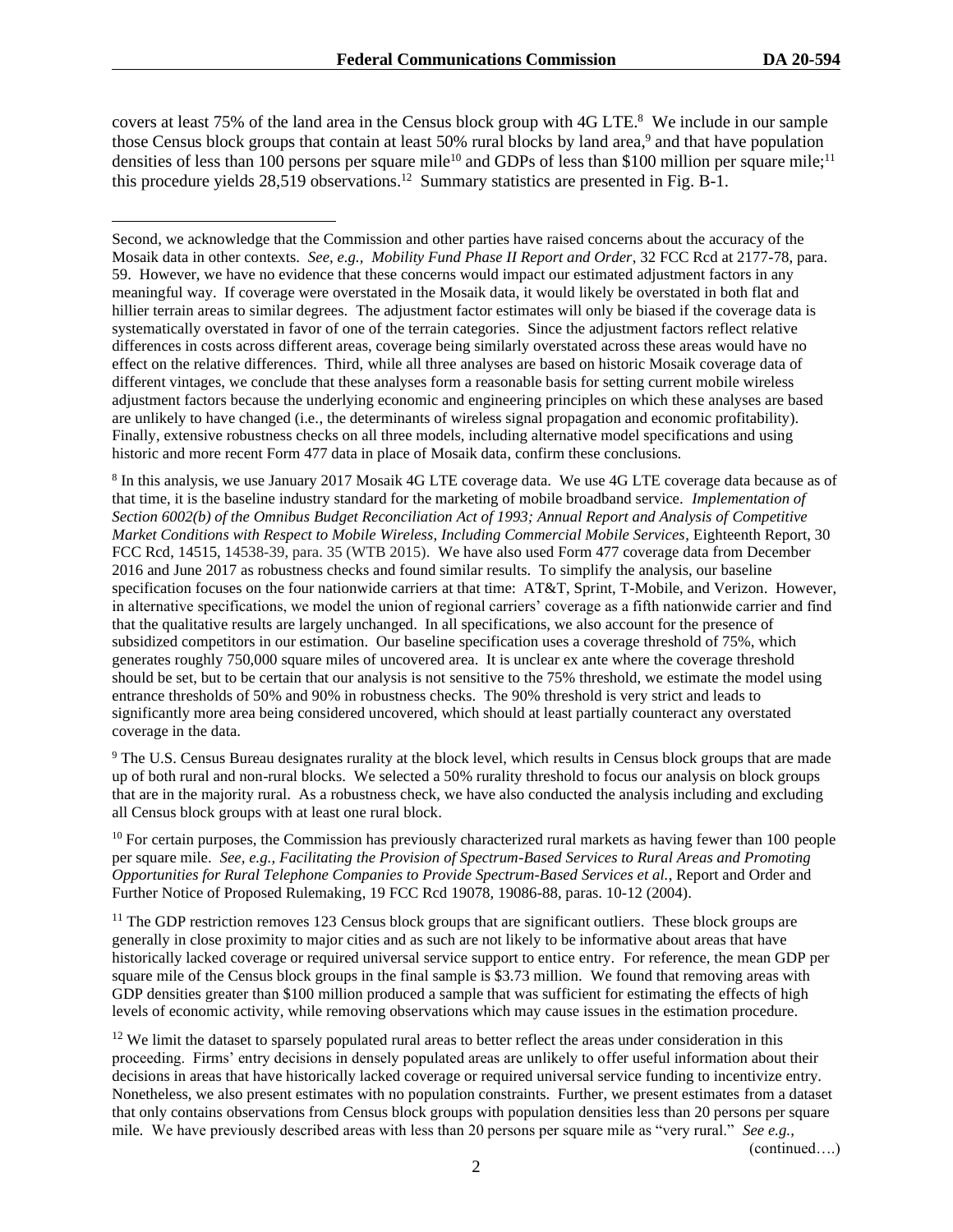4. *Analysis*. Carriers are expected to enter geographic areas when the incremental revenues from deploying are expected to exceed the incremental costs. In determining where to deploy, carriers likely consider demographic characteristics which may serve as demand proxies (i.e., population, level of economic activity, etc.), the costs associated with deploying coverage in the area, and the number of competitors also providing coverage. For example, providing service to 1000 individuals in a densely populated area with flat terrain is likely less costly than providing equivalent service to 1000 individuals over a larger more sparsely populated geographic area with mountainous terrain. The areas with higher demand and lower costs are thus more attractive to carriers, and therefore they likely have a greater number of mobile providers than mountainous areas with demand.

5. We fit an ordered logit model for the number of entrants on Census block group characteristics that reasonably could impact the attractiveness of entry.<sup>13</sup> Ordered logit models are used when there is a categorical outcome where category values have a meaningful sequential order.<sup>14</sup> In this case, the outcome of interest is the number of carriers providing coverage in a Census block group, and so the ordering is straightforward—one entrant implies more carriers providing service than zero, two entrants implies more carriers providing service than one, etc. We model the number of entrants as being determined by a latent attractiveness value for each Census block group. The model estimates the attractiveness thresholds required to induce entry by an additional mobile provider in each Census block group as shown below.

> Number of Entrants  $i = 0$  if Attractiveness  $i <$  Threshold<sub>1</sub>  $= 1$  if Attractiveness<sub>i</sub>  $\geq$  Threshold<sub>1</sub> & Attractiveness<sub>i</sub>  $\lt$  Threshold<sub>2</sub>  $= 2$  if Attractiveness<sub>i</sub>  $\geq$  Threshold<sub>2</sub> & Attractiveness<sub>i</sub>  $\leq$  Threshold<sub>3</sub>  $= 3$  if Attractiveness<sub>i</sub>  $\geq$  Threshold<sub>3</sub> & Attractiveness<sub>i</sub>  $\lt$  Threshold<sub>4</sub>  $= 4$  if Attractiveness<sub>i</sub>  $\geq$  Threshold<sub>4</sub>.

6. While we do not observe a Census block group's attractiveness value, we can estimate the thresholds beyond which a Census block group would likely induce entry from a given number of carriers, as well as the impact of Census block group characteristics on attractiveness. The model assumes that the unobserved latent attractiveness of any given Census block group is the following linear function of revenue factors, cost factors, USF funding and an idiosyncratic error term specific to census block group *i* represented by  $\epsilon_i$ .

> Attractiveness<sub>i</sub> =  $\beta_0$  +  $\beta_1$ Population Density<sub>i</sub> +  $\beta_2$ Road Density<sub>i</sub> +  $\beta_3$ GDP Density<sub>i</sub> +  $\gamma_1$  log(Income<sub>i</sub>) +  $\gamma_2$ Dense Clutter<sub>i</sub> +  $\phi_{USF_i}$  +  $f_{terrain}$ (Terrain<sub>i</sub>) +  $\epsilon_i$ ,

7. Census block groups vary significantly in land area. To account for this, the variables that proxy for demand—population, road miles, and local GDP—enter the latent attractiveness equation as per square mile densities. These demand density variables help characterize the potential additional subscribers that carriers could gain by providing service in these areas. Further, we include the natural log of median household income to capture the differences in entry related to differences in income across areas. In addition, the percentage of land area covered by dense clutter captures the effect of clutter on network deployment costs. Finally, universal service funding enters the model in two ways: i) dummy

*Application of AT&T Mobility Spectrum LLC and Fuego Wireless, LLC For Consent to Assign Licenses*, Memorandum Opinion and Order, 31 FCC Rcd 13389, 13396, para. 18 (WTB 2016).

<sup>&</sup>lt;sup>13</sup> We also estimate an alternative binary choice model where the dependent variable is simply a dummy for whether an area is covered by any carrier. However, the additional information conveyed by the number of entrants is valuable when estimating block group attractiveness

<sup>&</sup>lt;sup>14</sup> For an introduction to ordered choice regression models, see William H. Greene, Econometric Analysis 784-90 (2003) (Greene (2003)).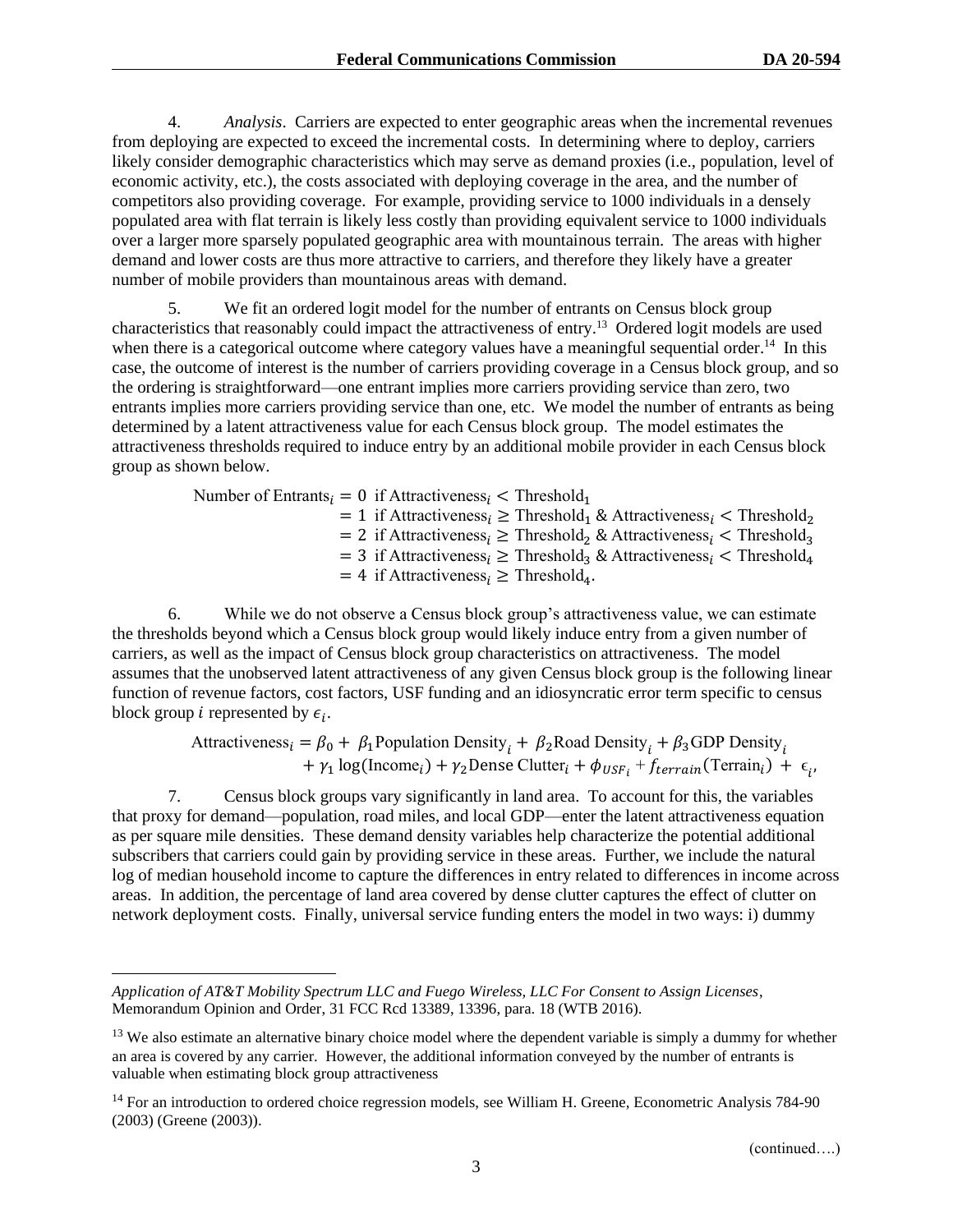variables are included for the number of national carriers receiving funding in the block group; and ii) a separate variable indicates whether a regional carrier receives funding in the Census block group.<sup>15</sup>

8. We note that propagation models exhibit a nonlinear relationship between terrain roughness and signal propagation.<sup>16</sup> It is ex-ante unclear how this relationship will translate to carriers' entry decisions, and for this reason, our baseline specification uses a piecewise linear spline to flexibly estimate the relationship between terrain roughness and entry appeal. A linear spline allows the linear slope parameter of an explanatory variable (e.g., the coefficient β) to vary across different ranges of values of that explanatory variable. Finally, if holding all else equal, we expect that large area Census block groups would require carriers to make a greater number of coverage decisions than small area Census block groups, and therefore our baseline specification weights observations by land area.<sup>17</sup>

9. *Adjustment Factor*. To calculate the adjustment factor, we solve for the adjustment to the land area in each Census block group necessary to equalize the differences in latent attractiveness values (i.e., entry probabilities) due solely to terrain, clutter, and income differences. <sup>18</sup> For example, if holding all else equal, mountainous areas with low median household incomes need to be three times smaller than flat areas with high median household incomes to induce the same number of expected entrants, then the mountainous-low income category will have an adjustment factor three times that of the flat-high income category.

10. We begin by constructing a representative block group for each category . The representative block groups differ only in terrain roughness, clutter, and median household income. All other variables are set equal across categories. Next, we use the model estimates to assign predicted attractiveness values  $(\widehat{A}_l)$  to each representative block group from the model, and we set the baseline attractiveness value  $(A^*)$  equal to the largest of these values.<sup>19</sup> Finally, we solve for the set of constants  $m$ , which when multiplied by the demand density variables (population density, road mile density, and GDP Density), offset the category specific income, clutter and terrain differences so that the latent attractiveness values all equal  $A^*$ . The estimated adjustment factor for category *i* is the  $m_i$  that solves:

$$
A^* = \beta_1(m_i \times \widetilde{\text{pop den}}) + \beta_2(m_i \times \widetilde{\text{road den}}) + \beta_3(m_i \times \widetilde{\text{GDP den}}) + C_{i}
$$

where pop den, road den, and GDP den are the median values of population density, road mile density, and local GDP density in the sample. The remaining variables in the latent attractiveness equation enter

<sup>15</sup> Universal service funding is currently distributed on a wire center basis. *Federal-State Joint Board on Universal Service*, Report and Order, CC Docket No. 96-45, 20 FCC Rcd 6371, 6806, para. 77 (2005). *Federal-State Joint Board on Universal Service; Highland Cellular, Inc. Petition for Designation as an Eligible Telecommunications Carrier for the Commonwealth of Virginia*, Memorandum Opinion and Order, CC Docket No. 96-45, 19 FCC Rcd 6422, 6438, para. 33 (2004). We designate a Census block group as receiving funding if at least 50% of the Census block group's land area falls within a wire center that receives funding. Because of the way funding is currently distributed, we cannot allocate funding levels directly to Census block groups and thus use dummy variables instead of directly using funding amounts.

<sup>16</sup> *See generally* Appx. A: Terrain Elevation.

 $17$  The ideal dataset would have the same variables at a uniformly sized geography. The largest Census block groups may require multiple cell sites to provide service to the entire area, while the land area of the smallest Census block group could be covered many times from a single site.

<sup>&</sup>lt;sup>18</sup> A category is defined as a terrain level, income level combination. Since we consider three levels of terrain and three levels of income, there are nine categories. An alternative, but equivalent, way of thinking about the adjustment factor is that it represents the factor by which demand needs to be increased in order to offset the effects of terrain and income across categories, holding land area fixed.

 $19$  In practice, the flat terrain-high median household income category has the highest predicted attractiveness value due to its large potential revenues and low costs of deployment. By setting  $A^*$  equal to the largest  $\widehat{A}_t$ , we normalize the weight of the most attractive area to 1.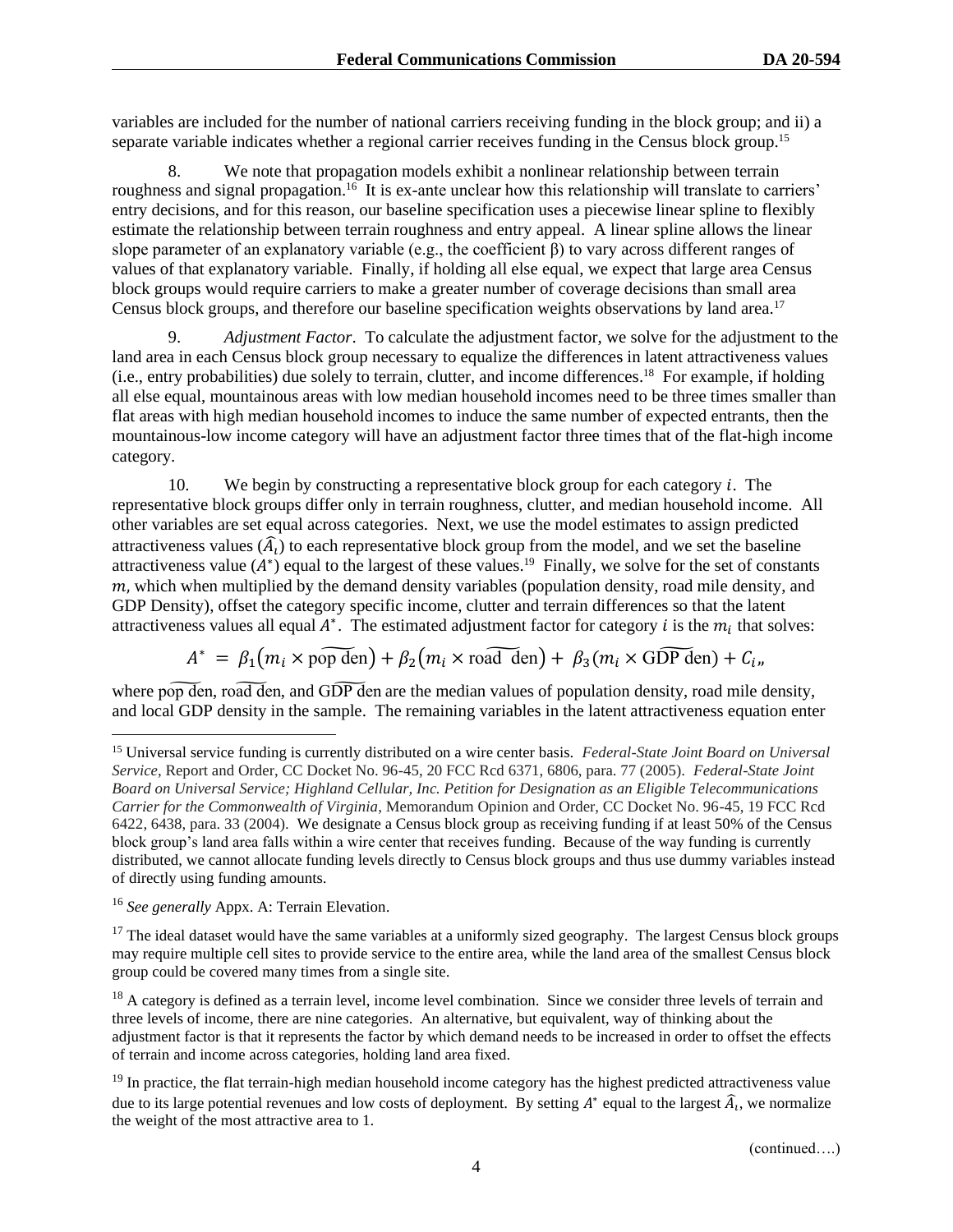through  $C_i$ , a category-specific term that contains the category-specific median values of terrain roughness, clutter, and median household income.<sup>20</sup>

11. Solving for the multiplier  $m_i$  in each category we find:

$$
A^* = \beta_1(m_i \times \text{pop den}) + \beta_2(m_i \times \text{road den}) + \beta_3(m_i \times \text{GDP den}) + C_i
$$
  

$$
A^* - C_i = m_i \left( \beta_1(\text{pop den}) + \beta_2(\text{road den}) + \beta_3(\text{GDP den}) \right)
$$
  

$$
m_i = \frac{(A^* - C_i)}{\beta_1(\text{pop den}) + \beta_2(\text{road den}) + \beta_3(\text{GDP den})}
$$

12. To illustrate the procedure, we present the following numerical example. Suppose after estimation we find  $\beta_1 = 5$ ,  $\beta_2 = 4$ ,  $\beta_3 = 2$  and  $C_{Flat, High} = 250$ ,  $C_{Flat, Med} = 200$ ,  $C_{Flat, Low} = 150$ , ... and  $C_{\text{Mountainous, Low}} = 50$ . Then, if the median values of pop den, road den, and GDP den are equal to 20, 15, and 10 respectively, we can construct the  $\hat{A}_i$ 's:

$$
\hat{A}_{\text{Flat, High}} = 5(20) + 4(15) + 2(10) + 250 = 430
$$
\n
$$
\hat{A}_{\text{Flat, Med}} = 5(20) + 4(15) + 2(10) + 200 = 380
$$
\n
$$
\hat{A}_{\text{Flat, Low}} = 5(20) + 4(15) + 2(10) + 150 = 330
$$
\n
$$
\vdots
$$
\n
$$
\hat{A}_{\text{Mountainous, Low}} = 5(20) + 4(15) + 2(10) + 50 = 230.
$$

13. In this scenario, the flat terrain-high income category has the highest latent attractiveness value, thus  $A^* = \hat{A}_{Flat, High}$  and, as a result, the adjustment factor for the flat-high income category is normalized to 1. With  $A^*$  established, we can now calculate adjustment factors for the remaining categories. Under our example values, the largest adjustment factor is associated with the mountainouslow median household income category, which is calculated as follows:

$$
m_{\text{Mountainous, Low}} = \frac{(A^* - C_i)}{\beta_1 \left(\text{pop den}\right) + \beta_2 \left(\text{road den}\right) + \beta_3 \left(\text{GDP den}\right)} = \frac{430 - 50}{5(20) + 4(15) + 2(10)} = \frac{380}{180} = 2.11.
$$

14. *Results*. Fig. B-2 presents estimation results from twelve specifications of the model. Columns 1-10 present ordered logit estimates in which the dependent variable is the number of entrants in the census block group. Our baseline specification is displayed in column 1. Column 2 aggregates regional carriers' coverage areas and considers them as a fifth potential entrant. Columns 3 and 4 add interactions between the demand density variables. Column 5 assumes that the terrain roughness effect has a logarithmic form. Columns 6 and 7 alter the population density population restriction whereby column 6 includes block groups with up to 500 persons per square mile and column 7 limits the sample to block groups with less than 20 persons per square mile. Column 8 uses the population density restriction in column 7 in lieu of land area weights. Columns 9 and 10 alter the coverage threshold by which census block groups are determined to be served, using 50% and 90% respectively. Columns 11 and 12 are simple logit specifications where the dependent variable is a dummy indicating the Census block group has one or more entrants. Column 11 is the logit analog of the baseline model, while column 12 considers the regional carriers as potential entrants. In addition to coefficients for the independent variables, Fig. B-

<sup>&</sup>lt;sup>20</sup> We note that while the universal service dummy variables are theoretically included in  $C_i$ , we set the dummies to zero for the representative block groups and thus do not affect  $C_i$ .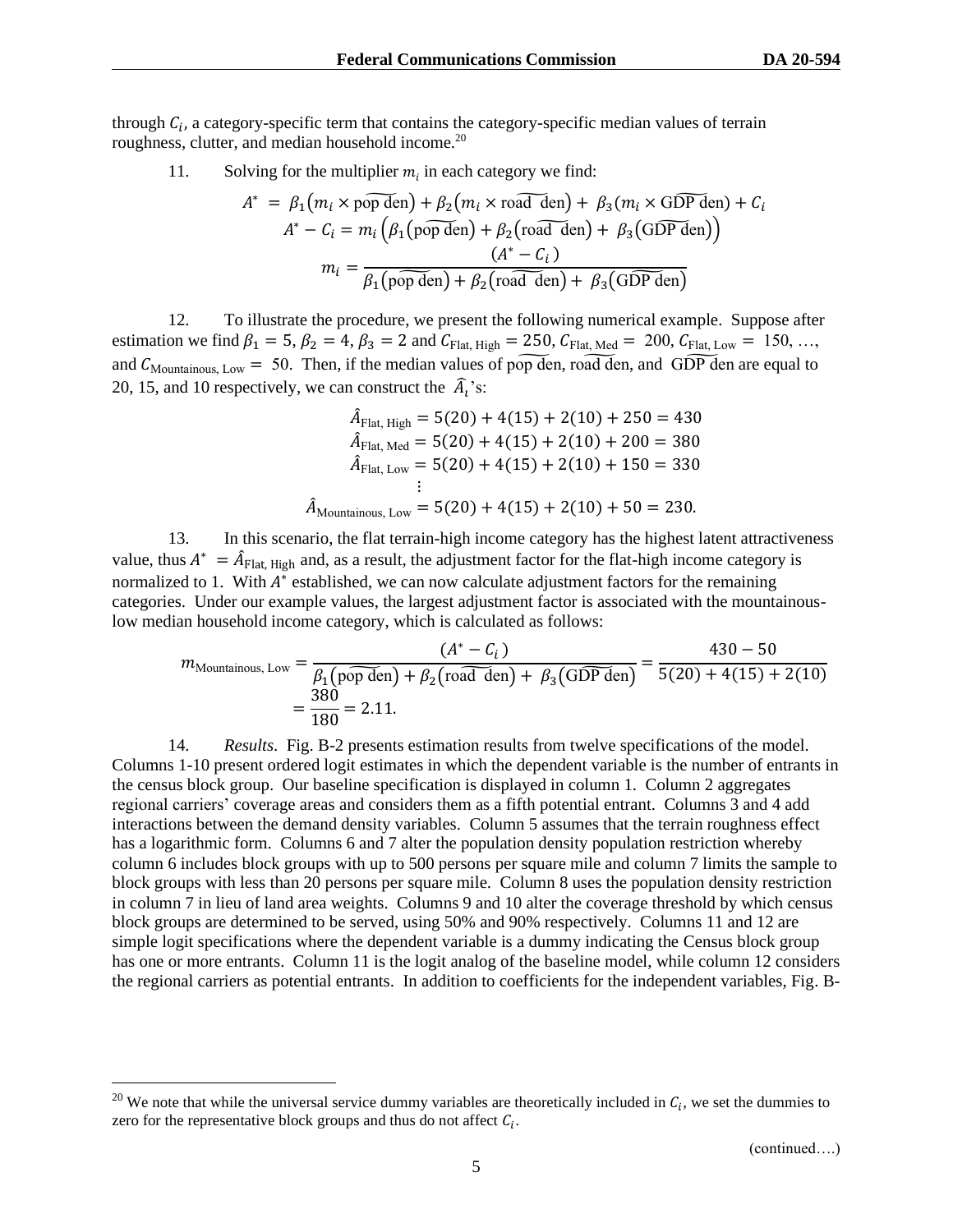2 also lists the estimated threshold values, which are the levels of latent attractiveness necessary to induce deployment by an additional provider. 21

15. The estimated coefficients on the population, road mile, and local GDP density variables are positive and statistically significant in all specifications, indicating that Census block groups become more attractive to entrants when demand density increases and that our model is capturing factors relevant to carriers' entry decisions. Similarly, log income is positive and significant in all specifications, indicating that, all else equal, wealthy areas are more likely to be covered. The negative and significant dense clutter coefficient indicates that entry is less likely in high clutter areas with greater signal propagation losses. The estimates also suggest that the multiple carriers receiving universal service funding dummy variable is capturing otherwise unobserved characteristics that make an area "difficult to serve." Areas where multiple national carriers have received funding are likely to have fewer national carriers enter, however this effect disappears when we consider service as a binary outcome. The coefficient on the indicator for a regional carrier receiving funding in the area is also negative and significant. When regional carriers are included in the analysis, the coefficient decreases in magnitude, suggesting that the areas are unlikely to induce entry by multiple carriers.

16. Fig. B-3 shows the linear spline estimates of terrain roughness on block group attractiveness for the baseline specification. We find a negative relationship between terrain roughness and block group attractiveness with the marginal effects decreasing as terrain roughness increases. The shape of the non-linear relationship is robust across specifications.

17. Fig. B-4 presents the adjustment factor estimates for each category and the corresponding 95% confidence intervals produced by our baseline specification.<sup>22</sup> We generate the adjustment factors using terrain values of 10m, 70m, and 150m, and median household income values of \$25,000, \$35,000, and \$65,000.<sup>23</sup> The baseline specification produces factors ranging from 1 to 4.06. Fig. B-5 presents the adjustment factors associated with each specification. Across all specifications, the largest factor is attributed to the mountainous-low median household income category. Top adjustment factors range from 3.08 to 4.29 with a median value of 3.84. The estimated adjustment factors are generally stable across specifications. The largest changes occur when we include interaction terms between demand density variables and when the sample is restricted to block groups with less than 20 persons per square mile.

<sup>&</sup>lt;sup>21</sup> Note that the estimates in Fig. B-2 do not include a constant term; this is because the first cut point serves as a constant term in the model. An equivalent approach would be to report a constant term in the regression results and normalize the first cut point to zero. *See* Greene (2003) at 787-88.

<sup>22</sup> We bootstrap the standard errors to generate the 95% confidence intervals. *See* Greene (2003) at 652-55.

<sup>&</sup>lt;sup>23</sup> 10m, 70m, and 150m are the land area weighted standard deviation of elevation medians of the terrain bins. Likewise, \$25,000, \$35,000, and \$65,000 are the approximate median values of the income bins.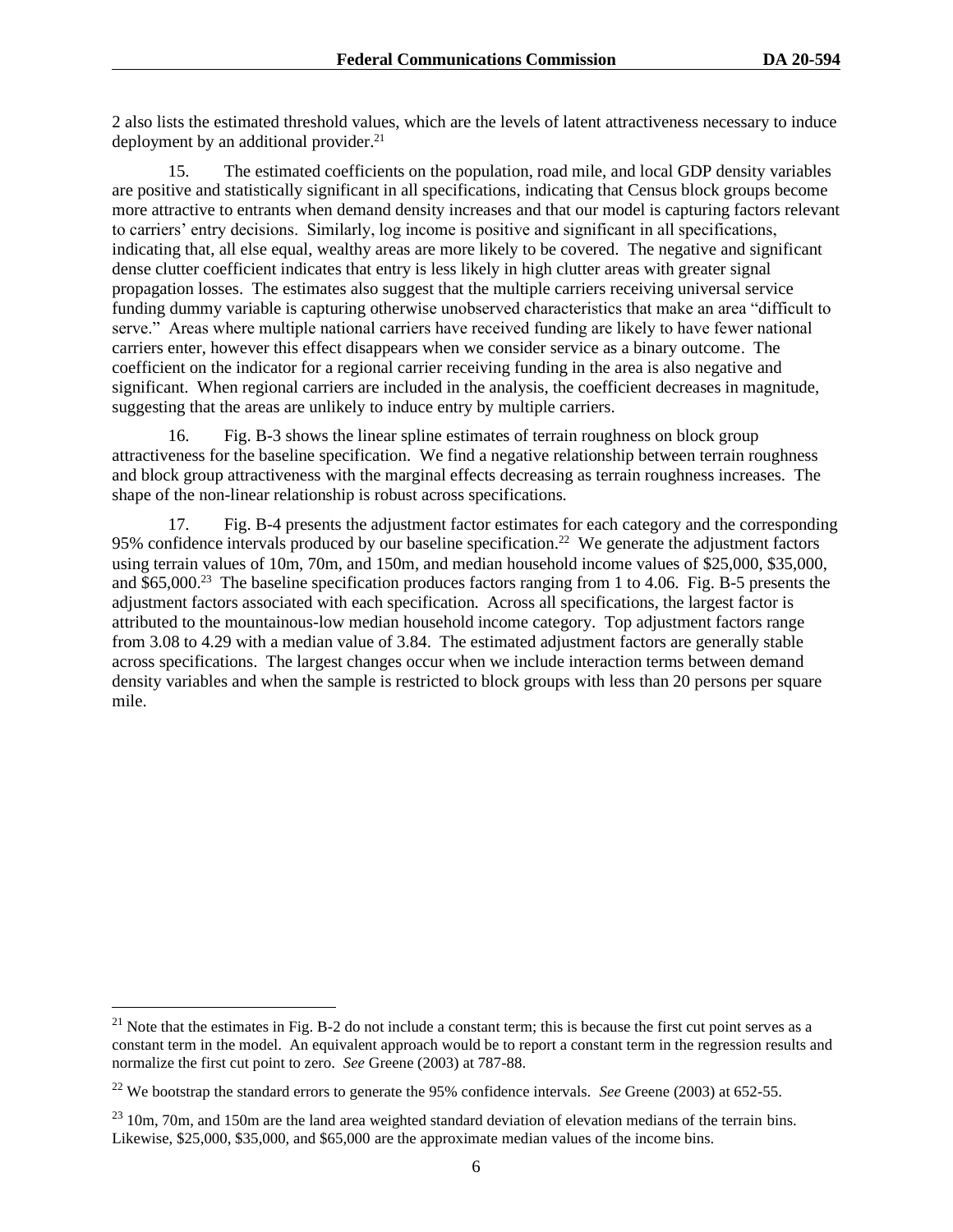| Variable                                                               |                  | Observations | Mean     | Std. Dev. | $\rm{Min}$       | Max     |
|------------------------------------------------------------------------|------------------|--------------|----------|-----------|------------------|---------|
| <b>Population Density</b>                                              |                  | 28,519       | 40.2     | 27.32     | $\boldsymbol{0}$ | 100.00  |
| Road Mile Density                                                      |                  | 28,519       | 2.49     | 0.88      | $\boldsymbol{0}$ | 11.93   |
| <b>Local GDP Density</b><br>$(\$000,000)$                              |                  | 28,519       | 3.73     | 7.44      | $0.01\,$         | 99.53   |
| Median Household Income<br>$(\$000)$                                   |                  | 28,519       | 53.20    | 17.79     | 2.50             | 250.00  |
| Terrain Roughness (Meters)                                             |                  | 28,519       | 26.38    | 34.78     | 0.14             | 320.48  |
| Land Area (Square Miles)                                               |                  | 28,519       | 89.78    | 256.03    | 0.29             | 7503.21 |
| Number of Entrants                                                     |                  |              |          |           |                  |         |
|                                                                        | $\boldsymbol{0}$ | 28,519       | $0.06\,$ |           |                  |         |
|                                                                        | $\mathbf{1}$     | 28,519       | $0.10\,$ |           |                  |         |
|                                                                        | $\sqrt{2}$       | 28,519       | $0.20\,$ |           |                  |         |
|                                                                        | $\mathfrak{Z}$   | 28,519       | 0.33     |           |                  |         |
|                                                                        | $\overline{4}$   | 28,519       | 0.31     |           |                  |         |
| <b>National Carriers Receiving</b><br><b>USF</b> Funding               |                  |              |          |           |                  |         |
|                                                                        | $\boldsymbol{0}$ | 28,519       | 0.66     |           |                  |         |
|                                                                        | $\mathbf{1}$     | 28,519       | 0.31     |           |                  |         |
|                                                                        | $\sqrt{2}$       | 28,519       | 0.03     |           |                  |         |
| <b>Regional Carrier Receiving</b><br><b>USF Funding in Block Group</b> |                  |              |          |           |                  |         |
|                                                                        | $\boldsymbol{0}$ | 28,519       | 0.62     |           |                  |         |
|                                                                        | $\mathbf{1}$     | 28,519       | 0.38     |           |                  |         |

| <b>Fig. B-1: Summary Statistics</b> |  |
|-------------------------------------|--|
|                                     |  |

Note: All densities are per square mile.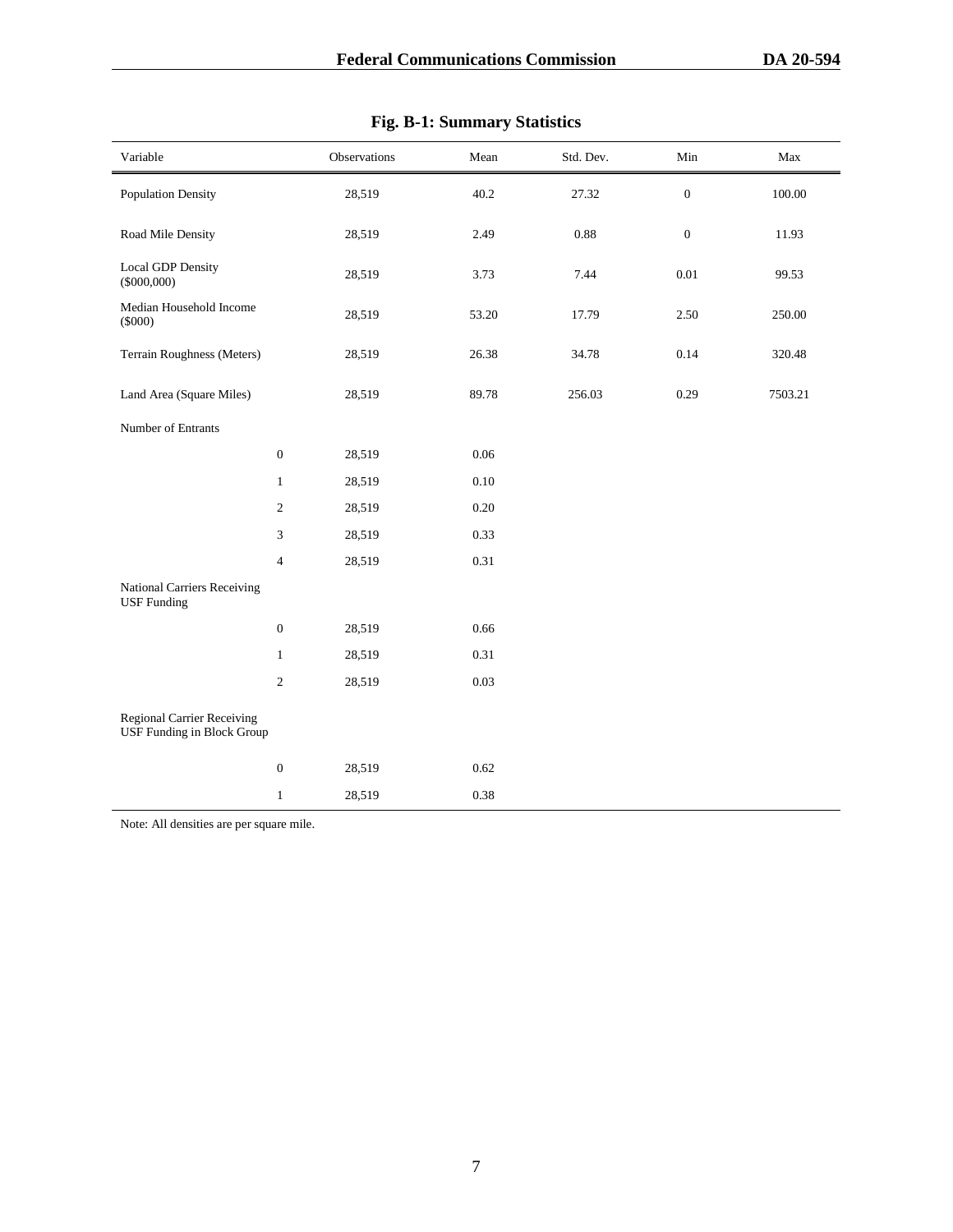|                                                  | <b>Dependent Variable = Number of Entrants</b> |                          |            |            |            |                          |                          |            |            |            |                          |            |
|--------------------------------------------------|------------------------------------------------|--------------------------|------------|------------|------------|--------------------------|--------------------------|------------|------------|------------|--------------------------|------------|
| <b>Variables</b>                                 | (1)                                            | (2)                      | (3)        | (4)        | (5)        | (6)                      | (7)                      | (8)        | (9)        | (10)       | (11)                     | (12)       |
| <b>Population Density</b>                        | $0.05***$                                      | $0.04***$                | $0.11***$  | $0.11***$  | $0.05***$  | $0.02***$                | $0.16***$                | $0.12***$  | $0.04***$  | $0.05***$  | $0.10***$                | $0.12***$  |
|                                                  | (0.00)                                         | (0.00)                   | (0.00)     | (0.00)     | (0.00)     | (0.00)                   | (0.01)                   | (0.00)     | (0.00)     | (0.00)     | (0.01)                   | (0.01)     |
| Road Mile Density                                | $0.70***$                                      | $0.78***$                | $1.02***$  | $1.16***$  | $0.72***$  | $0.79***$                | $0.67***$                | $0.27***$  | $0.68***$  | $0.74***$  | $0.91***$                | $0.94***$  |
|                                                  | (0.04)                                         | (0.04)                   | (0.06)     | (0.06)     | (0.04)     | (0.04)                   | (0.06)                   | (0.04)     | (0.05)     | (0.04)     | (0.11)                   | (0.12)     |
| <b>Local GDP Density</b>                         | $0.04***$                                      | $0.03***$                | $0.05***$  | $0.06***$  | $0.04***$  | $0.06***$                | $0.03**$                 | $0.03**$   | $0.07***$  | $0.04***$  | $0.08**$                 | $0.07**$   |
|                                                  | (0.01)                                         | (0.00)                   | (0.01)     | (0.01)     | (0.01)     | (0.01)                   | (0.01)                   | (0.01)     | (0.01)     | (0.00)     | (0.03)                   | (0.03)     |
| log(Income)                                      | $0.51***$                                      | $0.60***$                | $0.49***$  | $0.59***$  | $0.52***$  | $0.58***$                | $0.32*$                  | $0.35***$  | $0.45***$  | $0.58***$  | $0.73***$                | $0.72**$   |
|                                                  | (0.10)                                         | (0.10)                   | (0.10)     | (0.10)     | (0.10)     | (0.09)                   | (0.14)                   | (0.07)     | (0.11)     | (0.10)     | (0.21)                   | (0.22)     |
| % of Land Covered by Dense Clutter               | $-0.02***$                                     | $-0.02***$               | $-0.02***$ | $-0.02***$ | $-0.02***$ | $-0.01***$               | $-0.02***$               | $-0.02***$ | $-0.01***$ | $-0.02***$ | $-0.03***$               | $-0.03***$ |
|                                                  | (0.00)                                         | (0.00)                   | (0.00)     | (0.00)     | (0.00)     | (0.00)                   | (0.00)                   | (0.00)     | (0.00)     | (0.00)     | (0.00)                   | (0.00)     |
| National Carriers Receiving USF<br>Funding       |                                                |                          |            |            |            |                          |                          |            |            |            |                          |            |
| One                                              | $0.23***$                                      | $0.29***$                | $0.14*$    | $0.17**$   | $0.22**$   | $0.23***$                | $0.18\,$                 | $-0.15**$  | $0.28***$  | $0.26***$  | 0.07                     | $-0.08$    |
|                                                  | (0.07)                                         | (0.06)                   | (0.07)     | (0.07)     | (0.07)     | (0.06)                   | (0.11)                   | (0.05)     | (0.07)     | (0.06)     | (0.16)                   | (0.18)     |
| Two                                              | $-0.45***$                                     | $-0.58***$               | $-0.53***$ | $-0.68***$ | $-0.48***$ | $-0.54***$               | $-0.33*$                 | $-0.53***$ | $-0.53***$ | $-0.45***$ | 0.10                     | $-0.04$    |
|                                                  | (0.11)                                         | (0.11)                   | (0.11)     | (0.11)     | (0.11)     | (0.11)                   | (0.13)                   | (0.10)     | (0.11)     | (0.12)     | (0.25)                   | (0.27)     |
| <b>Regional Carrier Receiving USF</b><br>Funding | $-0.99***$                                     | $-0.28***$               | $-1.02***$ | $-0.30***$ | $-0.96***$ | $-0.98***$               | $-0.97***$               | $-1.23***$ | $-1.02***$ | $-0.95***$ | $-0.35*$                 | $-0.28$    |
|                                                  | (0.07)                                         | (0.07)                   | (0.07)     | (0.07)     | (0.07)     | (0.07)                   | (0.10)                   | (0.05)     | (0.07)     | (0.06)     | (0.16)                   | (0.18)     |
| Population Density # Road Mile Density           | $\overline{\phantom{a}}$                       | $\overline{\phantom{a}}$ | $-0.00***$ | $-0.00***$ | $\sim$     | L,                       | $\overline{\phantom{a}}$ |            |            |            | $\overline{\phantom{a}}$ | $\sim$     |
|                                                  |                                                | ٠                        | (0.00)     | (0.00)     |            | $\overline{\phantom{a}}$ | ÷                        |            |            |            |                          | $\sim$     |
| Population Density # Local GDP<br>Density        |                                                | ٠                        | $-0.02***$ | $-0.02***$ |            |                          |                          |            |            |            |                          | $\sim$     |
|                                                  |                                                | $\overline{\phantom{a}}$ | (0.00)     | (0.00)     |            |                          |                          |            |            |            |                          |            |
| Road Mile Density # Local GDP<br>Density         |                                                | $\overline{a}$           | 0.01       | 0.01       |            |                          |                          |            |            |            |                          |            |
|                                                  |                                                |                          | (0.00)     | (0.00)     |            |                          |                          |            |            |            |                          |            |

**Fig. B-2: Estimation Results**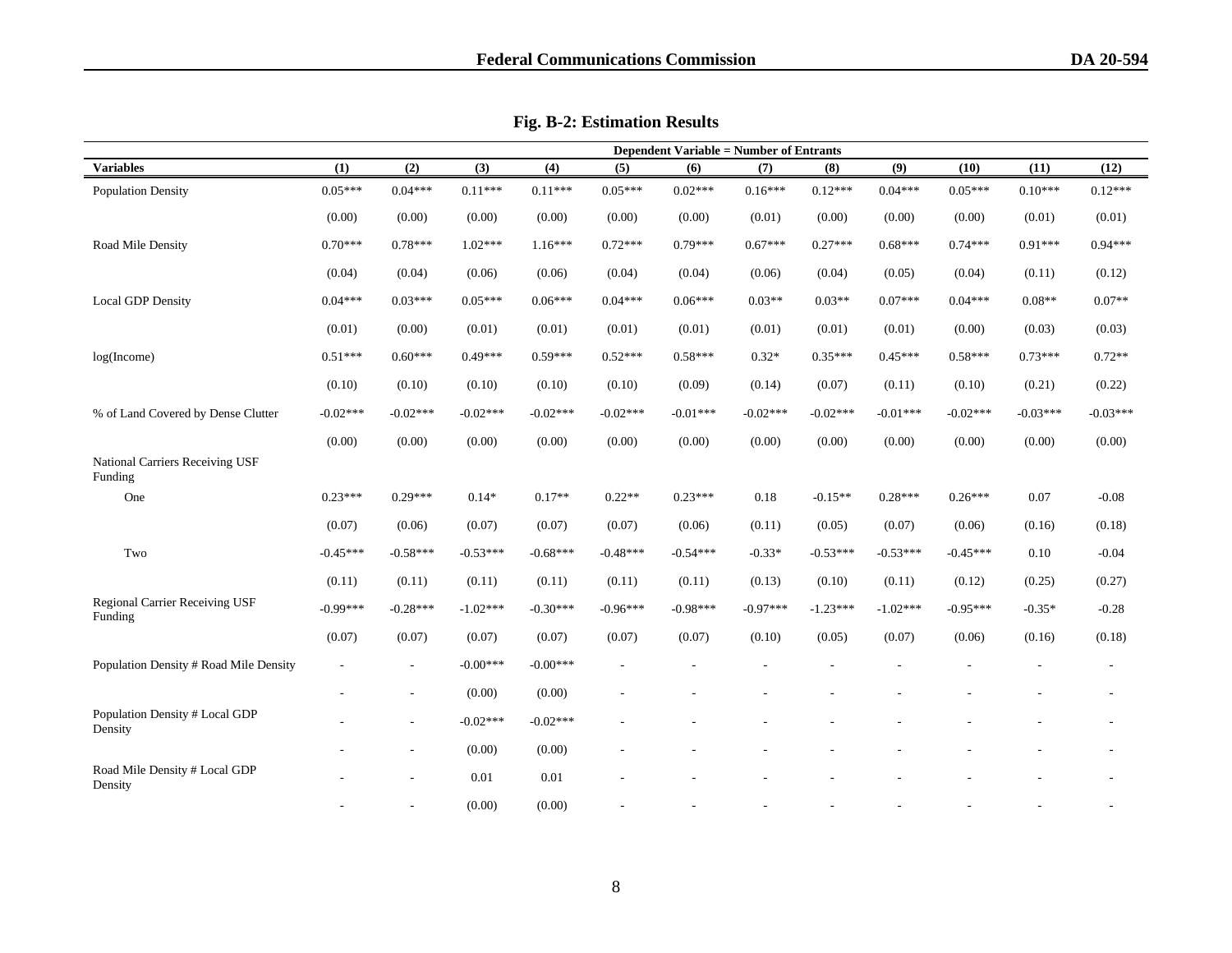|                            |                          |                          |                             |                          |                 | <b>Dependent Variable = Number of Entrants</b> |              |                |                          |                          |                 |                          |
|----------------------------|--------------------------|--------------------------|-----------------------------|--------------------------|-----------------|------------------------------------------------|--------------|----------------|--------------------------|--------------------------|-----------------|--------------------------|
| <b>Variables</b>           | (1)                      | (2)                      | (3)                         | (4)                      | (5)             | (6)                                            | (7)          | (8)            | (9)                      | (10)                     | (11)            | (12)                     |
| log(Terrain)               | $\sim$                   | $\sim$                   | $\overline{a}$              | $\overline{\phantom{a}}$ | $-1.15***$      |                                                |              |                |                          |                          |                 | $\overline{\phantom{a}}$ |
|                            |                          |                          |                             | $\overline{\phantom{a}}$ | (0.03)          |                                                |              |                |                          |                          |                 | ٠                        |
| Constant                   |                          |                          |                             |                          |                 |                                                |              |                |                          | ٠                        | $-0.16$         | $-0.24$                  |
|                            | $\overline{\phantom{a}}$ | $\overline{\phantom{a}}$ | ٠                           | $\overline{\phantom{a}}$ |                 |                                                |              |                | $\overline{\phantom{a}}$ | $\overline{\phantom{a}}$ | (0.91)          | (0.98)                   |
| Terrain Spline             | Yes                      | Yes                      | Yes                         | Yes                      | No              | Yes                                            | Yes          | Yes            | Yes                      | Yes                      | Yes             | Yes                      |
| <b>Observation Weights</b> | Land<br>Area             | Land<br>Area             | Land<br>Area                | Land<br>Area             | Land<br>Area    | Land Area                                      | Land<br>Area | None           | Land<br>Area             | Land<br>Area             | Land<br>Area    | Land Area                |
| Sample                     | $<$ 100<br>Pops          | $<$ 100<br>Pops          | < 100<br>Pops               | < 100<br>Pops            | $<$ 100<br>Pops | < 500<br>Pops                                  | $<$ 20 Pops  | $<$ 20<br>Pops | $<$ 100<br>Pops          | < 100<br>Pops            | $<$ 100<br>Pops | $<$ 100 Pops             |
| Regional Carriers Included | No                       | Yes                      | No                          | Yes                      | No              | No                                             | No           | No             | No                       | No                       | No              | Yes                      |
| Coverage Threshold         | 75%                      | 75%                      | 75%                         | 75%                      | 75%             | 75%                                            | 75%          | 75%            | 50%                      | 90%                      | 75%             | 75%                      |
| Observations               | 28,519                   | 28,519                   | 28,519                      | 28,519                   | 28,519          | 53,041                                         | 8,397        | 8,397          | 28,519                   | 28,519                   | 28,519          | 28,519                   |
| Threshold 1                | $-1.33**$                | $-0.54$                  | $-0.75$                     | 0.14                     | $-2.43***$      | $-0.75$                                        | $-1.99***$   | $-2.79***$     | $-2.20***$               | $-0.53$                  |                 | $\overline{a}$           |
|                            | (0.42)                   | (0.40)                   | (0.43)                      | (0.42)                   | (0.42)          | (0.38)                                         | (0.57)       | (0.30)         | (0.44)                   | (0.40)                   |                 |                          |
| Threshold 2                | 0.23                     | $0.82*$                  | $0.86*$                     | $1.56***$                | $-0.88*$        | 0.73                                           | $-0.29$      | $-1.14***$     | $-0.36$                  | $1.14**$                 |                 | -                        |
|                            | (0.42)                   | (0.40)                   | (0.43)                      | (0.42)                   | (0.41)          | (0.38)                                         | (0.56)       | (0.30)         | (0.44)                   | (0.40)                   |                 |                          |
| Threshold 3                | $1.79***$                | $2.33***$                | $2.47***$                   | $3.15***$                | 0.67            | $2.19***$                                      | $1.37*$      | 0.54           | $0.99*$                  | 2.82***                  |                 |                          |
|                            | (0.41)                   | (0.40)                   | (0.43)                      | (0.42)                   | (0.41)          | (0.38)                                         | (0.56)       | (0.30)         | (0.44)                   | (0.40)                   |                 |                          |
| Threshold 4                | $4.20***$                | $4.47***$                | 4.89***                     | 5.33***                  | $3.10***$       | $4.38***$                                      | $4.11***$    | 2.89***        | $3.36***$                | 5.18***                  |                 |                          |
|                            | (0.41)                   | (0.40)                   | (0.43)                      | (0.42)                   | (0.41)          | (0.38)                                         | (0.56)       | (0.30)         | (0.43)                   | (0.40)                   |                 |                          |
| Threshold 5                | $\sim$                   | $7.47***$                | $\mathcal{L}_{\mathcal{A}}$ | $8.26***$                |                 |                                                |              |                |                          |                          |                 |                          |
|                            | $\overline{\phantom{a}}$ | (0.40)                   | $\overline{\phantom{a}}$    | (0.42)                   |                 |                                                |              |                |                          |                          |                 |                          |

Notes: Robust standard errors in parentheses; \*\*\* p<0.01, \*\* p<0.05, \* p<0.10

Specs (11) and (12) are logit models where the binary outcome is whether the block group is served by any carrier.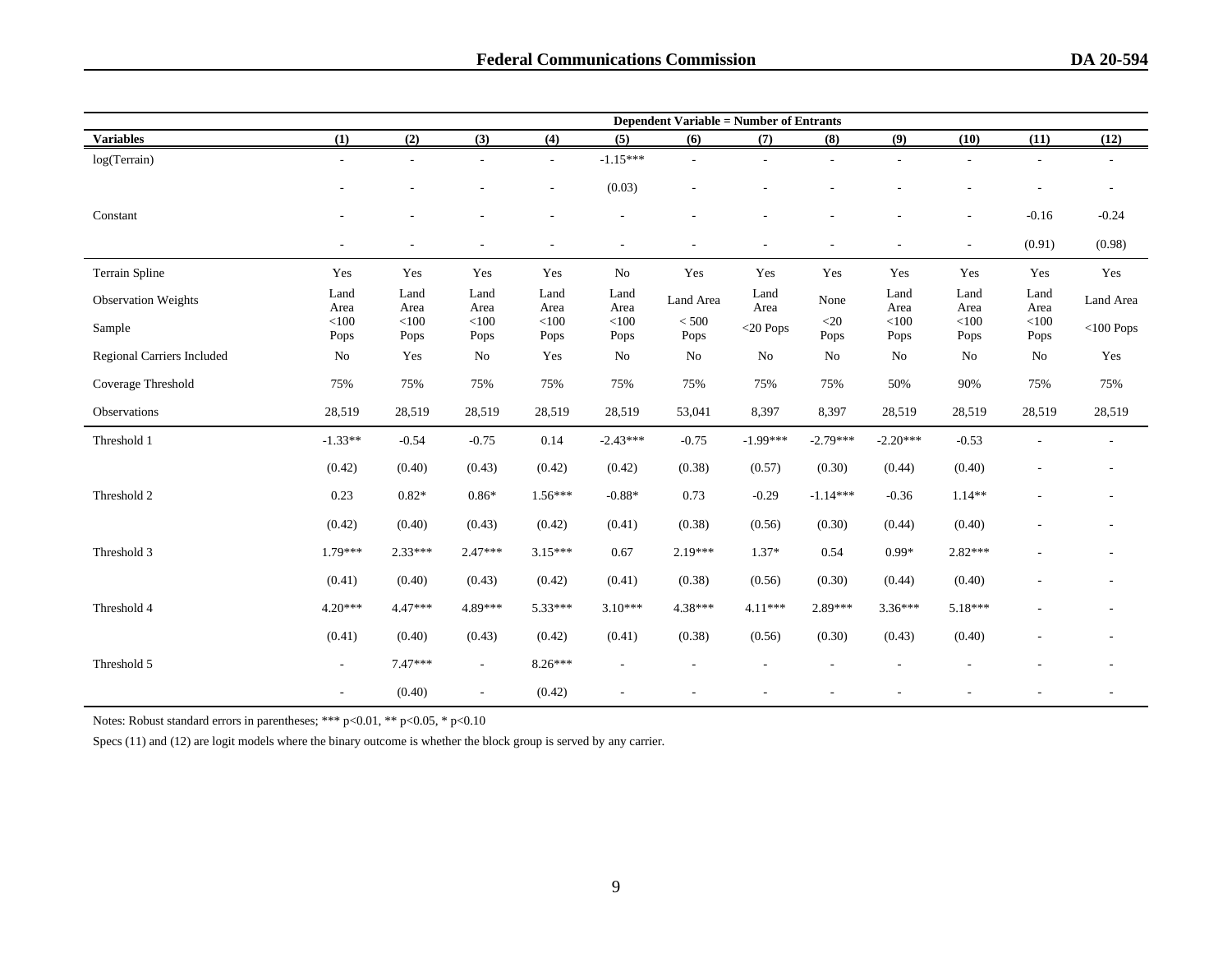



|  |  |  |  |  |  | Fig. B-4: Adjustment Factor Estimates (Baseline Specification) |  |
|--|--|--|--|--|--|----------------------------------------------------------------|--|
|--|--|--|--|--|--|----------------------------------------------------------------|--|

|                  |        |                                                 | <b>Terrain Roughness</b> |              |
|------------------|--------|-------------------------------------------------|--------------------------|--------------|
|                  |        | Flat                                            | Hilly                    | Mountainous  |
|                  | Low    | 1.35                                            | 2.81                     | 4.06         |
|                  |        | [1.25, 1.45]                                    | [2.50, 3.12]             | [3.69, 4.42] |
| Median Household | Medium | 1.24                                            | 2.69                     | 3.96         |
| Income           |        | [1.18, 1.30]                                    | [2.40, 2.98]             | [3.61, 4.30] |
|                  |        | 1                                               | 2.40                     | 3.67         |
|                  | High   |                                                 | [2.14, 2.66]             | [3.36, 3.98] |
|                  |        | 95% confidence intervals are shown in brackets. |                          |              |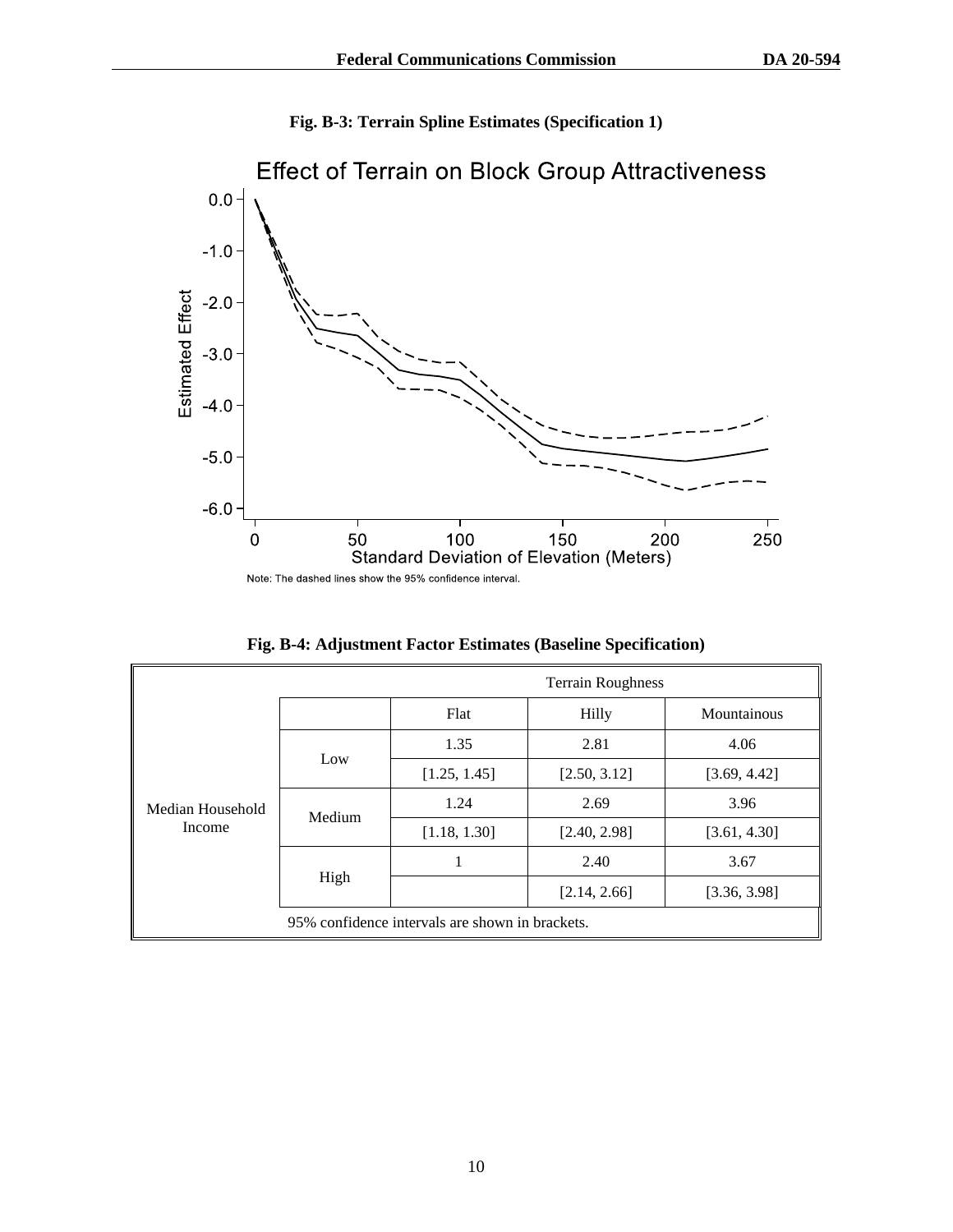|           |        |              |       |             | <b>Terrain Roughness</b> |       |             |  |
|-----------|--------|--------------|-------|-------------|--------------------------|-------|-------------|--|
|           |        | Flat         | Hilly | Mountainous | Flat                     | Hilly | Mountainous |  |
|           |        |              | (1)   |             |                          | (2)   |             |  |
|           | Low    | 1.35         | 2.81  | 4.06        | 1.35                     | 2.91  | 4.01        |  |
|           | Medium | 1.24         | 2.69  | 3.96        | 1.23                     | 2.79  | 3.90        |  |
|           | High   | $\mathbf{1}$ | 2.40  | 3.67        | $\mathbf{1}$             | 2.52  | 3.63        |  |
|           |        |              | (3)   |             |                          | (4)   |             |  |
|           | Low    | 1.25         | 2.19  | 3.13        | 1.27                     | 2.25  | 3.08        |  |
|           | Medium | $1.18\,$     | 2.11  | 3.06        | 1.19                     | 2.16  | 3.01        |  |
|           | High   | $\mathbf{1}$ | 1.90  | 2.86        | $\mathbf{1}$             | 1.95  | 2.80        |  |
|           |        |              | (5)   |             |                          | (6)   |             |  |
|           | Low    | 1.34         | 2.71  | 3.59        | 1.43                     | 2.91  | 4.13        |  |
|           | Medium | 1.23         | 2.59  | 3.49        | 1.30                     | 2.77  | 4.01        |  |
| Median    | High   | $\mathbf{1}$ | 2.32  | 3.23        | $\mathbf{1}$             | 2.39  | 3.64        |  |
| Household |        |              | (7)   |             |                          | (8)   |             |  |
| Income    | Low    | 1.16         | 2.15  | 3.27        | 1.30                     | 2.80  | 4.29        |  |
|           | Medium | 1.11         | 2.10  | 3.23        | 1.20                     | 2.70  | 4.21        |  |
|           | High   | $\mathbf{1}$ | 1.97  | 3.10        | $\mathbf{1}$             | 2.45  | 3.96        |  |
|           |        |              | (9)   |             |                          | (10)  |             |  |
|           | Low    | 1.38         | 2.51  | 3.58        | 1.36                     | 3.20  | 4.07        |  |
|           | Medium | 1.28         | 2.39  | 3.49        | 1.24                     | 3.07  | 3.96        |  |
|           | High   | $\mathbf{1}$ | 2.05  | 3.16        | $\mathbf{1}$             | 2.76  | 3.68        |  |
|           |        |              | (11)  |             |                          | (12)  |             |  |
|           | Low    | 1.36         | 2.86  | 3.84        | 1.32                     | 2.90  | 3.83        |  |
|           | Medium | 1.25         | 2.74  | 3.75        | 1.22                     | 2.79  | 3.74        |  |
|           | High   | $\,1\,$      | 2.42  | 3.44        | $\mathbf{1}$             | 2.50  | 3.47        |  |

# **Fig. B-5: Adjustment Factor Estimates (All Specifications)**

# **II. CELL SITE DENSITY MODEL ADJUSTMENT FACTOR**

18. In this section, we estimate the effect of terrain on the number of cell sites required to build out a mobile wireless network in rural areas. All else being equal, wireless network engineering principles indicate that greater variability of terrain in a given geographic area reduces the signal strength received by a mobile user,  $24$  which requires wireless carriers to build more sites to provide the same quality of service (e.g., speed). Based on county-level cell site counts and coverage data for each of the four largest national carriers in 2014, we estimate how many more sites must be built per square mile to cover the same land area in hillier terrain compared to flat areas, holding quality of service fixed.<sup>25</sup> If the

<sup>24</sup> Campbell Scientific Inc., *The Link Budget and Fade Margin*, (Sep. 2016), *available at* [https://s.campbellsci.com/documents/us/technical-papers/link-budget.pdf;](https://s.campbellsci.com/documents/us/technical-papers/link-budget.pdf) William C. Jakes, Microwave Mobile Communications 126-28 (IEEE Press 1993); Rappaport (2002) at 141-43.

<sup>25</sup> Our measure of terrain is the average standard deviation of elevation. *See* Appx. A: Terrain Elevation for more details.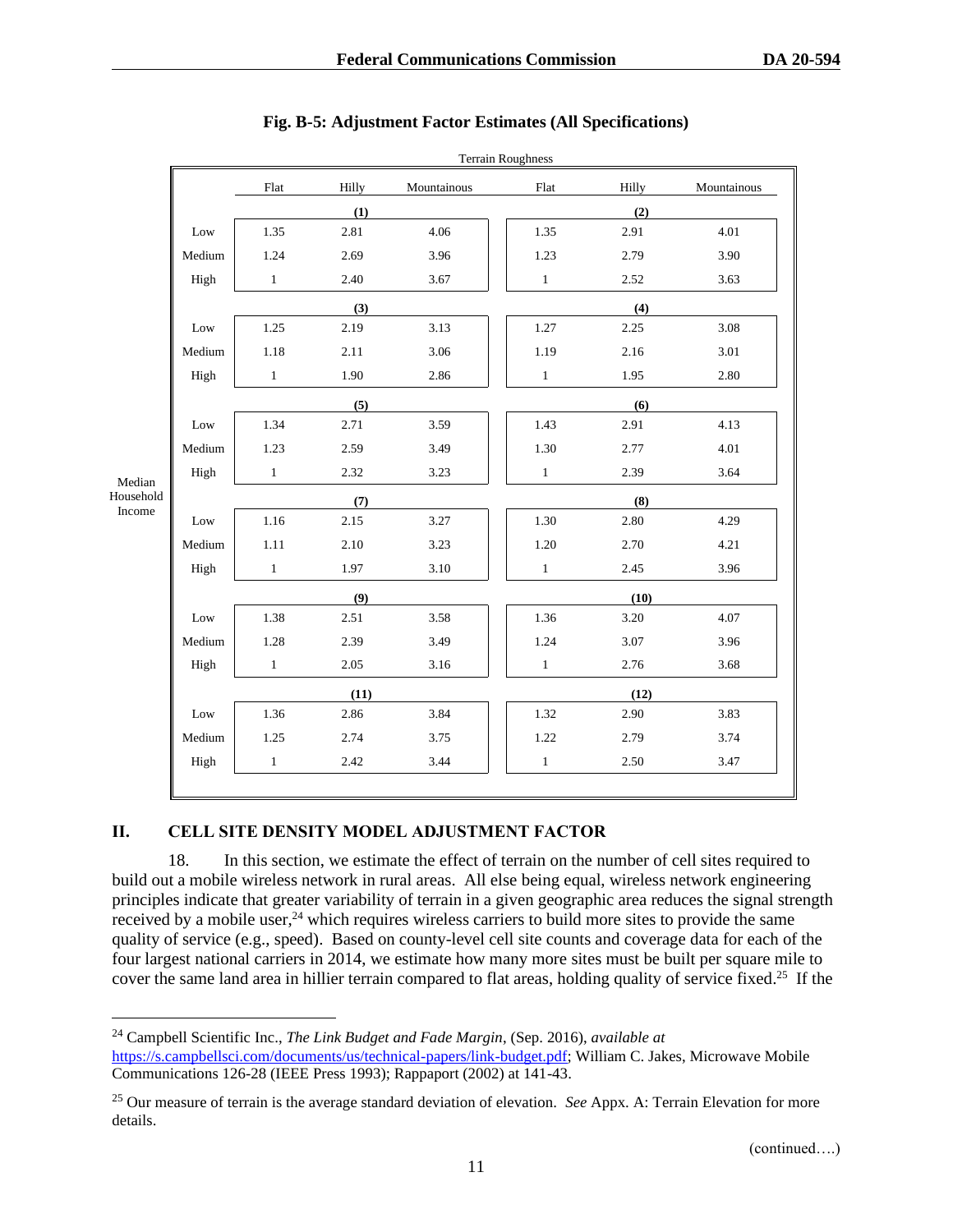cost of building a site is the same across terrain types, our adjustment factor provides an estimate of how much more costly it is to deploy mobile broadband in more mountainous areas relative to flatter areas.<sup>26</sup>

19. To estimate the adjustment factor, we first run a regression that controls for the terrain variation in the county as well as many other factors expected to affect the service area covered by a site. Next, from the estimated model, we predict the average number of square miles covered by a typical site in three terrain categories. Finally, we calculate an adjustment factor by dividing the estimated service area of a site in a flat area by the estimated service areas in each of the other two terrain categories. Our results suggest that the hilly terrain category is about 1.5 times more expensive to deploy while the mountainous terrain category is approximately 2.5-3 times as costly.<sup>27</sup>

20. Our dependent variable is the average square miles of service area per site in a county for each national carrier.<sup>28</sup> Our key explanatory variable is terrain variability, as measured by the standard deviation of elevation of the covered land area in a county for each carrier.<sup>29</sup> We note that another important factor to account for is the effect of demand on cell site service areas. In less rural areas with higher mobile data demand, the size of the cell site service area required to meet the carriers' minimum subscriber performance target may be determined by capacity constraints rather than signal propagation limitations. As a result, in areas of high demand, terrain may have almost no impact on the service area of a site since the site service area may already need to be quite small due to capacity limits, and therefore the signal strength would likely be strong throughout the service area of a site regardless of terrain. In Fig. B-6, we present summary statistics by different subsamples based on population densities for our dependent and independent variables. Fig. B-7 presents the sample means of our variables by terrain category and population density subsamples. Since our analysis is mainly concerned with the effect of terrain in rural areas that are less capacity constrained, we try to minimize the importance of capacity constraints by restricting the regression estimation to areas with population densities below the same thresholds that we used in Fig. B-7. Before setting out our regression specification, we briefly discuss the justification for the inclusion of each of the control variables and how we expect each to affect the expected squared miles served by a cell site.

#### **A. Network Capacity Constraints**

21. *Network capacity.* The amount of available spectrum bandwidth and the spectral efficiency of the deployed technology determines the maximum capacity of each site.<sup>30</sup> Bandwidth is determined by the number of megahertz of spectrum that each carrier has deployed per site; greater bandwidth reduces the number of sites required to serve the same amount of traffic.<sup>31</sup> Spectral efficiency is a function of signal quality and is measured by the bits per second that can be served per hertz of spectrum.<sup>32</sup> More recent technologies, such as 4G LTE and 5G-NR, allow more data to be transmitted over the same amount of spectrum, and this should allow a carrier to build fewer sites per square mile in

<sup>&</sup>lt;sup>26</sup> If site construction, backhaul, and spectrum acquisition costs do vary by terrain, our estimated factors may not fully capture the effect of terrain on deployment costs.

<sup>27</sup> *See infra* Fig. B-9.

<sup>28</sup> *See* Appx. B.IV: Data Sources and Variable Construction for more details. Our analysis is restricted to 3,114 counties in the 48 states of the continental U.S., Hawaii, and Washington, D.C. Since our analysis includes the four largest mobile wireless carriers, we have a potential maximum of 12,456 observations in our sample. We also anonymize carriers as carrier A, carrier B, carrier C, and carrier D.

<sup>29</sup> *See* Appx. B.IV: Data Sources and Variable Construction for more details. We calculate terrain variation by carrier since the terrain in the actual land area covered by each carrier in a county may be very different.

<sup>30</sup> *See T-Mobile-Sprint Order*, 34 FCC Rcd at 10764, Appx. F: Technical Appendix, para. 11.

<sup>31</sup> *OBI Technical Paper No. 1*, Exh. 4-Q.

<sup>32</sup> *OBI Technical Paper No. 1*, at.63.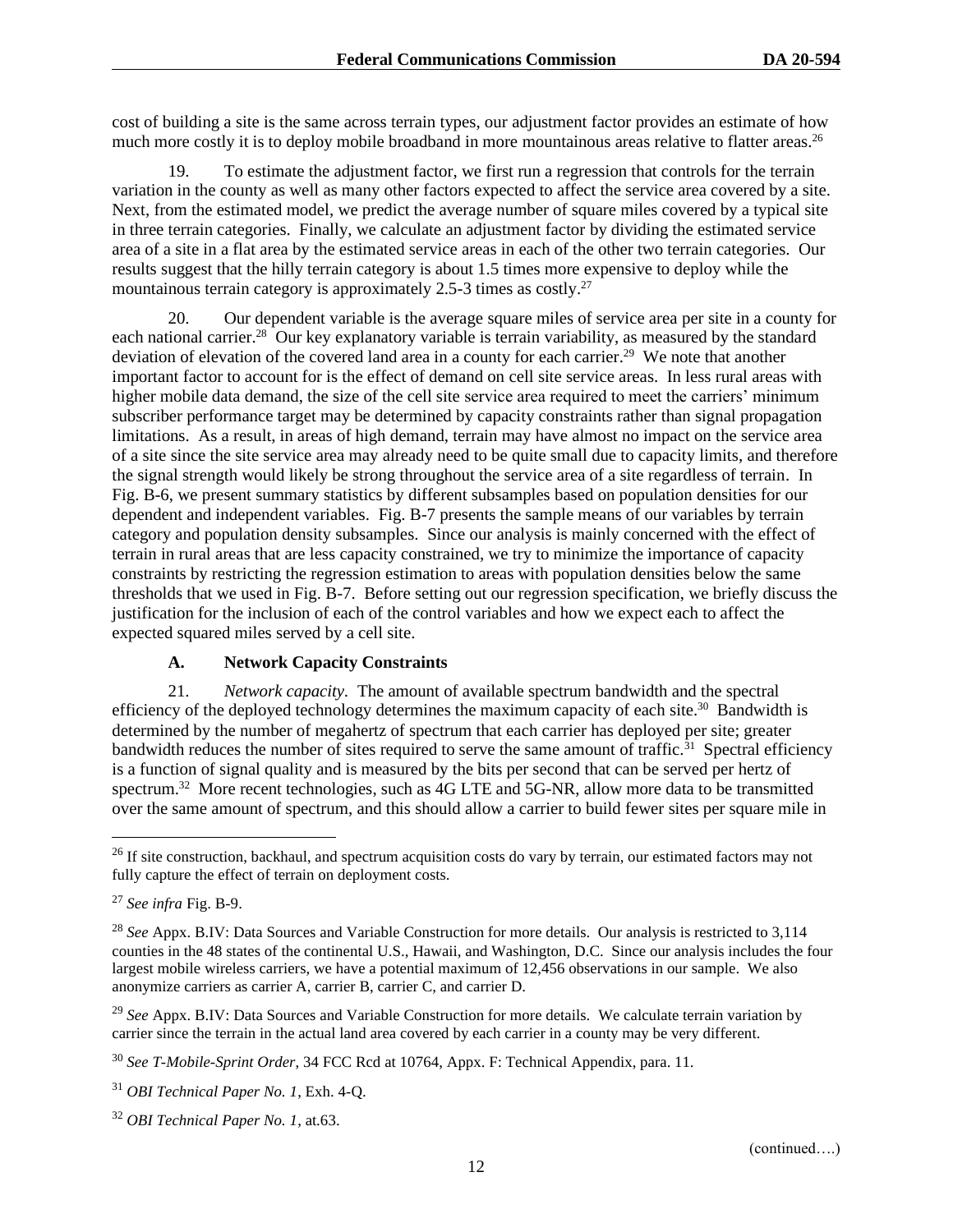capacity constrained areas, all else equal.<sup>33</sup> Given a fixed number of sites, the approximate capacity of a cellular network is therefore given by the following formula.<sup>34</sup>

 $Capacity = Sites * Bandwidth per Site (MHz) * Efficiency$ 

22. *Network Load.* Similarly, the network load in a geographic area should also affect the number of cell sites required.<sup>35</sup> If the network traffic served by a site reaches the site's capacity limit, this will result in congestion and a degradation in service quality.<sup>36</sup> To add capacity in order to maintain the minimum user speed target, the cell site may then be "split," which involves covering the same geographic area with two sites instead of one so that the deployed spectrum can be reused over two smaller service areas.<sup>37</sup> Therefore, for a given capacity per site and quality of service, more sites must be built closer together in an area with higher traffic demand compared to areas with lower demand.

23. If network capacity is equal to network load, it follows that:

Subscribers \* Usage/Subscriber =  $Stes * B$  andwidth per Site (MHz) \* Efficiencv

Taking the natural logarithm of both sides and rearranging terms yields the following estimation equation for the number of sites needed in a capacity constrained network environment for a given quality of service target:

$$
\ln(Sites) = \ln\left(\frac{Subscripts}{Bandwidth\ per\ Sites}\right) + \ln(Usage/Subscripter) - \ln(Efficiency)
$$

24. As the number of sites needed to address capacity constraints is a function of the number of subscribers per megahertz of spectrum, the usage per subscriber and the spectral efficiency of the deployed technology, we control for each of these factors in our regression model. To account for subscriber demand and the effect of bandwidth on network capacity, we include the natural logarithm of the subscribers per megahertz of deployed spectrum in each Cellular Market Area (CMA).<sup>38</sup> We would expect this variable to have a negative sign since, all else equal, more subscribers per MHz should result in a site being able to cover fewer square miles. We do not have a direct measure of usage per subscriber in our data sample, so to help alleviate any potential omitted variable bias, we include the natural logarithm of per capita income as a proxy for subscriber usage.<sup>39</sup> To account for spectral efficiency

(continued….)

<sup>33</sup> *Id*.

<sup>34</sup> *See* Applications of T-Mobile USA, Inc., and Sprint Corporation for Consent To Transfer Control of Licenses and Authorizations, ULS File No. 0008224209 (Lead Application) (filed June 18, 2018, amended July 5, 2018), Exh. 1—Description of the Transaction, Public Interest Statement, and Related Demonstrations at 30. This formula implies that if the number of sites, bandwidth per site or spectral efficiency doubles, then the overall network capacity would double as well.

<sup>&</sup>lt;sup>35</sup> Network load is defined here as the product of the number of subscribers served by the site and their usage per subscriber. For a discussion of how average usage per subscriber maps into busy hour offered load, *see OBI Technical Paper No. 1*, at 111.

<sup>36</sup> *OBI Technical Paper No. 1*, at p.109-111.

<sup>37</sup> *See T-Mobile-Sprint Order*, 34 FCC Rcd at 10765, Appx. F: Technical Appendix, para. 14.

<sup>38</sup> *See* Appx. B.IV: Data Sources and Variable Construction for more details.

<sup>&</sup>lt;sup>39</sup> We expect income to be correlated with per subscriber usage, and to be an effective proxy variable, it must also satisfy the untestable assumption that the regressors are now uncorrelated with the error term once the income variable is included in the regression. *See* Jeffrey M. Wooldridge, Introductory Econometrics: A Modern Approach (Wooldridge (2008)). If income does not sufficiently proxy for usage, the unobserved usage per subscriber variable could bias our estimated adjustment factors either upwards or downwards, depending on how usage varies with terrain. If usage is greater in flatter areas than mountainous areas, conditional on our other controls, then our model would not account for the greater usage shrinking cell coverage in flat areas, and this would tend to bias the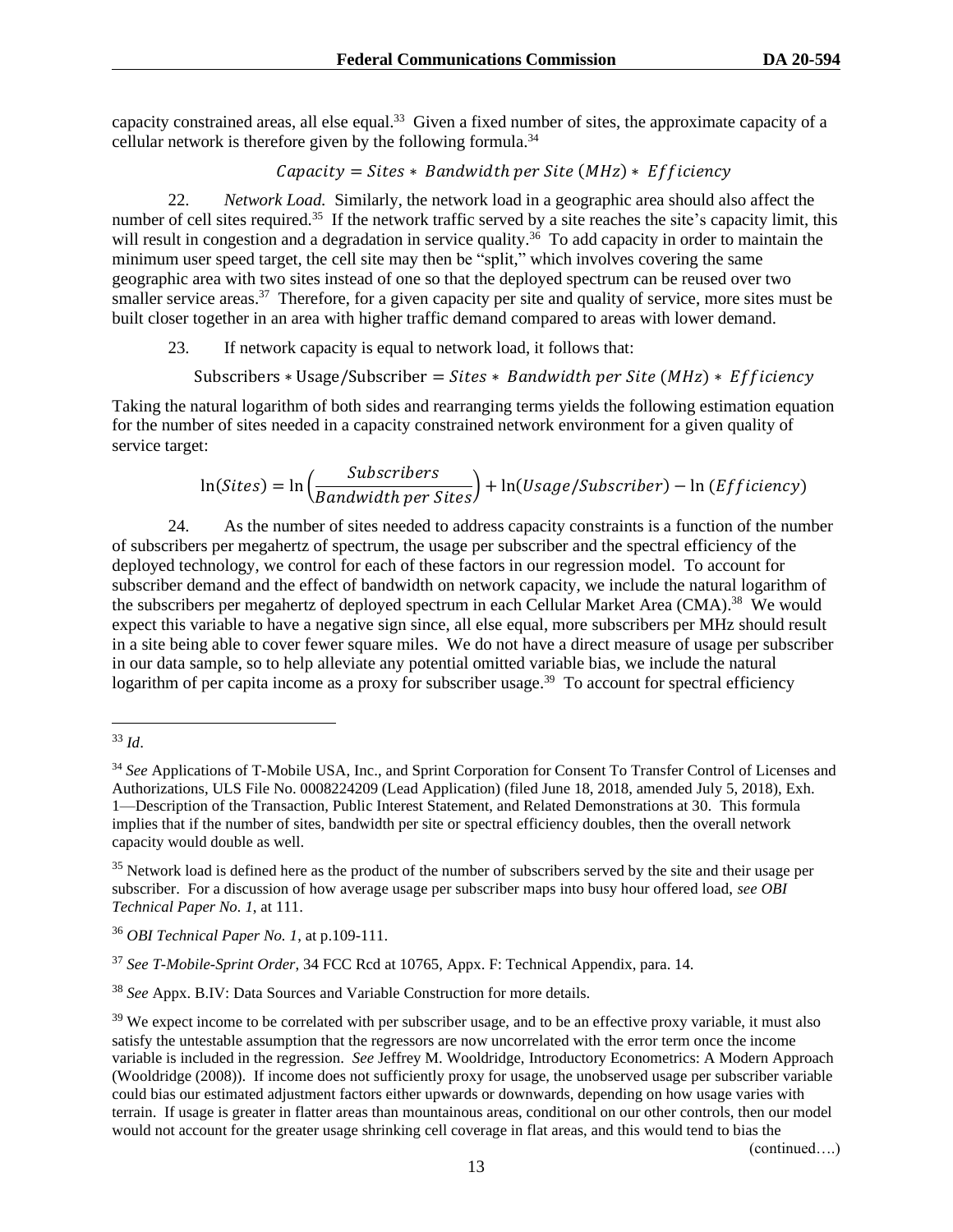differences, we include the percent of the land area in each county that is covered by 4G LTE. We would generally expect greater spectral efficiency to increase the service area per site in any area that is capacity constrained but given that deploying more efficient technologies may also increase the unobserved usage per subscriber, the expected sign of this control variable is ex ante unclear. In order to measure which counties within a CMA are more likely to have higher network loading, we also include the natural logarithm of county population density and road mile density. We would expect both variables to have a negative sign since greater network loading should reduce the square miles covered by a site in capacity limited areas. Finally, we include the average download speed in each county by carrier, as measured by 2014 Ookla speed test data, to hold service quality fixed.

#### **B. Network Coverage Constraints**

25. *Propagation model*. We use a simple wireless engineering propagation model to inform our choice of included variables and functional form for our regression analysis. A general form of the Friis propagation formula for outdoor environments with pathloss due to terrain can be written as  $follows: <sup>40</sup>$ 

$$
P_r = P_t * k * \left(\frac{\lambda}{4\pi}\right)^2 * \frac{1}{d^{\alpha}}; or \ d^{\alpha/2} = \left(\frac{P_t}{P_r} * k\right)^{1/2} * \frac{\lambda}{4\pi}
$$

26. The received power,  $P_r$  is a function of the transmitted power  $P_t$ , a constant of proportionality *k* that accounts for antennae gains, the transmission wavelength  $\lambda$  and inversely proportional to the distance from the transmitter *d* raised to the power  $\alpha$ . The parameter  $\alpha$  is called the pathloss exponent and is the focus of our analysis. It measures how quickly the received power declines as distance from the receiver to the transmitter increases and has a value of two in a free space environment without obstructions and higher values in more lossy environments. To express this formula in the logarithmic dB scale, we take the base-10 logarithm of both sides of the equation and then solve for the logarithm of the maximum distance (cell radius) given a minimum received power threshold.<sup>41</sup>

$$
log_{10}(d_{max}) = \frac{2log_{10}(\left(\frac{P_t}{P_{r\_min}} * k\right)^{1/2} * \frac{\lambda}{4\pi})}{\alpha}
$$

27. The IEEE Stanford University Interim propagation loss model and its extensions expresses  $\alpha$  as a linear function of antenna height and terrain category, where terrain reflects not only the variation in elevation, but also other factors that affect propagation such as buildings and foliage.<sup>42</sup> Therefore, in the Friis propagation model, the service area of a site in a coverage constrained outdoor environment is a function of, but not limited to, the wavelength (speed of light/frequency) of the deployed spectrum, tower height, terrain variation and other obstacles that reduce signal propagation such as trees, foliage, and building structures. Based on this formula we also multiply the logarithm of spectrum

estimated adjustment factor upwards. The terrain adjustment factor would be biased downwards if hillier terrain had higher usage than flatter areas.

<sup>40</sup> *See* Tony J. Rouphael, RF and Digital Signal Processing for Software-Defined Radio at Section 4.2.1 (2009). For free space where lambda=2, see Christopher Haslett, Essentials of Radio Wave Propagation at 5-7 (2009). *See also*  Jyrki T.J. Penttinen, The Telecommunications Handbook, Engineering Guidelines for Fixed, Mobile and Satellite Systems at 596 (2015).

<sup>&</sup>lt;sup>41</sup> The dB scale is expressed in base-10 logarithms, but we use natural logarithms in our regression analysis. To convert our estimated regression equations to base-10 logarithms, we would just multiply both sides by ln(10)=2.303 and this would have no effect on our estimated adjustment factors.

<sup>42</sup> V. Erceg et al., *An empirically based path loss model for wireless channels in suburban environments* 17 IEEE J. Select. Areas Comm. 1205 (1999).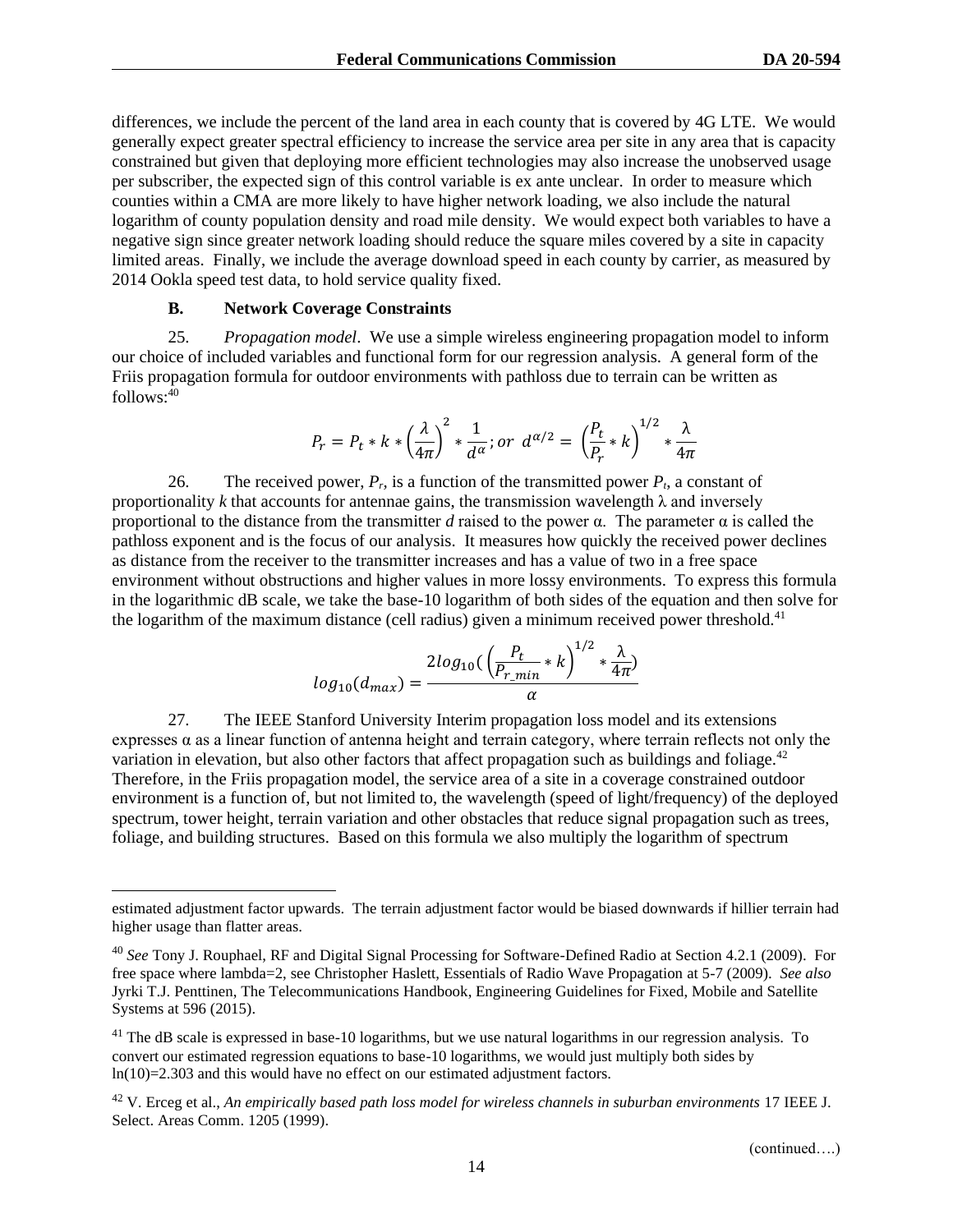frequency with the terrain variables in our regression analysis since the maximum radius is a multiplicative function of  $log_{10} (\lambda)$  and  $\alpha$ .

28. *Terrain and Clutter.* The measure of terrain variability we use in our model is the standard deviation of elevation of the covered land area in a county for each carrier. In addition to terrain, radio propagation is affected by the number of man-made and natural obstructions in an area, since these block, absorb, diffract, and/or reflect radio waves which lead to losses.<sup>43</sup> In urban and suburban areas, signal loss may mostly be due to a greater number of structures that impede radio signals, while in more rural areas, natural structures such as trees and foliage may be more likely to reduce signal propagation. We control for "natural" clutter by including the percentage of land area in the county covered with forests. Clutter from other sources is accounted for by including the natural logarithms of county population density and business establishment density. We would expect that more densely built-up or forested areas would require a greater number of sites, and therefore, we expect the sign on these variables to be negative.<sup>44</sup>

29. *Spectrum Frequency and Tower Height.* Lower frequency spectrum can travel farther and better penetrate natural and other obstacles, which allows a carrier to cover a larger area with fewer sites absent capacity constraints.<sup>45</sup> We control for the frequency of spectrum deployed by including an indicator variable if the carrier has deployed low-band spectrum in the county and interact it with our measure of terrain variation and the percentage of forested area in the county to allow the effect of these variables on site coverage to vary by the frequency of deployed spectrum.

30. Tower height was not available in our cell site dataset, so to estimate the height of each tower in our sample, we compiled tower height information from publicly available tower company sources.<sup>46</sup> We first drop all towers with missing height information or a listed height over 500 feet in the tower company dataset since these are outliers that likely have inaccurate height information. We then match the towers in our sample to the closest tower in the public dataset and assign the tower height of the closest matched tower as long as that tower lies within 1 kilometer of the tower from the original data sample.<sup>47</sup> For towers that do not match within 1 kilometer, we assign the average tower height of the matched towers in the county for that carrier.

31. *Other Control Variables.* We also include carrier fixed effects in the model to capture any differences across carriers that do not vary at a sub-national level and eliminate potential bias from these unobserved differences across carriers. For example, if some carriers have higher data usage limits on their plans, and these plan characteristics are set nationally, then these carriers may have higher data usage per subscriber and would generally need more cell sites to serve their subscribers than a carrier with lower data limits, all else equal. Other important company-level policy differences across carriers such as

<sup>43</sup> *See OBI Technical Working Paper No. 1*, at 68.

 $44$  In addition to propagation, these variables may also be controlling for differences in demand that are not fully accounted for by our inclusion of CMA subscribers and the other demand measures noted above. These effects reinforce the propagation effects since we would also expect areas with greater demand to require more sites.

<sup>45</sup> *See OBI Technical Working Paper No. 1*, at 67.

<sup>&</sup>lt;sup>46</sup> Tower site information was downloaded from 44 tower providers' websites in May 2018. Wireless Estimator, *Top 100 Tower Companies in the U.S.*[, http://www.wirelessestimator.com/t\\_content.cfm?pagename=US-Cell-](http://www.wirelessestimator.com/t_content.cfm?pagename=US-Cell-Tower-Companies-Complete-List)[Tower-Companies-Complete-List](http://www.wirelessestimator.com/t_content.cfm?pagename=US-Cell-Tower-Companies-Complete-List) (last visited May 15, 2020). Publicly available tower data with height information for the same time period as the BDS data was not available. However, we do not expect this to have much effect on our analysis since we are matching towers to themselves, and it is unlikely that many towers have been decommissioned in the intervening four years.

 $47$  A 1-kilometer buffer is used since differences in geocoding between the two data sources may result in a tower not matching exactly to itself. With this buffer, our match rate for towers within 1 km was approximately 82%.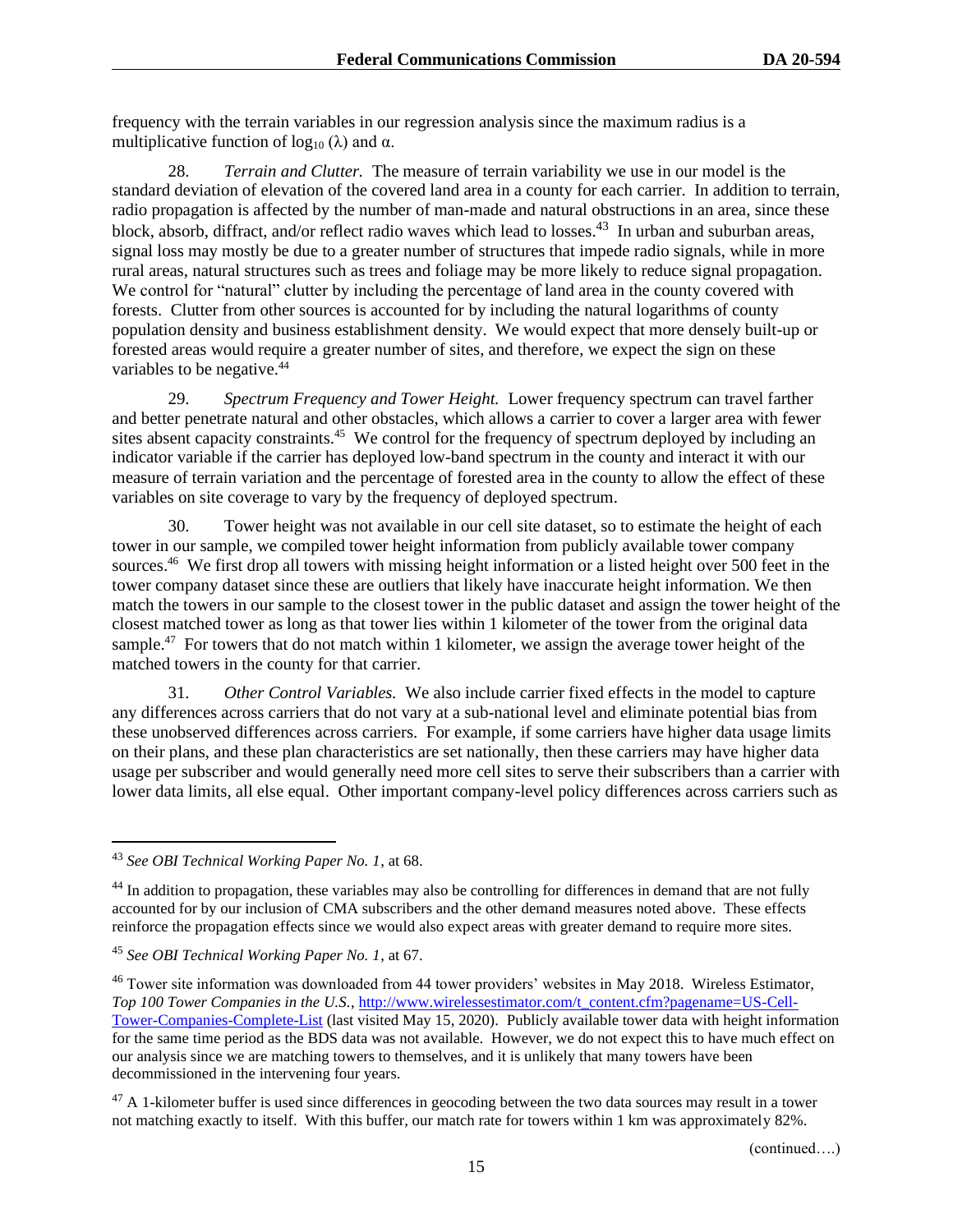the criteria they use to determine when a cell site needs to be split would also be captured in these carrier fixed effects.

32. In some of our specifications, we also add state fixed effects to the model so that only the variation in terrain within a state is being used to estimate the relationship between average square miles covered per site and terrain. Including state fixed effects will eliminate potential bias due to unobserved differences across states that impact site service areas and are correlated with our control variables. For example, if some states have more restrictive regulations on site deployment, then this could systematically lower the number of sites built in all counties located within that state. The inclusion of state fixed effects would ensure that such differences between states do not bias our adjustment factor estimates.

#### **C. Regression Results**

33. Each observation in our dataset is a county-carrier combination (e.g., Autauga County, carrier A), and our dependent variable is the natural logarithm of the average square miles served per site in the county for each carrier.<sup>48</sup> We take two approaches to account for the effect of subscriber demand and capacity constraints on the average per site service area. The first is to estimate a model with a flexible functional form that allows the effect of terrain to decline as capacity constraints increase by interacting the terrain variable with subscribers per megahertz of spectrum. We expect this interaction term to have a positive coefficient since per site service areas in counties with less spectrum per subscriber are more likely to be constrained for capacity reasons rather than coverage reasons related to propagation. The second approach, which we prefer, is to restrict our estimation sample to more rural counties. This is done by estimating the model on sub-samples of counties with population densities less than 100, 50 and 20 people. In the specifications run on the restricted samples, we expect the interaction between terrain and subscribers per MHz to be less important since in these areas of lower subscriber demand the service areas of these sites will more likely be propagation constrained rather than capacity constrained. The estimated model for the natural logarithm of the expected average service area per site in county *i* carrier *j,* in CMA *k,* and state *m* is as follows:

 $ln(CoverageAreaPerSite_{ijkm})$ 

 $= \beta_0 + \beta_1 Terrain_{ij} + \beta_2 PopDen_i + \beta_3 ln(RMDen_i) + \beta_4 ln(EstDen_i)$ +  $\beta_5$  ln(Income<sub>i</sub>) +  $\beta_6$  ln(SubsPerMHz<sub>jk</sub>) +  $\beta_7$  ln(SubsPerMHz<sub>jk</sub>) X Terrain<sub>ij</sub> +  $\beta_8$ PercAreaLTE<sub>ij</sub> +  $\beta_9$ PercAreaForest<sub>i</sub> +  $\beta_{10}$ LowBand<sub>ij</sub>  $+ \beta_{11}$ LowBand<sub>ij</sub>X PercAreaForest<sub>i</sub> +  $\beta_{12}$ LowBand<sub>ij</sub>X Terrain<sub>ij</sub>

 $+ \beta_{13} \ln(DownSpeed_{ij}) + \beta_{14} TowerHeight_{ij} + \beta_{15} Prov_i + \beta_{16} State_m + \varepsilon_{ij}$ 

34. Fig. B-8 shows the regression results from models with and without state fixed effects on the full and population density restricted samples. The coefficients on nearly all variables are generally consistent with our expectations based on the Friis propagation formula we derived. The coefficients on both the terrain and the percentage of the county that is forested variables are negative and statistically significant, implying that the average service area of a site decreases as terrain becomes more mountainous and forested. Similarly, as the number of subscribers per megahertz of spectrum, density of establishments, road miles, or population increases, the expected average area served by a site decreases. Deploying low band spectrum both increases the expected average service area of a site and reduces the impact of terrain and clutter as shown by the positive sign on the interaction of low band spectrum and these variables. Finally, the percentage of area covered by 4G LTE and the income variables are generally insignificant and of indeterminant sign.

<sup>&</sup>lt;sup>48</sup> We chose the county as our geographic unit of analysis because we do not observe the actual geographic service area of each site. The choice of county minimizes the number of sites with coverage that crosses the geographic boundary while still maintaining necessary terrain variation.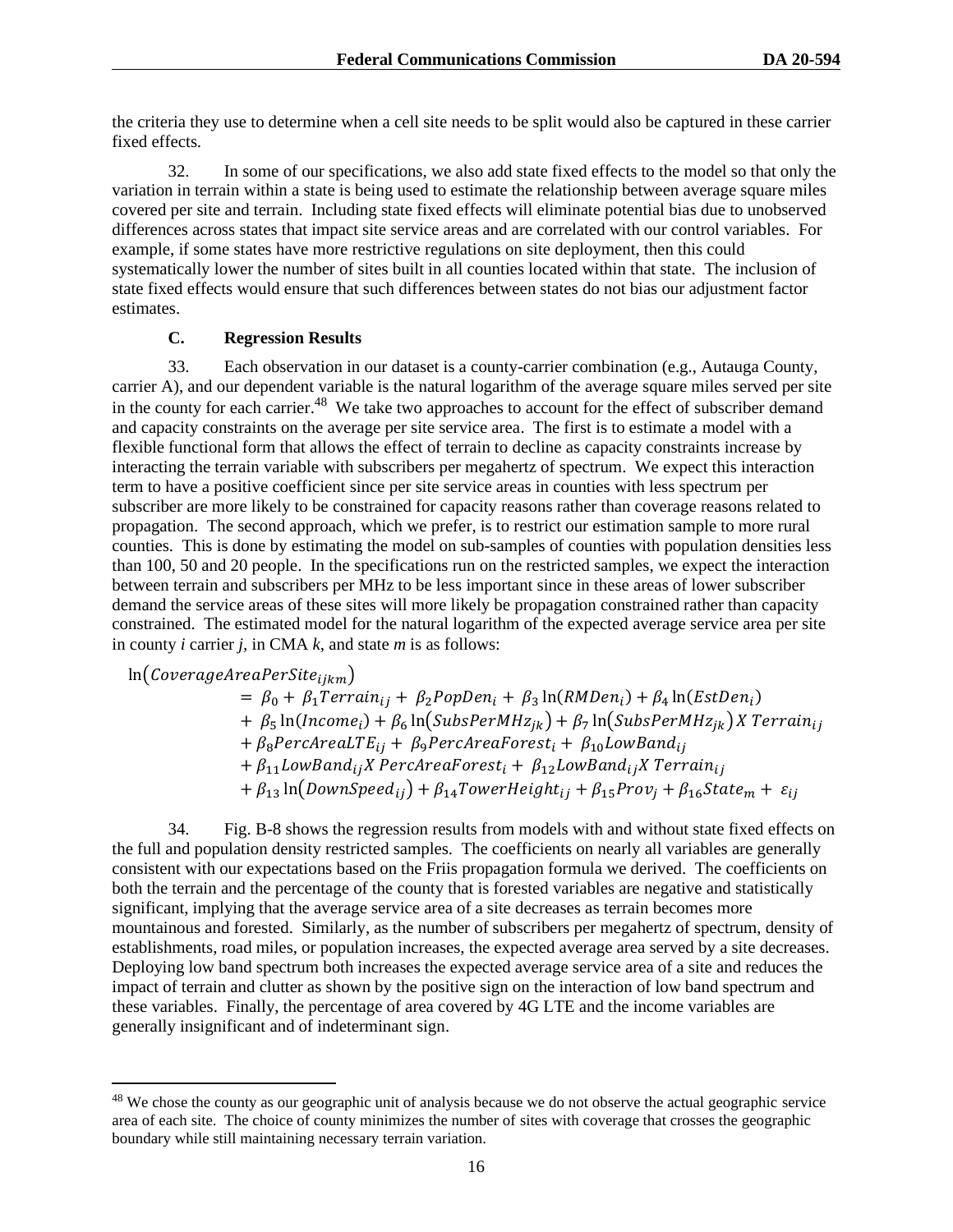## **D. Adjustment Factor Estimates**

35. We now predict the average service area of a site at various levels of terrain variation, setting population density, road mile density, establishment density, and subscribers per megahertz of deployed spectrum at the 5<sup>th</sup> percentile of the estimation sample restricted to less than 100 people per square mile. We chose to predict at the 5<sup>th</sup> percentiles to remove all potential capacity constraint issues from our estimated site service areas for each terrain category.<sup>49</sup>

The dependent variable in our regression is the natural logarithm of service area per site. However, in calculating the adjustment factor, we are interested in the level of service area per site, not the logarithm of the service area. In general, exponentiating the predicted service areas from the log model will not recover the correct predictions for service areas by terrain category.<sup>50</sup> As a result, when we exponentiate to form predicted service areas per site, we have to account for the expectation of exp[ε], or our predicted values for coverage will be biased downward. We assume that the error term has a lognormal distribution, which gives the following equation for our predicted coverage values:<sup>51</sup>

$$
\hat{y} = \exp(\widehat{\log y}) * \exp(0.5 * \sigma^2)
$$

where  $\widehat{logy}$  is the predicted logarithm of average county service area for each carrier and  $\sigma^2$  is the root mean squared error (RMSE) of the model.

37. Fig. B-9 shows the predicted service areas from each specification, the implied radii, and adjustment factors and their 95% confidence intervals.<sup>52</sup> Our eight specifications produce consistent adjustment factors ranging from 2.13 to 2.96 for the mountainous terrain category, and our preferred specifications that restrict population density all produce mountainous adjustment factors of 2.49 or greater. For example, for our specification that includes state fixed effects and limits the sample to less than 20 people per square mile (bottom right panel), the high adjustment factor implies that a site in flat terrain (10m) can cover 2.96 times more area on average than the average land area covered by a site in a mountainous area (150m).

38. Using county level coverage and site data from each of the four largest carriers, we calculated adjustment factors based on a model that estimates how the average service area of a site changes according to the terrain of the surrounding area. If deployment costs are not affected by terrain, then our estimated adjustment factors will measure the cost differences of deploying a wireless network across terrain types. However, deployment costs most likely differ across terrain types, and therefore, our adjustment factors may not fully capture the cost differences. The direction of this bias is unclear. On the one hand, backhaul, power, and siting costs may be more expensive in hillier terrain compared to flatter areas. On the other hand, spectrum acquisition costs may be lower in mountainous areas compared to flatter, more populated areas. While the former considerations would imply that we are understating our adjustment factors, the latter would imply they are overstated. Despite this issue, we believe that our results can help inform the Commission regarding the magnitude of cost differences of deploying mobile

<sup>&</sup>lt;sup>49</sup> The estimated adjustment factors are all measured relative to coverage per site in a flat area. For this reason, the values of the control variables at which we choose to predict the model generally do not affect the estimated adjustment factors. However, the low band indicator variable and subscribers per megahertz are interacted with terrain in the model so that the values chosen for these variables in predicting site service areas in each of the terrain categories do affect the estimated adjustment factors.

<sup>50</sup> *See* Arthur S. Goldberger, *The Interpretation and Estimation of Cobb-Douglas Functions*. 36 Econometrica 464 (1968).

<sup>51</sup> *See* Wooldridge (2008) at 210.

 $52$  We use a bootstrap procedure to calculate the confidence intervals for the adjustment factors. This procedure drew 1000 bootstrap replicates with replacement from the data and then re-estimated the regression model to estimate the sampling distribution from which we calculate the confidence intervals of the unknown parameters.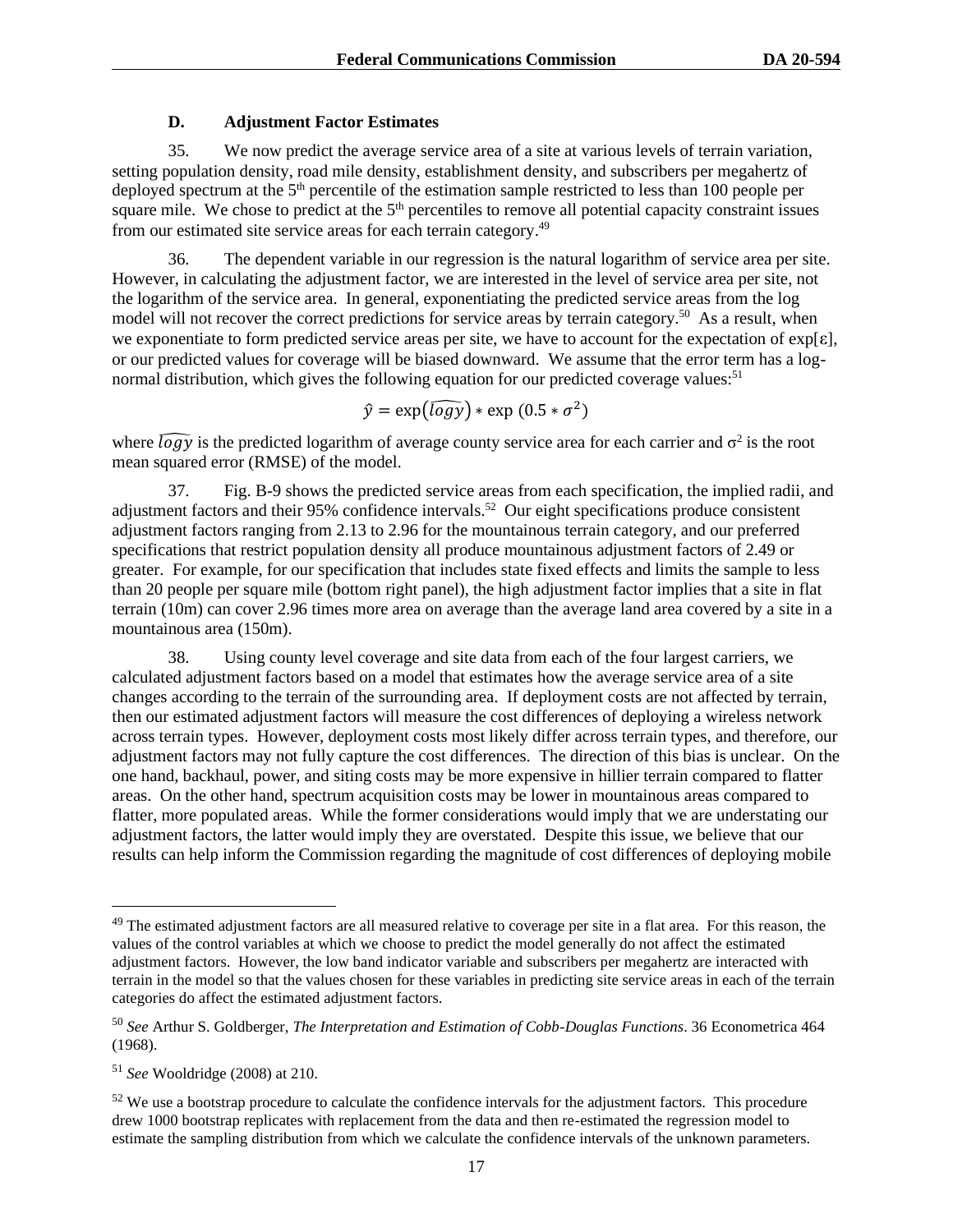broadband services in different terrain types and provide the Commission with further evidence on what adjustment factors may be appropriate for the upcoming 5G Fund auction.

|                                                               |       |       | Mean  |       |                |       | Minimum        |                | Maximum |        |        |       |  |
|---------------------------------------------------------------|-------|-------|-------|-------|----------------|-------|----------------|----------------|---------|--------|--------|-------|--|
|                                                               | None  | < 100 | < 50  | < 20  | None           | < 100 | < 50           | < 20           | None    | < 100  | < 50   | < 20  |  |
| Coverage Area per Tower<br>(Sq. Miles)                        | 113   | 164   | 211   | 338   | 0.0            | 0.5   | 0.5            | 0.5            | 3,047   | 3,047  | 3,047  | 3,047 |  |
| Terrain (Meters)                                              | 22    | 24    | 25    | 31    | 0.2            | 0.3   | 0.3            | 0.3            | 213     | 213    | 213    | 212   |  |
| <b>Population Density</b><br>(Population per Sq. Mile)        | 348   | 39    | 23    | 9.2   | 0.2            | 0.2   | 0.2            | 0.2            | 71,481  | 100    | 50     | 20    |  |
| Road Mile Density<br>(Road Miles per Sq. Mile)                | 3.4   | 2.3   | 2.1   | 1.8   | 0.4            | 0.4   | 0.4            | 0.4            | 26      | 5.7    | 5.2    | 3.4   |  |
| <b>Establishment Density</b><br>(Establishments Per Sq. Mile) | 9.8   | 0.8   | 0.5   | 0.2   | 0.004          | 0.004 | 0.004          | 0.004          | 4,643   | 5.6    | 3.6    | 1.6   |  |
| Median Household Income<br>(Thousands of 2013 Dollars)        | 47    | 43    | 42    | 43    | 21             | 21    | 21             | 21             | 122     | 83     | 83     | 82    |  |
| Subscribers per MHz Deployed<br>Spectrum (CMA)                | 1,752 | 531   | 449   | 383   | 0.3            | 0.3   | 1.1            | 1.1            | 69,943  | 30,406 | 14,000 | 7,362 |  |
| Pct. Area Covered by 4G-LTE                                   | 48%   | 40%   | 37%   | 34%   | 0%             | 0%    | 0%             | 0%             | 100%    | 100%   | 100%   | 100%  |  |
| Pct. Area Covered by Forest                                   | 37%   | 37%   | 34%   | 24%   | 0.0%           | 0.0%  | 0.0%           | 0.0%           | 93%     | 93%    | 93%    | 93%   |  |
| Pct. Counties with Low Band<br>Spectrum Deployed              | 81%   | 83%   | 85%   | 87%   | 0%             | 0%    | 0%             | 0%             | 100%    | 100%   | 100%   | 100%  |  |
| Avg. Download Speed (Mbps)                                    | 12    | 11    | 11    | 11    | 0.01           | 0.01  | 0.01           | 0.01           | 110     | 48     | 48     | 44    |  |
| Avg. Tower Height (Meters)                                    | 66    | 73    | 75    | 74    | $\overline{4}$ | 4     | $\overline{4}$ | $\overline{4}$ | 152     | 152    | 152    | 152   |  |
| Number of Observations                                        | 9.190 | 5,836 | 3,929 | 1.720 |                |       |                |                |         |        |        |       |  |

**Fig. B-6: Summary Statistics by Population Density Subsample**

|  |  |  |  | Fig. B-7: Sample Means by Terrain Categories and Population Density Subsamples |  |  |  |  |  |  |  |
|--|--|--|--|--------------------------------------------------------------------------------|--|--|--|--|--|--|--|
|  |  |  |  |                                                                                |  |  |  |  |  |  |  |

|                                                               |       | Flat Terrain (0-40m) |       |       |       | Hilly Terrain (40-115m)               |      |      | Mountainous Terrain (115+m) |       |      |      |  |
|---------------------------------------------------------------|-------|----------------------|-------|-------|-------|---------------------------------------|------|------|-----------------------------|-------|------|------|--|
|                                                               |       |                      |       |       |       | <b>Population Density Restriction</b> |      |      |                             |       |      |      |  |
|                                                               | None  | $<100$               | < 50  | < 20  | None  | < 100                                 | < 50 | < 20 | None                        | < 100 | < 50 | < 20 |  |
| Service Area per Site<br>(Sq. Miles)                          | 109   | 161                  | 206   | 337   | 132   | 180                                   | 250  | 380  | 148                         | 156   | 167  | 209  |  |
| <b>Terrain Roughness</b><br>(Std. deviation of elevation)     | 12    | 11                   | 11    | 12    | 68    | 70                                    | 71   | 73   | 142                         | 143   | 145  | 144  |  |
| <b>Population Density</b><br>(Population per Sq. Mile)        | 387   | 40                   | 24    | 10    | 157   | 38                                    | 20   | 7.3  | 39                          | 23    | 17   | 8.8  |  |
| Road Mile Density<br>(Road Miles per Sq. Mile)                | 3.5   | 2.4                  | 2.2   | 1.9   | 2.8   | 2.2                                   | 1.9  | 1.5  | 1.9                         | 1.7   | 1.6  | 1.4  |  |
| <b>Establishment Density</b><br>(Establishments per Sq. Mile) | 11.1  | 0.8                  | 0.5   | 0.2   | 3.9   | 0.9                                   | 0.4  | 0.2  | 1.2                         | 0.8   | 0.7  | 0.4  |  |
| Median Household Income<br>(Thousands of 2013 Dollars)        | 46.7  | 42.4                 | 41.5  | 42.4  | 48.0  | 44.6                                  | 44.7 | 45.2 | 50.1                        | 49.8  | 50.9 | 49.0 |  |
| Subscribers per MHz Deployed<br>Spectrum (CMA)                | 1,766 | 518                  | 422   | 351   | 1,776 | 558                                   | 523  | 472  | 865                         | 766   | 756  | 517  |  |
| Pct. Area Covered by 4G-LTE                                   | 52%   | 44%                  | 42%   | 40%   | 30%   | 22%                                   | 19%  | 16%  | 17%                         | 15%   | 14%  | 10%  |  |
| Pct. Area Covered by Forest                                   | 34%   | 34%                  | 31%   | 19%   | 49%   | 49%                                   | 42%  | 31%  | 60%                         | 60%   | 59%  | 56%  |  |
| Pct. Counties with Low Band<br>Spectrum Deployed              | 82%   | 84%                  | 85%   | 88%   | 78%   | 79%                                   | 80%  | 82%  | 85%                         | 85%   | 85%  | 88%  |  |
| Avg. Download Speed (Mbps)                                    | 12    | 12                   | 12    | 12    | 10    | 10                                    | 10   | 9.0  | 8.8                         | 8.7   | 8.4  | 7.9  |  |
| Avg. Tower Height (Meters)                                    | 70    | 79                   | 82    | 85    | 47    | 49                                    | 47   | 43   | 32                          | 31    | 30   | 30   |  |
| Number of Observations                                        | 7,702 | 4.767                | 3,198 | 1.294 | 1,325 | 915                                   | 593  | 331  | 163                         | 154   | 138  | 95   |  |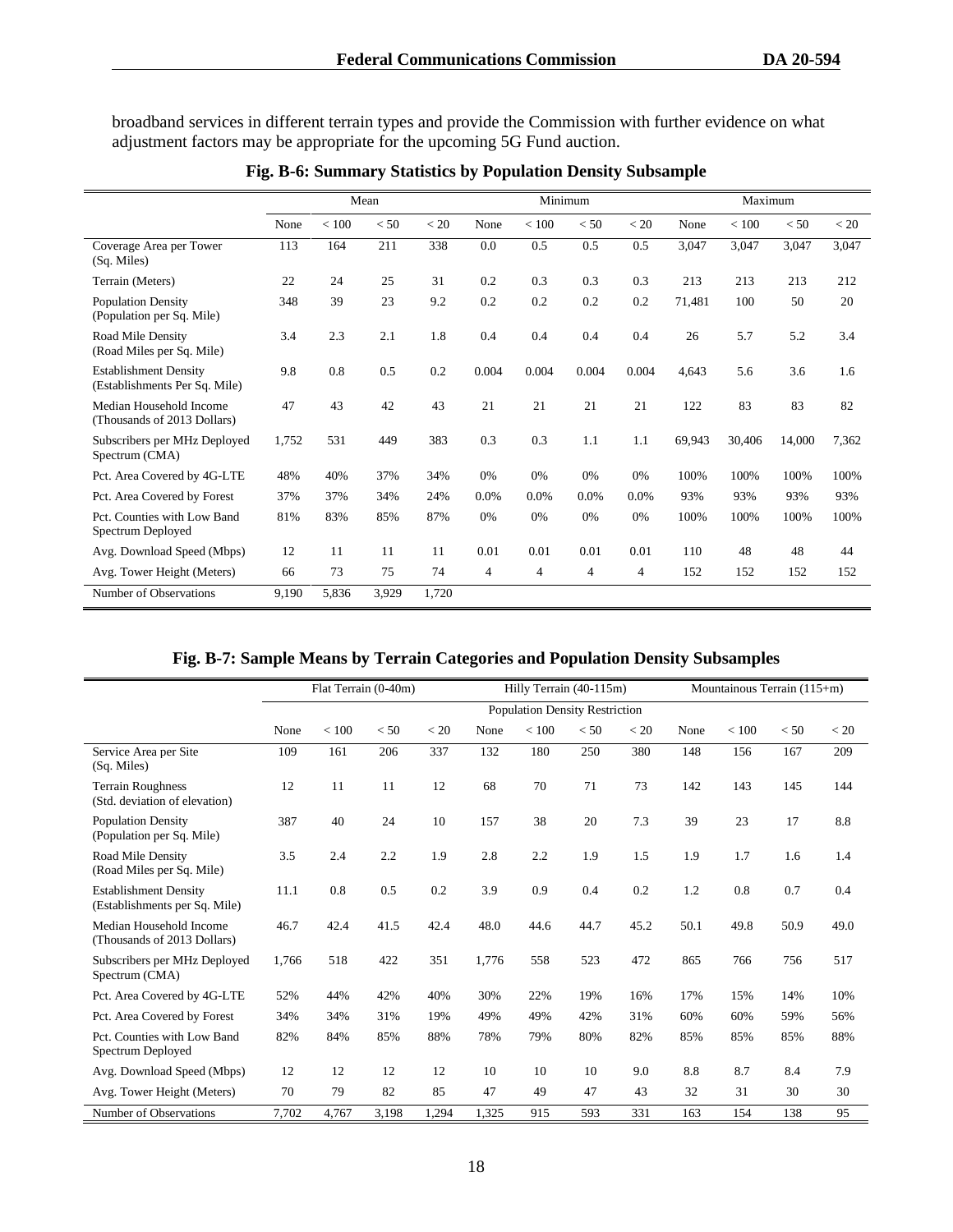|                                       | Model 1         | Model 2        | Model 3         | Model 4         | Model 5        | Model 6         | Model 7         | Model 8                 |
|---------------------------------------|-----------------|----------------|-----------------|-----------------|----------------|-----------------|-----------------|-------------------------|
| <b>State Fixed Effects</b>            | N <sub>o</sub>  | No             | $\rm No$        | $\rm No$        | Yes            | Yes             | Yes             | Yes                     |
| <b>Population Density Restriction</b> | None            | 100            | 50              | 20              | None           | 100             | 50              | 20                      |
| Carrier-Specific Terrain              | $-0.010$        | $-0.011$       | $-0.010$        | $-0.008$        | $-0.010$       | $-0.011$        | $-0.009$        | $-0.009$                |
|                                       | (.002)          | (.002)         | (.002)          | (.003)          | (.002)         | (.002)          | (.002)          | (.002)                  |
|                                       | ***             | $***$          | $***$           | $***$           | $***$          | ***             | ***             | $\ast\ast\ast$          |
| Log(Population Density)               | $-0.339$        | $-0.398$       | $-0.411$        | $-0.336$        | $-0.259$       | $-0.304$        | $-0.309$        | $-0.257$                |
|                                       | (.032)          | (.034)         | (.038)          | (.054)          | (.032)         | (.034)          | (.039)          | (.054)                  |
|                                       | ***             | ***            | $***$           | $***$           | $***$          | $***$           | $***$           | $***$                   |
| Log(Road Mile Density)                | $-0.389$        | $-0.155$       | $-0.169$        | $-0.093$        | $-0.335$       | $-0.020$        | $-0.043$        | 0.040                   |
|                                       | (.047)          | (.059)         | (.059)          | (.063)          | (.035)         | (.041)          | (.044)          | (.060)                  |
|                                       | ***             | $\ast\ast$     | $***$           |                 | $***$          |                 |                 |                         |
| Log(Establishment Density)            | $-0.201$        | $-0.087$       | $-0.029$        | $-0.028$        | $-0.279$       | $-0.183$        | $-0.129$        | $-0.107$                |
|                                       | (.030)          | (.033)         | (.037)          | (.048)          | (.029)         | (.033)          | (.035)          | (.046)                  |
|                                       | ***             | ***            |                 |                 | ***            | $***$           | ***             | $\ast\ast$              |
| Log(Income)                           | 0.013           | $-0.080$       | $-0.055$        | 0.030           | 0.036          | $-0.151$        | $-0.157$        | $-0.061$                |
|                                       | (.045)          | (.061)         | (.072)          | (.095)          | (.040)         | (.053)          | (.069)          | (.093)                  |
| Log(Subscribers per Deployed MHz)     | $-0.100$        | $-0.083$       | $-0.067$        | $-0.070$        | $-0.101$       | ***<br>$-0.079$ | **<br>$-0.066$  | $-0.072$                |
| (CMA Level)                           |                 |                |                 |                 |                |                 |                 |                         |
|                                       | (.012)<br>$***$ | (.013)<br>***  | (.017)<br>$***$ | (.025)<br>$***$ | (.010)<br>***  | (.012)<br>$***$ | (.016)<br>$***$ | (.023)<br>$***$         |
| Terrain*Log(Subscribers per Deployed  | 0.001           | 0.002          | 0.001           | 0.001           | 0.001          | 0.002           | 0.001           | 0.001                   |
| MHz) (CMA Level)                      | (.000)          | (.000)         | (.000)          | (.000)          | (.000)         | (.000)          | (.000)          | (.000)                  |
|                                       | ***             | $***$          | $***$           | $\ast\ast$      | $***$          | ***             | ***             | $\ast\ast$              |
| Percentage of Area Covered by 4G-LTE  | 0.035           | 0.051          | $-0.026$        | $-0.162$        | 0.015          | 0.049           | $-0.027$        | $-0.113$                |
|                                       | (.051)          | (.058)         | (.062)          | (.116)          | (.047)         | (.057)          | (.063)          | (.117)                  |
|                                       |                 |                |                 |                 |                |                 |                 |                         |
| Percentage of Area Forested           | $-0.979$        | $-1.309$       | $-1.387$        | $-1.489$        | $-0.862$       | $-1.139$        | $-1.176$        | $-1.086$                |
|                                       | (.166)          | (.126)         | (.124)          | (.284)          | (.143)         | (.120)          | (.127)          | (.307)                  |
|                                       | ***             | $***$          | $***$           | ***             | ***            | ***             | $***$           | $\ast\ast\ast$          |
| Low Band Spectrum Deployed Flag       | $-0.029$        | 0.105          | 0.101           | 0.073           | $-0.054$       | 0.063           | 0.050           | 0.069                   |
|                                       | (.079)          | (.084)         | (.090)          | (.127)          | (.075)         | (.095)          | (.099)          | (.137)                  |
| Low Band Spectrum Deployed            | 0.155           | 0.300          | 0.403           | 0.541           | 0.190          | 0.328           | 0.415           | 0.439                   |
| Flag*Percentage of Area Forested      | (.178)          | (.148)         | (.151)          | (.288)          | (.147)         | (.132)          | (.141)          | (.287)                  |
|                                       |                 | $\ast\ast$     | $***$           | *               |                | $\ast$          | ***             |                         |
| Low Band Spectrum Deployed            | 0.002           | 0.001          | 0.001           | 0.000           | 0.001          | 0.001           | 0.001           | 0.000                   |
| Flag*Terrain                          | (.002)          | (.001)         | (.001)          | (.002)          | (.001)         | (.001)          | (.001)          | (.002)                  |
|                                       |                 |                |                 |                 |                |                 |                 |                         |
| Log(Download Speed)                   | $-0.061$        | $-0.048$       | $-0.060$        | $-0.093$        | $-0.055$       | $-0.038$        | $-0.045$        | $-0.061$                |
|                                       | (.014)          | (.013)         | (.015)          | (.023)          | (.012)         | (.012)          | (.014)          | (.023)                  |
| Average Tower Height                  | ***<br>0.004    | $***$<br>0.002 | $***$<br>0.002  | $***$<br>0.000  | $***$<br>0.003 | ***<br>0.003    | $***$<br>0.002  | $\ast\ast\ast$<br>0.001 |
|                                       |                 |                |                 |                 |                |                 |                 |                         |
|                                       | (.001)          | (.001)         | (.001)          | (.001)          | (.001)         | (.001)          | (.001)          | (.001)                  |
| Sample Size                           | ***<br>9,190    | $***$<br>5,836 | **<br>3,929     | 1,720           | $***$<br>9,190 | $***$<br>5,836  | $***$<br>3,929  | 1,720                   |
|                                       |                 |                |                 |                 |                |                 |                 |                         |
| R-Squared                             | 0.85            | 0.64           | 0.59            | $0.47\,$        | 0.86           | 0.66            | 0.62            | 0.52                    |

# **Fig. B-8: Regression Estimates of the Natural Logarithm of Average Coverage Area on Capacity and Coverage Factors**

Robust standard errors in parentheses are clustered at the state-provider level.

\*\*\*p<0.01, \*\*p<0.05, \*<0.1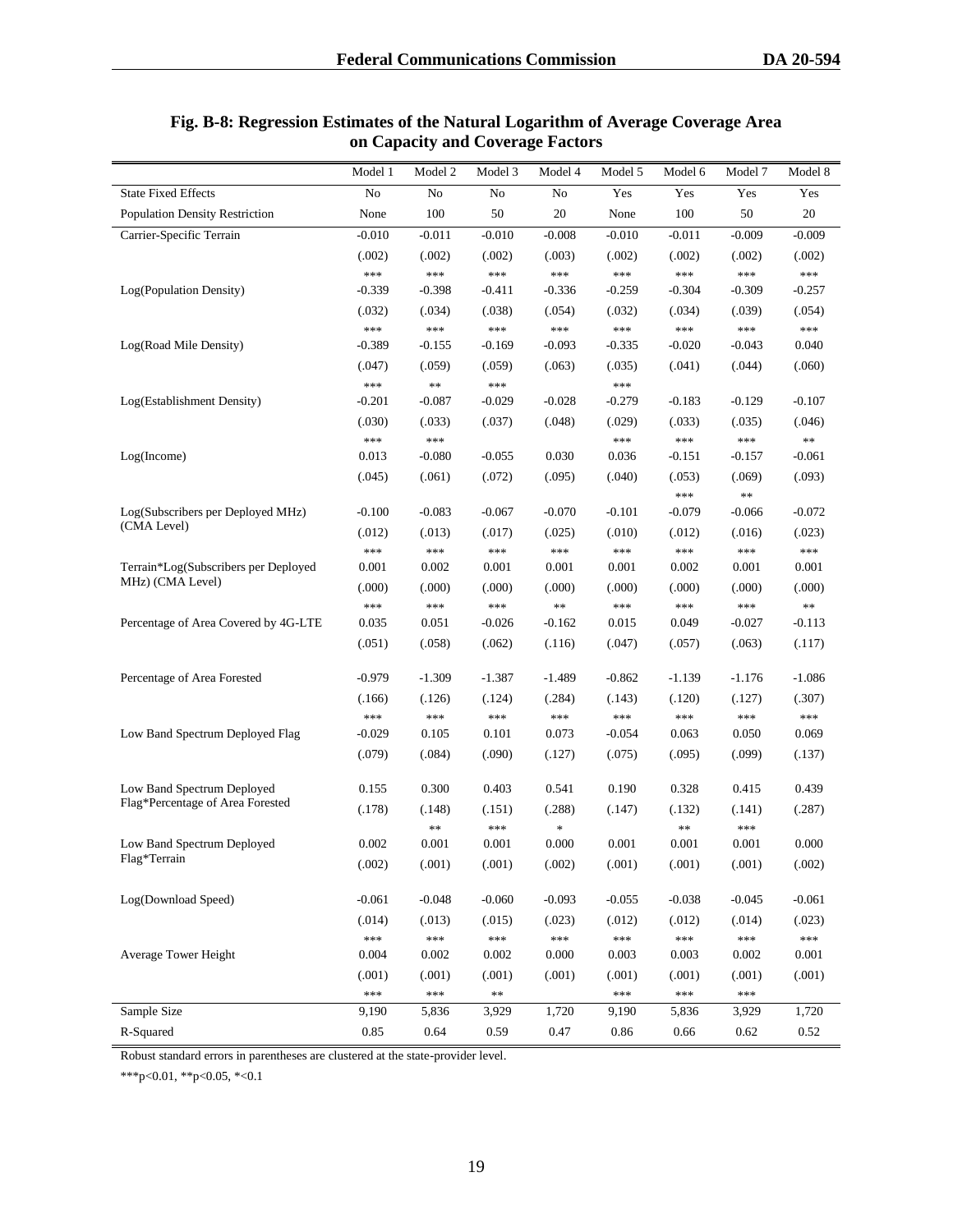|     |                                                   | Without State Fixed Effects |                                          |           | With State Fixed Effects |                                               |         |                                          |           |           |  |
|-----|---------------------------------------------------|-----------------------------|------------------------------------------|-----------|--------------------------|-----------------------------------------------|---------|------------------------------------------|-----------|-----------|--|
|     | Terrain Value Cov. Area (Sq. Mile) Radius (Miles) |                             | Terrain Factor                           | 95% CI LB |                          | 95% CI UB Cov. Area (Sq. Mile) Radius (Miles) |         | <b>Terrain Factor</b>                    | 95% CI LB | 95% CI UB |  |
|     |                                                   |                             | <b>No Population Density Restriction</b> |           |                          |                                               |         | <b>No Population Density Restriction</b> |           |           |  |
| 10  | 123                                               |                             | 1.00                                     | $\cdots$  | $\cdots$                 | 117                                           |         | 1.00                                     | $\cdots$  | $\cdots$  |  |
| 70  | 84                                                | h.                          | 1.47                                     | 1.34      | 1.59                     | 83                                            | 6       | 1.42                                     | 1.30      | 1.54      |  |
| 150 | 54                                                |                             | 2.27                                     | 1.80      | 2.73                     | 55                                            |         | 2.13                                     | 1.70      | 2.56      |  |
|     |                                                   |                             | $< 100$ Pops / Sq. Mile                  |           |                          |                                               |         | $< 100$ Pops / Sq. Mile                  |           |           |  |
| 10  | 129                                               |                             | 1.00                                     | $\cdots$  | $\cdots$                 | 128                                           |         | 1.00                                     | $\cdots$  | .         |  |
| 70  | 82                                                | 6                           | 1.58                                     | 1.43      | 1.73                     | 82                                            | 6       | 1.55                                     | 1.40      | 1.70      |  |
| 150 | 49                                                |                             | 2.65                                     | 2.05      | 3.26                     | 49                                            |         | 2.59                                     | 2.00      | 3.18      |  |
|     |                                                   |                             | $< 50$ Pops / Sq. Mile                   |           |                          |                                               | $\,<\,$ | 50 Pops / Sq. Mile                       |           |           |  |
| 10  | 130                                               |                             | 1.00                                     | $\cdots$  | $\cdots$                 | 132                                           |         | 1.00                                     | $\cdots$  | $\cdots$  |  |
| 70  | 84                                                | 6                           | 1.55                                     | 1.38      | 1.72                     | 86                                            | 6       | 1.54                                     | 1.36      | 1.71      |  |
| 150 | 51                                                |                             | 2.55                                     | 1.89      | 3.20                     | 52                                            | 4       | 2.54                                     | 1.86      | 3.21      |  |
|     |                                                   |                             | $< 20$ Pops / Sq. Mile                   |           |                          |                                               |         | $< 20$ Pops / Sq. Mile                   |           |           |  |
| 10  | 150                                               | 8                           | 1.00                                     | $\cdots$  | $\cdots$                 | 177                                           | 8       | 1.00                                     | $\cdots$  | $\cdots$  |  |
| 70  | 98                                                | 6                           | 1.53                                     | 1.32      | 1.75                     | 108                                           | 6       | 1.63                                     | 1.40      | 1.86      |  |
| 150 | 60                                                |                             | 2.49                                     | 1.67      | 3.31                     | 60                                            |         | 2.96                                     | 1.95      | 3.97      |  |

#### **Fig. B-9: Regression Model Predictions of Average Coverage Areas, Average Radius, and Terrain Factors**

Evaluation Parameters: Population density, road mile density, establishment density, download speed, income, and tower height are evaluated at the mean of the < 100 pops sample; subscribers per deployed MHz is evaluated at the 5th percentile of the <100 pops sample; percentage forested is evaluated at the mean of each terrain category in the <100 pops sample; Low Band Spectrum Deployed Flag set to 1; Percentage of Area Covered by LTE set to 100%; Provided and state fixed effects are evaluated at means of regression samples.

Site radius calculations assume a hexagonal coverage areas equal to 2.598 the square of the radius.

95% confidence intervals calculations computed using bootstrap procedure and are based on 1000 replicates.

# **III. AUCTION BIDDING MODEL ADJUSTMENT FACTOR**

39. This section uses Mobility Fund Phase I auction data to estimate the effects of terrain and other factors on the requested subsidy amounts for carriers to deploy mobile wireless infrastructure in previously unserved areas. The Mobility Fund Phase I auction was a reverse auction in which firms bid for subsidies to provide mobile service to all road miles in an unserved geographic area.<sup>53</sup> A higher bid means a higher subsidy is required for a firm to want to serve the area, which either means the cost to serve the area is high, the expected revenue is low, or the bidder expects less competition from other bidders. In this section, we regress the observed bids on area-specific variables that account for differences in expected costs and revenues to serve the area and competition in the auction. We find that terrain has a substantial and statistically significant effect on the requested subsidy amount requested by carriers.<sup>54</sup>

40. *Background.* In the Mobility Fund I proceeding, the Commission established Auctions 901 and 902 to distribute universal service funds to areas that lacked sufficient mobile service.<sup>55</sup> The analysis uses September 2012 bidding data from Auction 901. Bidders in the auction submitted sealed bids indicating the subsidy they would accept to serve all unserved road miles in a given geographic

<sup>53</sup> *Mobility Fund Phase I Auction Scheduled for September 27, 2012, Notice and Filing Requirements and Other Procedures For Auction 901*, Public Notice, 27 FCC Rcd 4725, 4729, para. 8 (2012) (*Auction 901 Procedures Public Notice*).

<sup>54</sup> We estimate the elasticity of bids amount to our measure of terrain roughness to be between 0.16-0.23. The small sample limits our ability to draw strong conclusions about the impact of other factors on bid amount.

<sup>55</sup> Auction 901 occurred for most areas on September 27, 2012 with a budget of \$300 million, and Auction 902 occurred specifically for Tribal areas on February 25, 2014 with a budget of \$50 million. *See Connect America Fund et al.*, Report and Order and Further Notice of Proposed Rulemaking, 26 FCC Rcd 17663, 17675, para. 28 (2011) (*USF/ICC Transformation Order*); *Auction 901 Procedures Public Notice*, 27 FCC Rcd at 4727, para. 1; *Tribal Mobility Fund Phase I Auction Rescheduled for February 25, 2014 Notice of Changes to Auction 902 Schedule Following Resumption of Normal Commission Operations*, Public Notice, 28 FCC Rcd 14656, 14656, para. 1 (2013). We do not consider Auction 902 because Tribal entities received bidding credits for Tribal areas, which would complicate the analysis, and we exclude Tribal areas in Auction 901 for the same reason.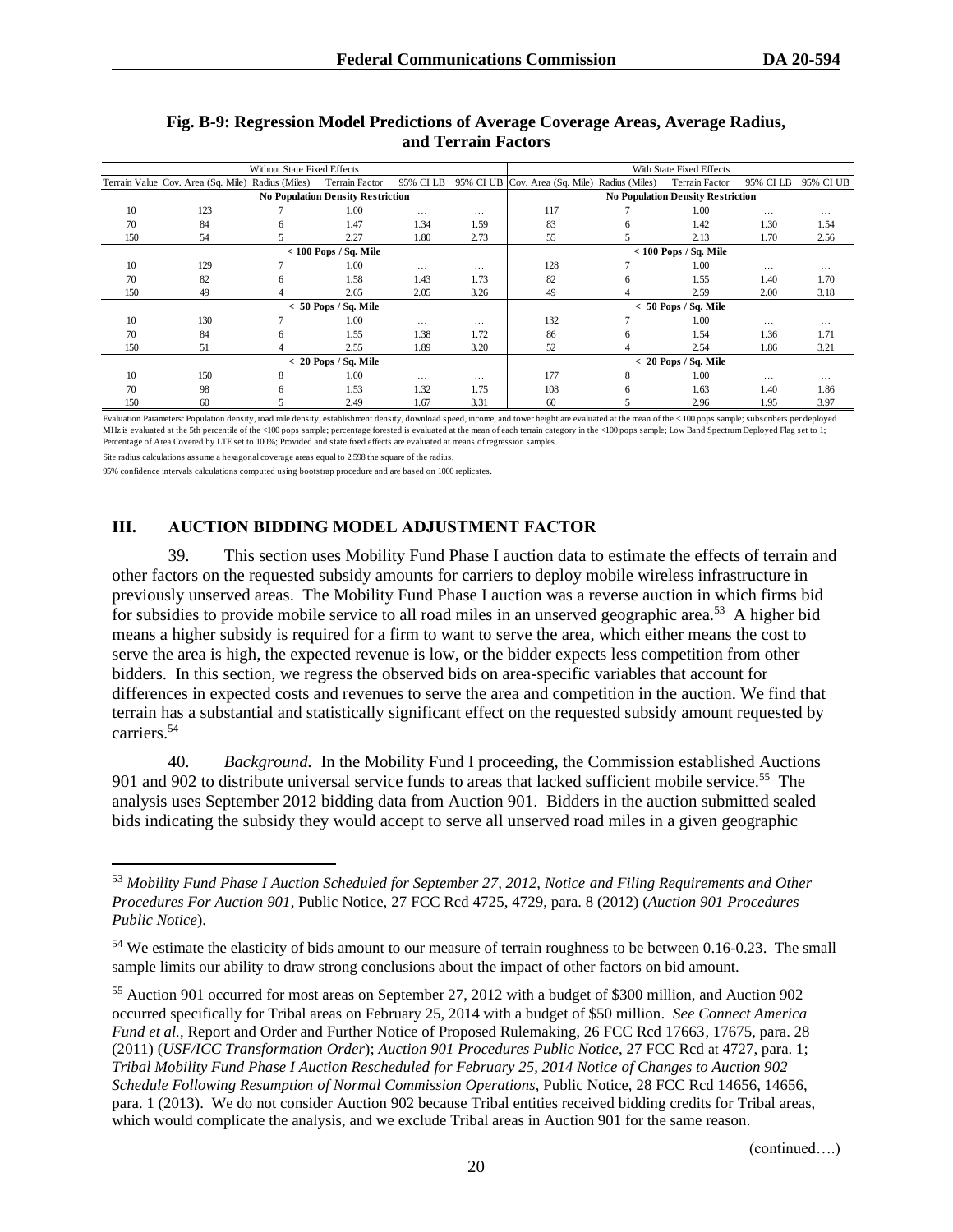area.<sup>56</sup> In our estimation sample, the geographic areas were all Census tract aggregations of unserved road miles.<sup>57</sup> The auction was conducted in a single round with bids simultaneously accepted for all areas and winning bids were determined by an algorithm that favored lower bids on a per road mile basis, but also kept total awarded bids within a budget.<sup>58</sup>

41. *Regression Specification.* Bids in an auction for subsidies should reflect the relative profitability of the geographic areas for auction. Those geographic areas that bring in more revenue and cost less to serve should require a lower subsidy to induce the bidder to serve, and, accordingly, such areas should receive lower bids, all else equal. We use linear regression to estimate the following specification of the effect of various revenue and cost factors on bids:

$$
\ln(Bid_{ij}) = X_{ij}\beta + \phi_j + \epsilon_{ij}
$$

42. We assume the natural logarithm of the dollar per road mile bid (log bids) is a function of expected revenue and cost factors,  $X_{ij}$ , plus bidder level fixed effects,  $\phi_j$ , where *i* indicates a specific geographic area and *j* indicates the bidder. These factors include our measure of terrain roughness, area demographics and variables designed to capture competitive aspects of bidding and competition in the service market. The vector  $\beta$  represents the collective effects of the individual factors. We use log bids because the distribution of bids is highly skewed, and the log transformation makes the resulting data fit a normal distribution more closely, and thus better meets the classical assumptions for linear regression. In addition, because many skewed factors in  $X_{ij}$  are also log-transformed, most of the coefficients in  $\beta$  can be interpreted as elasticities; i.e. a coefficient  $\beta_k$  of a factor  $X_{ij}^k$  implies a  $\beta_k$  percent change of the dollars per road mile bid with a 1 percent change in that untransformed factor. The bidder-level fixed effects,  $\phi_j$ , represent differences in costs and productivity that are entirely specific to the bidders themselves, and are not reducible to the observable characteristics of the geographic area or bidders. Finally,  $\epsilon_{ij}$  represents the impact of any other determinants of bid level, such as cost or revenue factors specific to the area, that are not observed in any dataset to which we have access.

43. *Sample.* Our estimating equation is more likely to be appropriate when areas included in the data set are generally more comparable, so we exclude a variety of areas from the sample to maximize the comparability of geographic areas and bids.<sup>59</sup> The 5,695 potential areas generated 517 bids, with only 24 areas attracting more than 1 bid. Fifty-two areas with bids were not assigned any subsidy because the bids were so high the assignment algorithm could not grant them without exceeding the budget.

<sup>56</sup> *Auction 901 Procedures Public Notice*, 27 FCC Rcd at 4761-65, paras. 131-141.

<sup>&</sup>lt;sup>57</sup> Eligible areas were U.S. Census blocks that lacked 3G or better mobile coverage at the centroid of the block and contained road miles in any of six road categories. These blocks were identified by analyzing American Roamer coverage data (now called Mosaik). *USF/ICC Transformation Order*, 26 FCC Rcd at 17783-84, paras. 332, 334.

 $58$  The algorithm considered the lowest bids in an area to be tentatively winning bids. The algorithm then ranked the areas in ascending order by their tentatively winning bids on a per-road mile basis. As it went through the ranking, the algorithm awarded subsidies (equal to the per-road mile bid times the road mile service requirement) if that item had not been previously assigned and the total requested subsidies did not exceed the Mobility Fund Phase I budget. *Auction 901 Procedures Public Notice*, 27 FCC Rcd at 4765-66, paras. 143-44.

<sup>59</sup> Data on all Auction 901 results are available online. *Auction 901: Mobility Fund Phase I*,

<https://www.fcc.gov/auction/901> (last visited May 15, 2020). Specifically, the sample excludes: (1) areas in Alaska since these are especially large and not tract based; (2) awards to Tribal entities, since they received bidding credits for Tribal areas; (3) areas in Guam and the Northern Mariana Islands because we do not have terrain data there; (4) one very small area, T37171930102, for which it is difficult to calculate terrain roughness; and (5) area T37171930101 in North Carolina because it is made up of 3 disjoint and small parts. *Auction 901 Procedures Public Notice,* 27 FCC Rcd at 4763-64, paras. 138-40.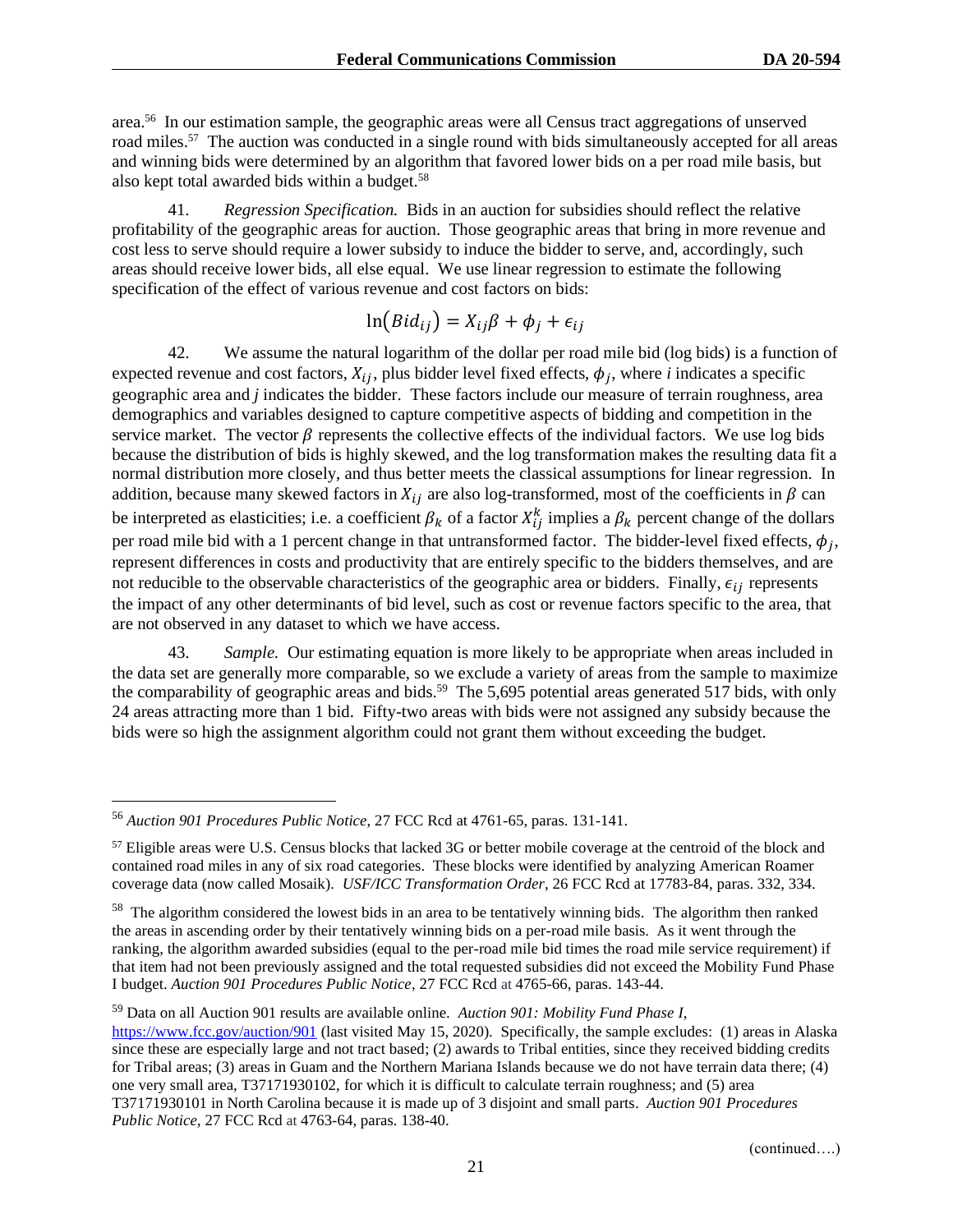44. Out of 517 bids, 225 led to eventual defaults. It is unclear whether defaulted bids accurately reflect the true effect of cost and demand factors on bid amounts, as these bids may have greatly underestimated the required subsidy to make service of the given area viable. Similarly, bids that failed to receive subsidies may be systematically biased upwards given they may imply a higher estimate of costs or lower estimates of revenues than the bids that won subsidies. Given the difficulties in knowing whether to remove "potentially unreasonable" bids systematically, in addition to reporting results for the full sample, we will also report results for 1) the sample of bids with no defaults and 2) the sample of bids without defaults or losing bids.

45. Since they likely acted as a single strategic entity, we group subsidiaries into a single firm. This results in 19 active bidders for our subsample, 8 active bidders who bid outside of our subsample, and 9 bidders who applied but did not ultimately bid. Finally, we note that this sample of bids is a selected sample of only the areas that received at least one bid. If our cost and demand factors are correlated with the unobserved shock,  $\epsilon_{ij}$  then our linear regression estimates will be biased. The decisions of bidders on where to bid could induce such correlation because observable factor combinations that would otherwise predict negative bids (low  $X_{ij}\beta$ ) are included only if they have a high and positive, unobservable shock.<sup>60</sup> Therefore, our results should be interpreted with caution.

46. *Data.* The summary statistics are presented in Fig. B-10. The dependent variable is the dollar per road mile bid amount, which is how the bids were submitted.<sup>61</sup> Bids are right skewed, with winning bids having a mean of \$8,135 per road mile and a median of \$5,815 per road mile, while losing bids have a mean and median bid amount of \$74,816 per road mile and a median of \$49,312 per road mile, respectively. There was also substantial variation in bid amount. On a per road mile basis, the upper limit for winning bids was \$41,523, but bids were as high as \$429,695 and as low as \$130.

47. We use many of the independent variables that were used in the Entry Model as described above as cost/revenue factors. These include logs of our measure of terrain roughness, population density, tract median household income, road miles, and percent forested land.<sup> $62$ </sup> Terrain roughness will capture the effect of terrain on increased construction costs and reduced signal propagation distances. The other demographic and economic variables proxy for wireless demand for and cost variation caused by differences in economic development. Total road miles is also included to capture potential economies and diseconomies of scale in network infrastructure construction.

48. Our independent variables also include the fraction of a tract that is forested since forests would tend to reduce signal propagation and increase construction costs.<sup>63</sup> We also include separate variables for the fraction of the tract for which any service carrier and the bidder already provide some level of service, as measured by January 2012 coverage data. <sup>64</sup> If the surrounding area is well served by the bidder, we would expect they would have lower costs of expanding coverage. When the area is already well covered by other firms, represented by overall coverage, then rival firms are likely to be strong future competitors in the area to be served which may raise the required subsidy. We also include the number of carriers in the tract to measure local competition in the downstream market that would reduce revenues.<sup>65</sup> Similarly, we include the potential number of bidders as a covariate. While multiple

<sup>63</sup> *Id*.

<sup>64</sup> *Id*.

<sup>65</sup> *Id*.

<sup>60</sup> The direction of the bias on estimated coefficients is only known under special circumstances. *See* Arthur S. Goldberger, *Linear regression after selection*, 15 J. Econometrics 357 (1981).

<sup>61</sup> *See infra* Appx. B.IV: Data Sources and Variable Construction for information on the data sources and construction of the variables.

<sup>62</sup> *Id.*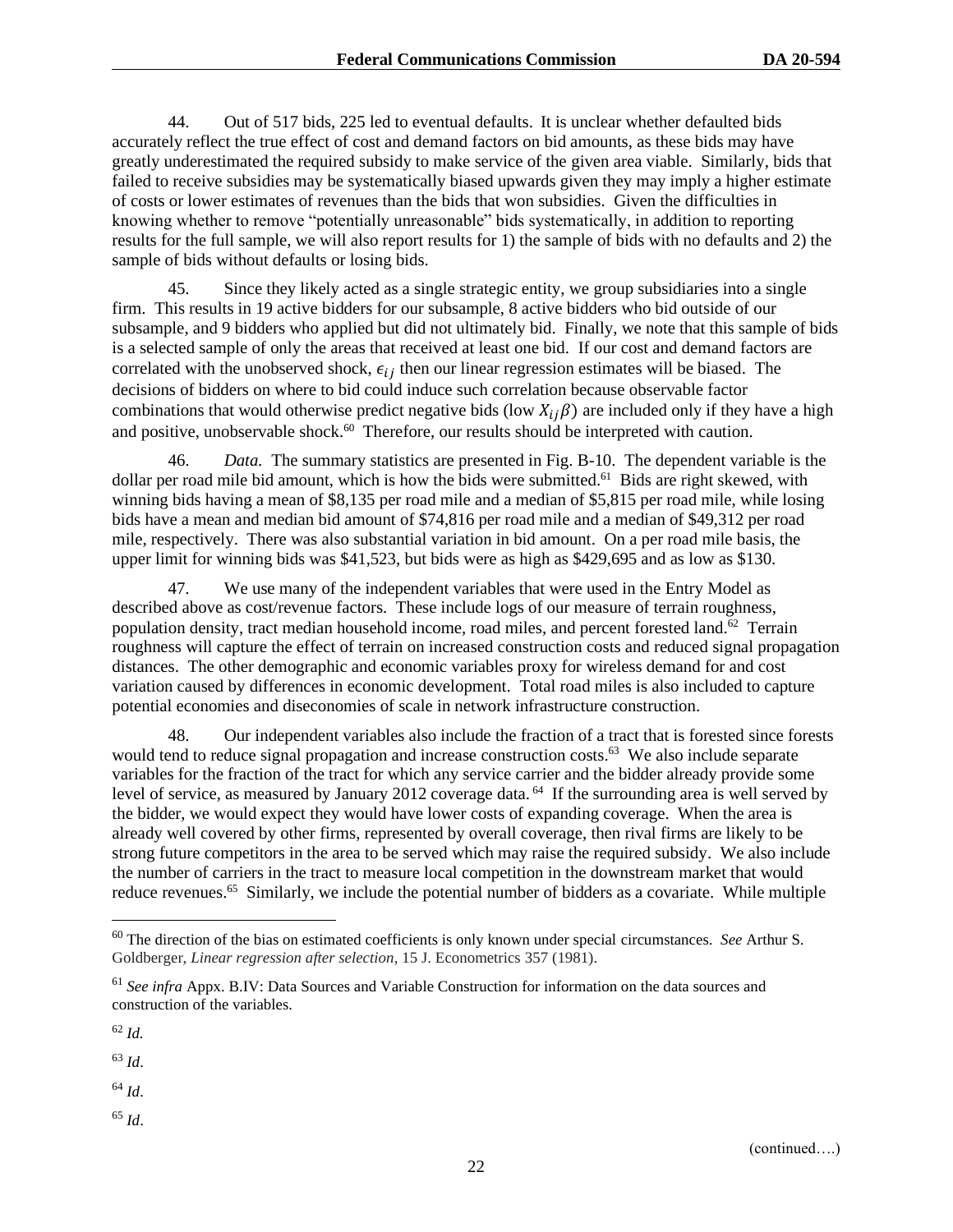bids for the same area were rare, the mere threat of a bid by a competitor may be enough to lower the bids that do occur. To calculate the number of potential bidders, we use bidder applications submitted to the Commission before the auction.<sup>66</sup>

49. Some of the independent variables, the average number of carriers, the number of carriers and the preexisting coverage variables, are calculated on a geographic basis.<sup>67</sup> Land area is the most common basis on which to calculate these variables, but since bidding was done on a road miles basis, the number of road miles basis may be the most relevant. We produce estimates using both approaches and find little difference between the results.

50. *Results.* We estimate six specifications, and our results are presented in Fig. B-11 below. Specifications (1)-(3) use the land area basis for some variables and (4)-(6) use the road miles basis. Specifications (1) and (4) include all observations, (2) and (4) exclude defaults, and (3) and (6) additionally exclude losing bids. Across all specifications, our terrain measure has between a 0.16 to 0.23 elasticity with respect to bids that is statistically significant across all specifications. That is, for every 1% increase in terrain roughness, we have a 0.16% to 0.23% increase in the dollar per road mile bid. Dividing terrain roughness into three categories of 0-40 m (flat), 40-115 m (hilly) and  $115+m$ (mountainous), we estimate the adjustment factor for each bin by estimating the impact of terrain roughness on the per road mile bids in levels at the same terrain values of 10m, 70m, and 150m used in the entry and cell site density analyses.<sup>68</sup> That is, the adjustment factor is the model predicted per road mile bid amount at one of these terrain levels over the predicted bid amount at 10 m. Holding all other variables fixed, this ratio will be constant for our formula across all possible areas and bidders.<sup>69</sup> Using the estimates of the full sample, the three categories would have adjustment factors of approximately 1.0  $(0-40 \text{ m})$ , 1.6 (40-115 m) and 1.9 (115+ m).

51. Several other covariates have statistically significant results over all or most of the specifications. Road miles has a negative impact on dollars per road mile, with an implied elasticity between -0.24 to -0.47. This result is consistent with economies in scale in road miles for wireless infrastructure, though the effect is not statistically significant in specification (6), the subsample with variables weighted over road miles and with no defaults or losing bids. Likewise, a bidder's current tract network coverage also seems to reduce costs, whereby an additional 1% network coverage is associated with between a 0.36% and 0.55% decrease in the bid, though the coefficient is not statistically significant for the sample with no defaults but no losing bids and using area-based variables. The percent coverage of the tract by forested land has a statistically significant large positive impact on bid amount, but not for specifications using the full sample. This may imply that defaulting bidders underestimated the importance of clutter in their bid calculations.

52. Other coefficients are too imprecisely estimated to draw further conclusions, probably due to the small sample size and limited variation of the sample. Population density has small implied elasticities between -0.2 and -0.7, which are only significant using the sample without defaults but with losing bids. The log count of carriers has coefficients that are mostly larger than the ones for terrain, between 0.20 and 0.38, but are only statistically significant for specifications using the sample without

<sup>69</sup> If T is the terrain roughness in the comparison category, and  $\alpha$  is the coefficient on the natural logarithm of terrain roughness, then the adjustment factor for this category is the expectation of the ratio between what a given bid would be if we changed the terrain roughness to  $T$  meters over that bid if we changed the terrain roughness to  $10$ 

```
meters: E\left[\frac{Bid_{ij}atTm}{Bid_{ij}tA} \right]\left[\frac{Bid_{ij}at\,T\,m}{Bid_{ij}\,at\,10\,m}\right] = E\left[\frac{T^{\alpha}\,\exp\left(\beta X_{ij}-\alpha\ln(T_{ij})+\phi_j+\epsilon_{ij}\right)}{10^{\alpha}\,\exp\left(\beta X_{ij}-\alpha\ln(T_{ij})+\phi_j+\epsilon_{ij}\right)}\right]\frac{T^{\alpha} \exp(\beta X_{ij} - \alpha \ln(T_{ij}) + \phi_j + \epsilon_{ij})}{10^{\alpha} \exp(\beta X_{ij} - \alpha \ln(T_{ij}) + \phi_j + \epsilon_{ij})} = \left(\frac{T}{10}\right)^{\alpha}.
```
<sup>66</sup> *Id*.

 $67$  Log count of carriers was calculated as a log of the weighted average count, not the weighted average of logs.

<sup>&</sup>lt;sup>68</sup> These categories are consistent with the earlier categories used in the Entry Model and the Cell Site Density Model. *See supra* Appx. B.I: Entry Model Adjustment Factor and App. B II: Cell Site Density Model Adjustment Factor.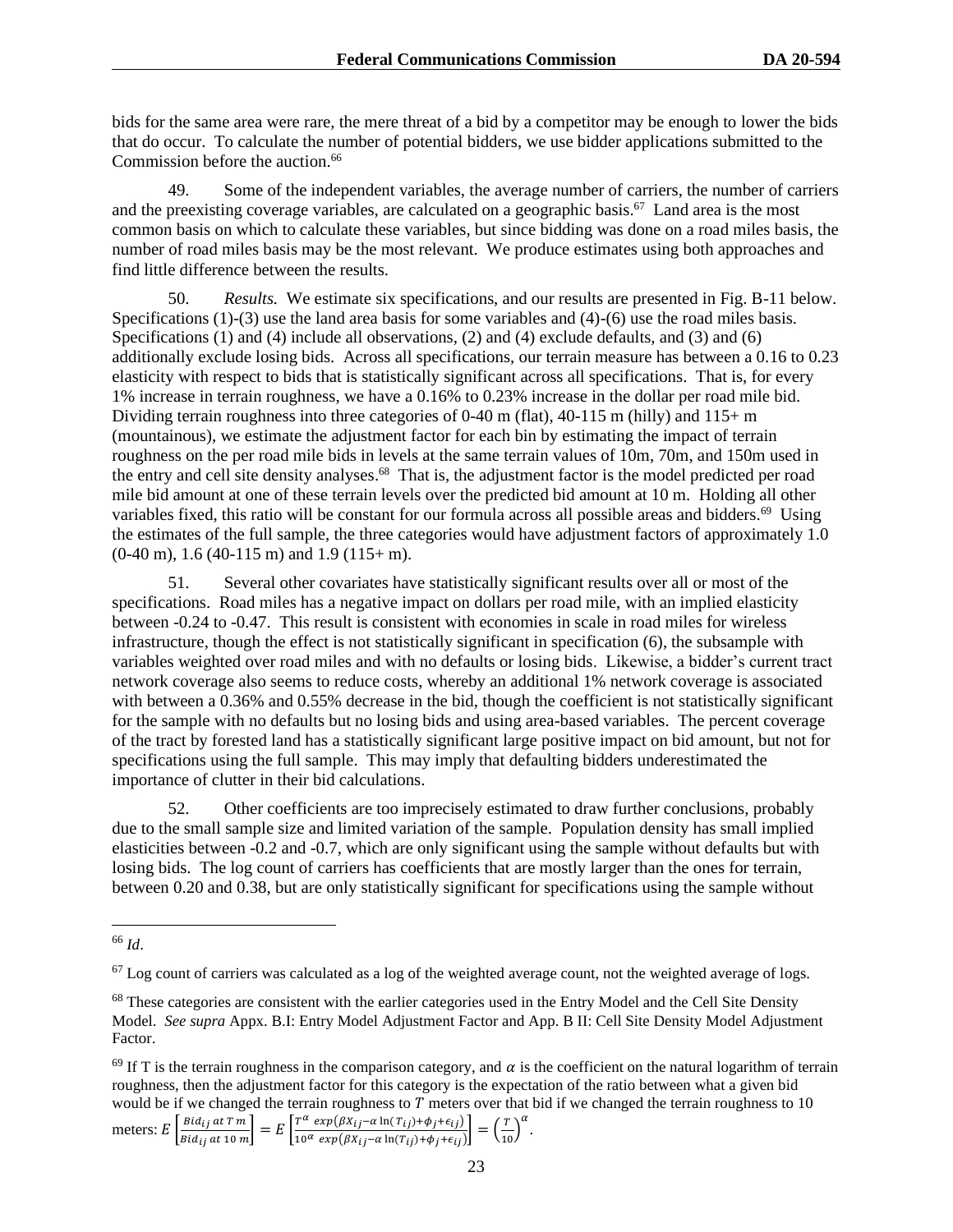defaults and losing bids, and for the specification using losing bids but no defaults and using area-based variables. Coverage by any carrier has relatively large negative coefficients using the full sample but no coefficient in any specification is statistically significant. Consistent with competition reducing bids, the coefficients on potential bidders are mostly negative, though only the coefficients on "Two bidders" were statistically significant and only for the sample removing defaults and losing bidders. Finally, log median household income always has a positive coefficient, which runs counter to the idea that more economic activity would make an area more profitable to deploy. While there may be other unobserved factors correlated with income involved, this finding might reflect that in areas with low economic development for the eligible areas of MF-I, the costs of setting up a network with a high enough quality level to serve a more developed area exceed any additional revenues. However, these coefficients are always imprecisely estimated so we do not rely on them for constructing adjustment factors.

| <b>VARIABLES</b>                                         | Mean   | Median | Std. Dev. | Min.   | Max.    |
|----------------------------------------------------------|--------|--------|-----------|--------|---------|
| Bid Per Road Mile (\$)                                   | 17.856 | 5,953  | 41,271    | 130    | 429,695 |
| Terrain Roughness (m)                                    | 38.9   | 17.5   | 41.9      | 0.8    | 223.6   |
| Population Density (Per Land Area Mile <sup>2</sup> )    | 33.6   | 12.8   | 100.0     | 0.0    | 1,723.4 |
| Road Miles                                               | 167.4  | 36.2   | 414.5     | 0.0    | 4,227.4 |
| Tract Median Household Income (\$000s)                   | 42,037 | 40,746 | 11,522    | 10,915 | 86,228  |
| <b>Fraction Tract Forest Land</b>                        | 0.52   | 0.59   | 0.28      | 0.00   | 0.94    |
| Carriers Count (Tract Wt. Avg. by Land Area)             | 2.8    | 2.7    | 1.1       | 0.3    | 5.8     |
| Carriers Count (Tract Wt. Avg. by Road Miles)            | 2.8    | 2.8    | 1.1       | 0.2    | 5.7     |
| Fraction Service Coverage (Tract Wt. Avg. by Land Area)  | 0.95   | 1.00   | 0.11      | 0.24   | 1.00    |
| Fraction Service Coverage (Tract Wt. Avg. by Road Miles) | 0.95   | 1.00   | 0.10      | 0.18   | 1.00    |
| Fraction Own Coverage (Tract Wt. Avg. by Land Area)      | 0.62   | 0.76   | 0.38      | 0.00   | 1.00    |
| Fraction Own Coverage (Tract Wt. Avg. by Road Miles)     | 0.63   | 0.78   | 0.38      | 0.00   | 1.00    |
| <b>Potential Bidders</b>                                 | 2.9    | 3.0    | 1.2       | 1.0    | 5.0     |

#### **Fig. B-10: Summary Statistics of Full Estimation Sample of Bids**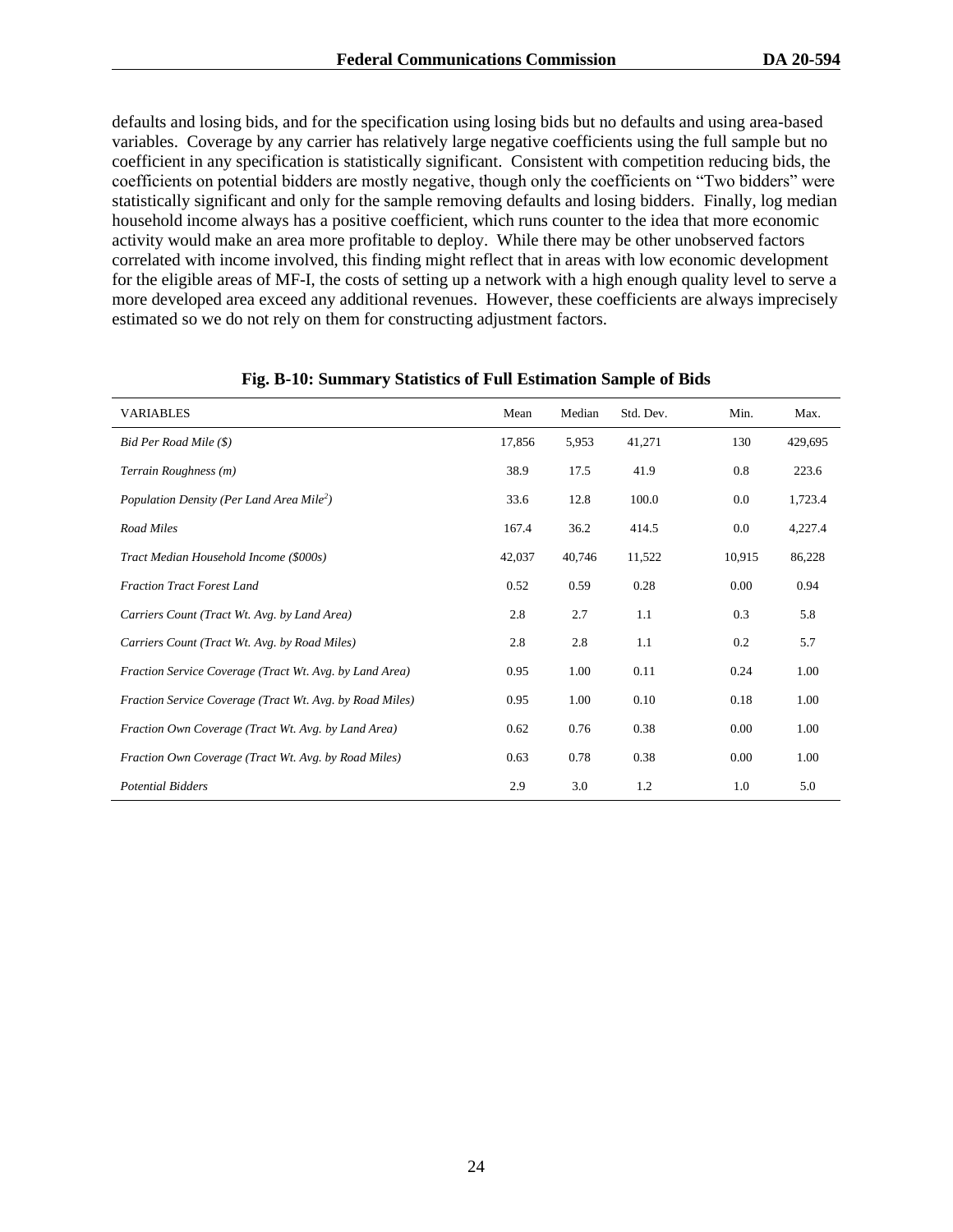| DEPENDENT VARIABLE: LN(BID \$/ROAD MILE)   |                      |                |                                                     |            |                      |                                                      |
|--------------------------------------------|----------------------|----------------|-----------------------------------------------------|------------|----------------------|------------------------------------------------------|
|                                            | <b>SPECIFICATION</b> |                |                                                     |            |                      |                                                      |
| <b>VARIABLES</b>                           | (1)                  | (2)            | (3)                                                 | (4)        | (5)                  | (6)                                                  |
|                                            |                      |                |                                                     |            |                      |                                                      |
| Log Terrain Roughness                      | $0.23***$            | $0.16*$        | $0.20**$                                            | $0.23***$  | $0.16*$              | $0.20**$                                             |
|                                            | (0.06)               | (0.09)         | (0.09)                                              | (0.06)     | (0.08)               | (0.09)                                               |
| Log Population Density                     | $-0.07$              | $-0.06**$      | $-0.02$                                             | $-0.07$    | $-0.06**$            | $-0.02$                                              |
|                                            | (0.04)               | (0.03)         | (0.04)                                              | (0.04)     | (0.03)               | (0.04)                                               |
| Population is Zero Indicator               | $-0.63$              | $-0.54$        | $-0.29$                                             | $-0.64$    | $-0.56$              | $-0.30$                                              |
|                                            | (0.42)               | (0.48)         | (0.42)                                              | (0.43)     | (0.48)               | (0.43)                                               |
| Log Road Miles                             | $-0.24*$             | $-0.46***$     | $-0.34***$                                          | $-0.25*$   | $-0.47***$           | $-0.34***$                                           |
|                                            | (0.12)               | (0.12)         | (0.11)                                              | (0.13)     | (0.12)               | (0.11)                                               |
| Log Tract Median Household Income (\$000s) | 0.25                 | 0.05           | 0.15                                                | 0.26       | 0.06                 | 0.15                                                 |
|                                            | (0.16)               | (0.17)         | (0.25)                                              | (0.16)     | (0.17)               | (0.25)                                               |
| Fraction Tract Forest Land                 | 0.36                 | $0.75***$      | $0.81**$                                            | 0.34       | $0.73***$            | $0.82**$                                             |
|                                            | (0.40)               | (0.21)         | (0.30)                                              | (0.39)     | (0.22)               | (0.31)                                               |
| Log Carriers Count (Tract Wt. Avg)         | 0.24                 | $0.30*$        | $0.38**$                                            | 0.20       | 0.25                 | $0.33*$                                              |
|                                            | (0.14)               | (0.16)         | (0.15)                                              | (0.12)     | (0.16)               | (0.16)                                               |
| Fraction Service Coverage (Tract Wt. Avg.) | $-0.80$              | $-0.18$        | $-0.65$                                             | $-0.80$    | 0.05                 | $-0.31$                                              |
|                                            | (0.72)               | (0.62)         | (0.59)                                              | (0.86)     | (0.68)               | (0.67)                                               |
| Fraction Own Covered Area (Tract Wt. Avg)  | $-0.54**$            | $-0.36$        | $-0.39**$                                           | $-0.55**$  | $-0.44*$             | $-0.46**$                                            |
|                                            | (0.23)               | (0.25)         | (0.18)                                              | (0.23)     | (0.25)               | (0.17)                                               |
| <b>Potential Bidders</b>                   |                      |                |                                                     |            |                      |                                                      |
| $Two$                                      | $-0.16$              | $-0.11$        | $-0.36**$                                           | $-0.16$    | $-0.12$              | $-0.37**$                                            |
|                                            | (0.24)               | (0.28)         | (0.14)                                              | (0.24)     | (0.27)               | (0.13)                                               |
| <b>Three</b>                               | $-0.22$              | 0.17           | $-0.04$                                             | $-0.21$    | 0.18                 | $-0.02$                                              |
|                                            | (0.28)               | (0.28)         | (0.44)                                              | (0.27)     | (0.28)               | (0.45)                                               |
| Four or More                               | $-0.25$              | $-0.00$        | $-0.25$                                             | $-0.24$    | 0.01                 | $-0.25$                                              |
|                                            | (0.15)               | (0.26)         | (0.18)                                              | (0.15)     | (0.25)               | $-0.17$                                              |
|                                            |                      |                |                                                     |            |                      |                                                      |
| <b>Bidder Fixed Effects</b>                | Yes                  | Yes            | Yes                                                 | Yes        | Yes                  | Yes                                                  |
| Weighted Average Basis                     | Land Area            | Land Area      | Land Area                                           | Road Miles | Road Miles           | Road Miles                                           |
| Sample                                     | Full                 | No<br>Defaults | $\rm No$<br>Defaults<br>and Only<br>Winning<br>Bids | Full       | $\rm No$<br>Defaults | No<br>Defaults<br>and Only<br>Winning<br><b>Bids</b> |
| <i><b>Observations</b></i>                 | 517                  | 292            | 216                                                 | 517        | 292                  | 216                                                  |
| $R^2$                                      | 0.30                 | 0.46           | 0.45                                                | 0.30       | 0.46                 | 0.45                                                 |

#### **Fig. B-11: Estimation Results**

\*\*\* p-value<0.01, \*\* p-value <0.05, \* p-value <0.1; standard errors clustered at the bidder level in parenthesis.

## **IV. DATA SOURCES AND VARIABLE CONSTRUCTION**

53. In this section, we describe the data sources and variable construction for the three economic analyses informing our proposed adjustment factor values. We note that while the three analyses use the same data source for many variables, they rely on different vintages and geography for their specific analysis. Thus, the Entry Model analyzes 2017 coverage data at the Census block group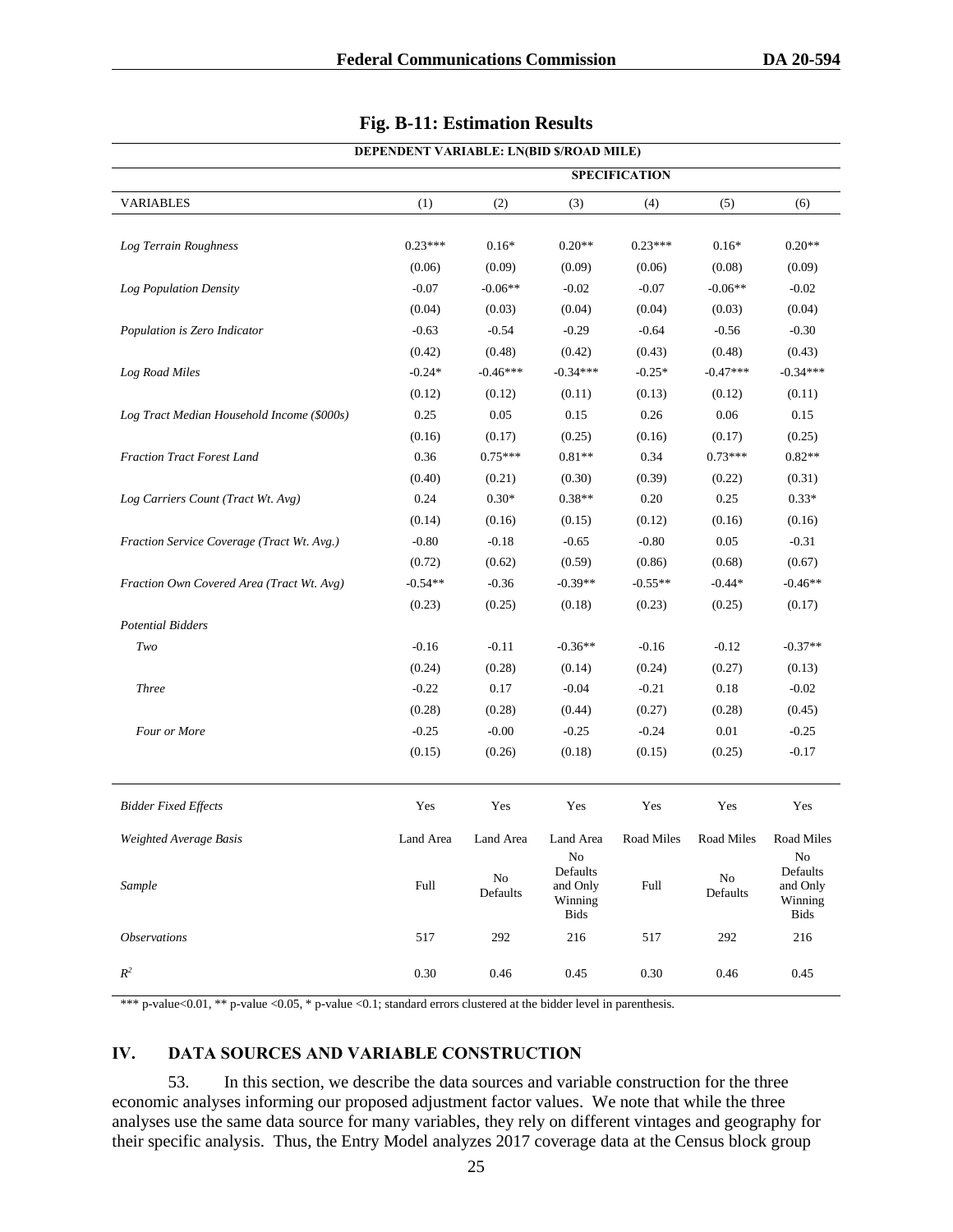level, while the Cell Site Density Model analyzes cell site data from 2013 at the county level, and the Bidding Model analyzes 2012 bid data on partial areas of census tracts. Fig. B-12 provides a list of the data sources while Fig. B-13 describes the variables, the data vintages, and the geographies.

# **A. Dependent Variables**

54. *Entry Analysis: Number of Entrants*. The number of entrants in a Census block group is constructed using Mosaik January 2017 coverage data. A carrier is considered to have entered a Census block group if it covers at least 75% of the land area within the Census block group with 4G LTE.

55. *Bidding Analysis ─ Bid Per Road Mile*. Bids in Mobility Fund Phase I were submitted on a per road mile basis for specific unserved areas and are publicly available.<sup>70</sup> Total subsidy amounts for an area are equal to the winning per road mile bid times the service requirement for road miles to be covered.

56. *Cell Site Density Analysis ─ Average Coverage Area Per Cell Site*. We calculate total coverage and the total number of cell sites in each county for each carrier and then divide each carrier's coverage by the number of cell sites to determine the average coverage area per cell site for each carrier. We include only counties where carriers report positive coverage and a positive number of cell sites, which gives us a maximum of 9,863 observations in any regression sample.<sup>71</sup>

- *Coverage.* We use the January 2014 Mosaik dataset and for each carrier, we calculate the percentage of area of each Census block covered by any technology (e.g., 3G, 4G LTE). Then, we multiply the percentage of the block covered by the land area in that block to determine the total covered area and aggregate the total covered area to the county level.<sup>72</sup>
- *Number of Cell Sites.* We use the December 2013 Business Data Service (BDS) Cell Site Database which contains 209,358 cell site locations (address and/or latitude-longitude coordinates) for four nationwide carriers. To identify which county each cell site is in, we use two approaches: (1) geocode the address to a Census block group and (2) use the coordinates to find the associated Census block.<sup>73</sup> We identify the block group and/or block for each cell site, and then count the number of cell sites in each county for each carrier.<sup>74</sup>

(continued….)

<sup>70</sup> *Auction 901: Mobility Fund Phase II*[, https://www.fcc.gov/auction/901](https://www.fcc.gov/auction/901) (last visited May 15, 2020).

 $71$  1,410 observations have positive coverage but zero cell sites which suggests that cell sites outside the county are covering areas in the county or that we are missing cell sites in that particular county. Three observations have zero coverage and a positive number of cell sites which suggests that these cell sites may not be in service or that they have been assigned to the wrong county. 1,183 observations have zero coverage and zero cell sites.

<sup>&</sup>lt;sup>72</sup> We consider any technology because the BDS dataset does not include the technologies deployed on each cell site.

 $^{73}$  Specifically, we used the Census Geocoder at "Find Geographies Using  $-$  Address Batch" with the "Public\_AR\_Census2010" Benchmark and the "Census2010\_Census2010" Vintage which reported either a match, non-match, or tie for each inputted address. If the Geocoder produced a match, we assigned the associated county; if not, we relied on the BDS-reported coordinates to identify the county, using Geographic Information System (GIS) to join the 2010 Census block group shapefile with the coordinates of each cell site. *Census Geocoder Documentation*[, https://www.census.gov/programs-surveys/geography/technical-documentation/complete-technical](https://www.census.gov/programs-surveys/geography/technical-documentation/complete-technical-documentation/census-geocoder.html)[documentation/census-geocoder.html](https://www.census.gov/programs-surveys/geography/technical-documentation/complete-technical-documentation/census-geocoder.html) (last visited May 15, 2020).

<sup>&</sup>lt;sup>74</sup> Unfortunately, there are some cases where the two approaches assign different counties which could be due to inaccuracies with the BDS data (i.e., the reported address does not properly correspond with the reported coordinates), assuming the incorrect coordinate system for associating the coordinates to Census geographies, or we are not using the proper Census Geocoder Benchmark and/or Vintage. Because of these inconsistencies, we assign the county based on the geocoding and only used the result from the other approach if the geocoding failed. Cell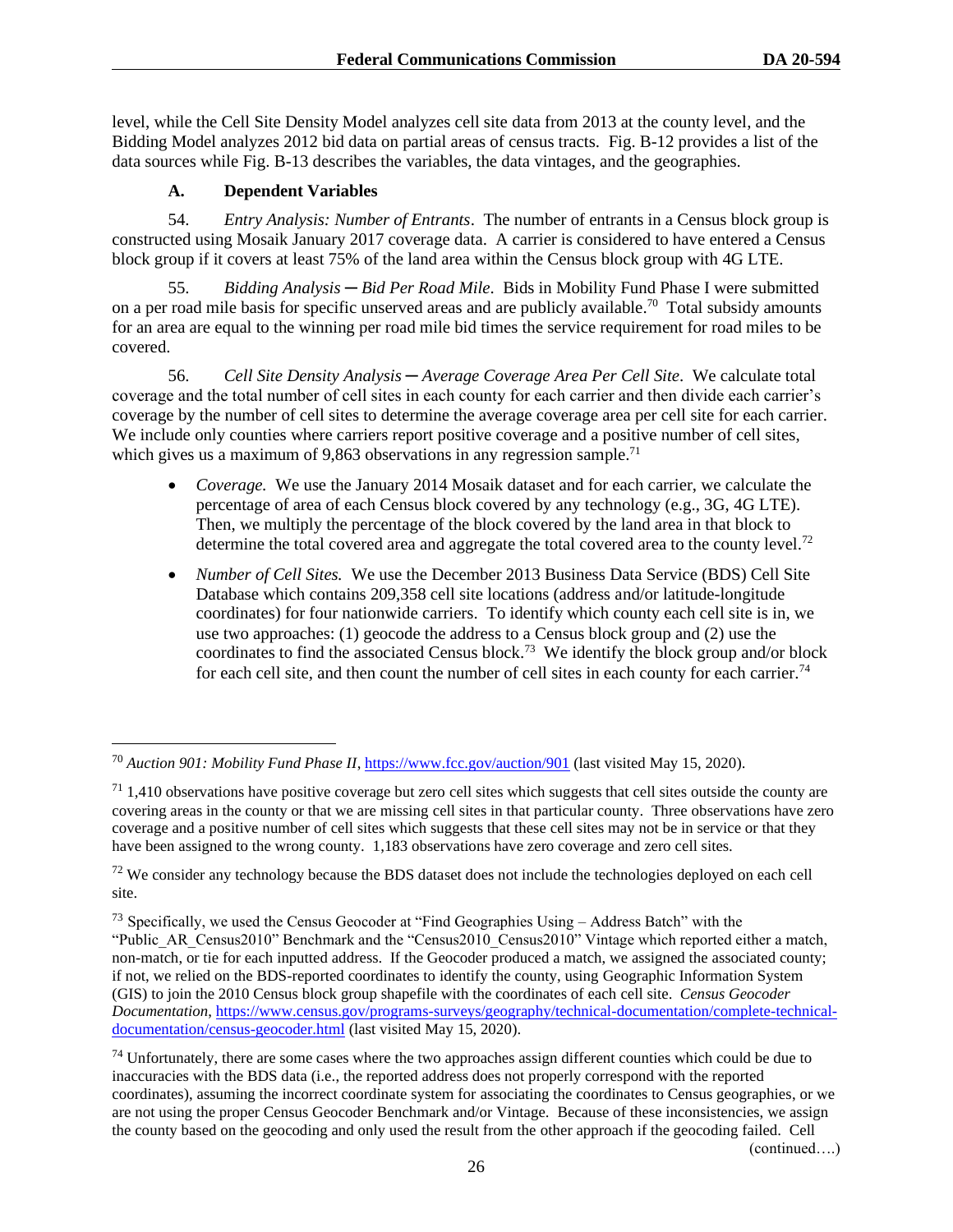## **B. Independent Variables**

57. *Terrain.* Due to the signal loss caused by terrain variation, propagation models use a measure of terrain roughness to account for propagation losses.<sup>75</sup> As our measure of terrain roughness, we calculate the average standard deviation of terrain elevation.<sup>76</sup> To do this, we use the digital elevation model (DEM) of the conterminous U.S. and Hawaii which was published by the USGS in December  $2012<sup>77</sup>$  and a vector based shapefile of geographic units, which was either the Census Tiger Shapefile 2010 Block Groups<sup>78</sup> or a shapefile of Mobility Fund Phase I auction areas for the bidding analysis.<sup>79</sup> Most Mobility Fund Phase I auction areas (and all areas used in the Mobility Fund Phase I analysis) were constructed from U.S. Census blocks which the Commission determined lacked coverage that were then aggregated to the tract level.<sup>80</sup> In either case, we project the geographic unit geometries to match the raster dataset's projection.<sup>81</sup>

58. To calculate the average standard deviation of elevation for each analysis's geographic unit, we use two GIS processes. First, for each raster we define a circular neighborhood with a 2.5 kilometer radius centered at the centroid of that raster.<sup>82</sup> We then calculate the standard deviation of elevation of all rasters whose centroids are contained within the neighborhood.<sup>83</sup> Next, we use this raster layer as input data for the second GIS process, which for a particular geographic area, such as a Census

<sup>77</sup> These elevation data were derived from the National Elevation Dataset (NED) and are represented as a grid of 100-meter by 100-meter cells, called rasters, in the Albers Equal-Area Conic projection. Each raster is associated with an elevation, allowing us to measure very fine variations in terrain. In these data, all large water bodies such as oceans and the Great Lakes have elevation of zero meters above sea level; however, we know the Great Lakes elevations are above sea level. *USGS National Elevation Dataset*[, https://catalog.data.gov/dataset/usgs-national](https://catalog.data.gov/dataset/usgs-national-elevation-dataset-ned)[elevation-dataset-ned](https://catalog.data.gov/dataset/usgs-national-elevation-dataset-ned) (last visited May 15, 2020). To minimize false variability in terrain because of the Great Lakes' zero elevation and their shores' relatively higher elevation, we exclude raster cells that have zero elevation. USGS, *Small Scale Data*, [https://nationalmap.gov/small\\_scale/mld/elev100.html](https://nationalmap.gov/small_scale/mld/elev100.html) (last visited May 15, 2020).

<sup>78</sup> US Census Bureau, *TIGER/Line Shapefiles*[, https://www.census.gov/geographies/mapping-files/time](https://www.census.gov/geographies/mapping-files/time-series/geo/tiger-line-file.2010.html)[series/geo/tiger-line-file.2010.html](https://www.census.gov/geographies/mapping-files/time-series/geo/tiger-line-file.2010.html) (last visited May 15, 2020).

<sup>79</sup> The shapefiles were created by staff based on available online data. *Auction 901: Mobility Fund Phase I*, <https://www.fcc.gov/auction/901> (last visited May 15, 2020).

<sup>80</sup> *Auction 901 Procedures Public Notice*, 27 FCC Rcd at 4761-65, paras. 131-42.

<sup>81</sup> We used ArcGIS to recalculate the coordinate systems of the different geographic units to achieve the new projection.

<sup>82</sup> We chose a 2.5-kilometer radius because we wanted to measure terrain roughness over an area large enough to have some level of elevation variation but not too large to capture terrain that is irrelevant to a hypothetical cell site at the centroid of the raster. Since the immediate terrain surrounding a cell site is most relevant for propagation, we use a 2.5-kilometer radius as a conservative approach. As robustness checks, we also considered 1-kilometer, 5 kilometer, and 10-kilometer radii in the Entry Model and Cell Site Density Model and found similar results.

<sup>83</sup> We use the "Focal Statistics Tool," in ArcGIS to calculate this standard deviation. *See* ESRI, *How Focal Statistics Works*, [http://desktop.arcgis.com/en/arcmap/10.3/tools/spatial-analyst-toolbox/how-focal-statistics](http://desktop.arcgis.com/en/arcmap/10.3/tools/spatial-analyst-toolbox/how-focal-statistics-works.htm)[works.htm](http://desktop.arcgis.com/en/arcmap/10.3/tools/spatial-analyst-toolbox/how-focal-statistics-works.htm) (last visited May 15, 2020).

sites that we could not assign to a Census geography via either approach are excluded from the analysis. This could result in an overstatement of the average coverage area per cell site in counties with missing cell sites.

<sup>75</sup> *See OBI Technical Paper No.* 1, at 50.

 $^{76}$  This approach is similar to the approach taken in the National Broadband Plan (NBP) which calculated the standard deviation of elevation for block groups. *OBI Technical Paper No.* 1, at 50-52. Our approach differs from the NBP approach in that we calculate standard deviations over uniform geographic areas (in particular, we use a circular neighborhood of 2.5 kilometers) in order to produce a consistent measure across areas of different geographic size. We then calculate the average standard deviations in these areas (e.g., block groups, counties).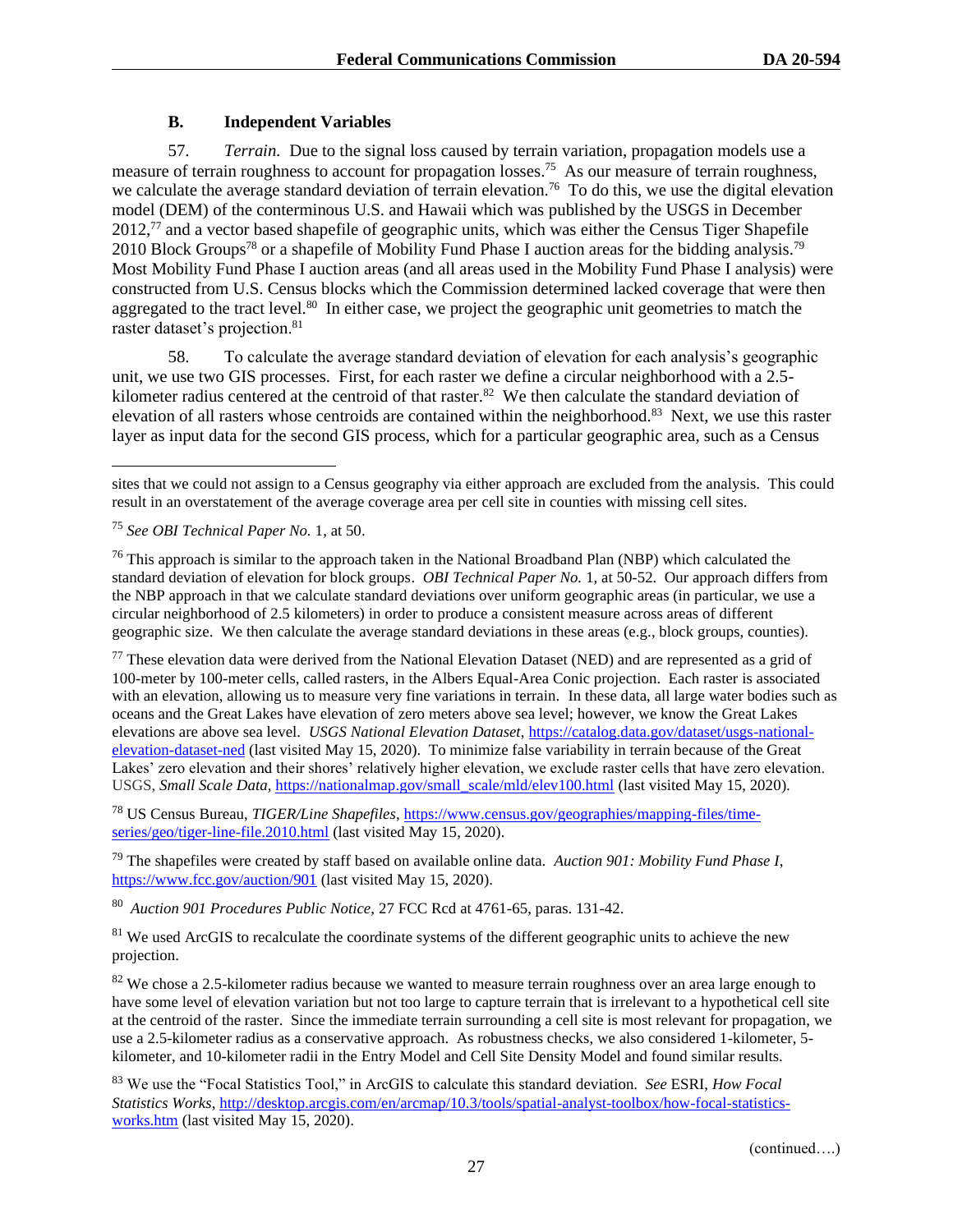tract, takes the average of the standard deviations for all rasters whose centroids lie within the geographic area.<sup>84</sup> This process produces an output table that contains each geographic area's average standard deviation of elevation based on the 2.5-kilometer circular neighborhood.

59. For the Entry Model analysis, average terrain roughness values are calculated for each block group. For the Auction Bidding Model analysis, we calculate a terrain value for each biddable area in the auction.<sup>85</sup> For the Cell Site Density Model analysis, we calculate carrier-specific terrain because each carrier does not necessarily cover the full county or cover the same areas as other carriers within a county. Specifically, from the block group level average standard deviation, we calculate the county level average for each carrier weighting by covered land area of each block group based on coverage data.

60. *Terrain Categories*. We categorize terrain into three groups as shown in Fig. B-14 below. To partition block groups into three groups, we use Jenks natural break clustering algorithm which minimizes within-cluster variances.<sup>86</sup> When evaluating the various analyses, we use the medians of each terrain category.

61. *Population Density.* For the Entry Model analysis, we use 2017 staff estimates to calculate population density by aggregating the total block level population to the block group and dividing by the total block group level land area.<sup>87</sup> For the Auction Bidding Model analysis, we aggregate the 2010 Census block level population and land area across all blocks in an area and divide to calculate the population density.<sup>88</sup> For the Cell Site Density Model analysis, we use 2014 county level Census population estimates and divide by the total land area to calculate the county level population density.

62. *Road Mile Density*. We use a previously developed dataset of the number of road miles per Census block which includes the following Census categories: Primary Road (S1100), Secondary Road (S1200), Local Neighborhood Road, Rural Road, City Street (S1400), Vehicular Trail [4WD] (S1500), Service Drive usually along a limited access highway (S1640), and Private Road for Service Vehicles (S1740).<sup>89</sup> In calculating the number of road miles associated with each Census block, we used two tables ("Faces" and "Edges"), published by the Census as part of the TIGER database.<sup>90</sup> We then sum the number of total road miles to higher geographies and divide by the land area to calculate the road mile density (number of road miles per square mile).

<sup>84</sup> We use the "Zonal Statistics Tool" in ArcGIS to calculate this average. *See* ESRI, *How Zonal Statistics Works,* <http://desktop.arcgis.com/en/arcmap/10.3/tools/spatial-analyst-toolbox/h-how-zonal-statistics-works.htm> (last visited May 15, 2020).

<sup>&</sup>lt;sup>85</sup> The raster-level standard deviations of elevations within a 2.5-kilometer circular neighborhood were calculated for all raster cells in an area, and then the average taken for each area.

<sup>&</sup>lt;sup>86</sup> We weight block groups by land area and use a Euclidean distance (L2) measure. Makles, A. (2012). Stata tip 110: How to get the optimal k-means cluster solution. *Stata Journal*. 12: 347–351.

<sup>&</sup>lt;sup>87</sup> Staff creates these estimates by taking annual Census county level estimates of population and housing units and distributing any increases or decreases along eligible roads. *Staff Block Estimates*[, https://www.fcc.gov/reports](https://www.fcc.gov/reports-research/data/staff-block-estimates)[research/data/staff-block-estimates](https://www.fcc.gov/reports-research/data/staff-block-estimates) (last updated Jan. 23, 2020).

<sup>88</sup> US Census Bureau, *Explore Census Data*, available at<https://data.census.gov/cedsci/> (last visited May 15, 2020).

<sup>89</sup> US Census Bureau, *TIGER/Line® Shapefiles: Technical Documentation 2010* at F-192-3 (2012), *available at*  [https://www2.census.gov/geo/pdfs/maps-data/data/tiger/tgrshp2010/TGRSHP10SF1.pdf.](https://www2.census.gov/geo/pdfs/maps-data/data/tiger/tgrshp2010/TGRSHP10SF1.pdf)

<sup>90</sup> A description of these relationship tables can be found at US Census Bureau, *Description of the Relationship Tables*, [https://web.archive.org/web/20120526031804/http://www.census.gov/geo/www/tiger/rel\\_file\\_desc.pdf](https://web.archive.org/web/20120526031804/http:/www.census.gov/geo/www/tiger/rel_file_desc.pdf) (last visited May 15, 2020). The datasets themselves are available in the FACES and EDGES directories, US Census Bureau, FTP,<ftp://ftp2.census.gov/geo/tiger/TIGER2010/> (last visited May 15, 2020).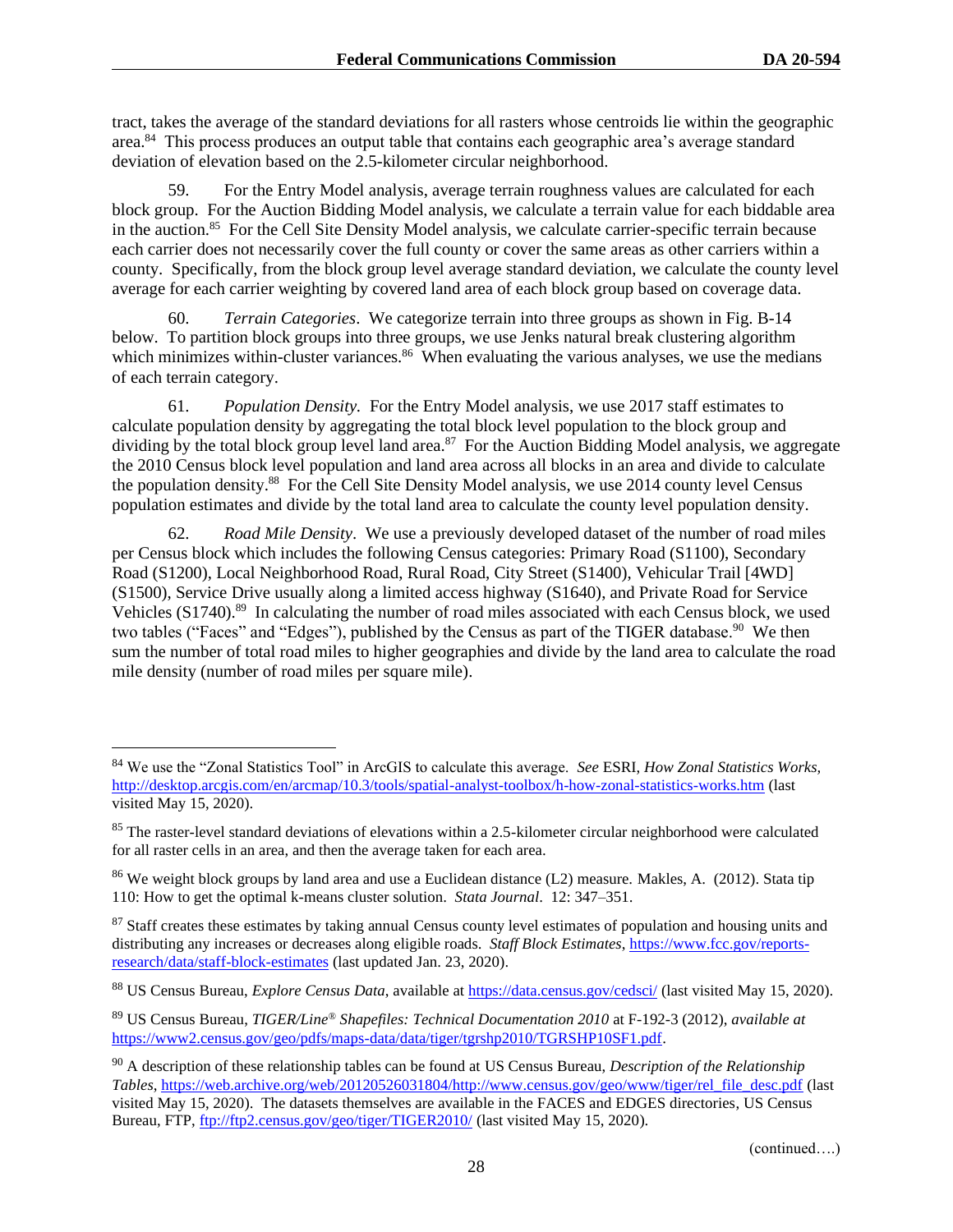63. *GDP Density.* We use the Bureau of Economic Analysis (BEA) Gross Domestic Product (GDP) by county dataset to derive county level GDP per square mile.<sup>91</sup> These data provide GDP for most counties individually.<sup>92</sup> For the Entry Model analysis, we divide the annual real GDP by the total land area to get the GDP per square mile.

64. *Establishment Density*. We use the Census Bureau's County Business Patterns (CBP) dataset containing the number of establishments.<sup>93</sup> An establishment is defined as a single physical location at which business is conducted or services or industrial operations are performed.<sup>94</sup> For the Cell Site Density Model, we divide the total number of establishments by the total land area in each county.<sup>95</sup>

65. *Median Household Income*. We use the American Community Survey (ACS) five year estimates database published by the Census Bureau to derive median household income.<sup>96</sup> For each analysis, we use the vintage of data for which the final year of the ACS estimates matches with the relevant year in the analysis.<sup>97</sup>

66. *Subscribers Per Deployed MHz Spectrum (CMA Level).* In order to calculate the number of subscribers per deployed megahertz of spectrum for the Cell Site Density Model, we first analyze the December 2014 Form 477 data that indicates whether each carrier has deployed particular spectrum bands with at least one technology (e.g., LTE) in each county.<sup>98</sup> Second, we use Universal Licensing System (ULS) data which provides the amount of spectrum holdings (megahertz) for each carrier in each county and its associated radio service code.<sup>99</sup> We match the radio service codes with the Form 477 spectrum codes and sum the spectrum holdings over the radio service codes (see Fig. B-15 below). We then merge this with the Form 477 data from the first step. This produces a dataset that shows whether the carrier deploys on a given spectrum band (on any technology) in the county and the amount of spectrum holdings the carrier has in that particular spectrum band in that county.<sup>100</sup>

<sup>91</sup> Specifically, we use Real GDP (2012 Chained Dollars) of private industries only.Bureau of Economic Analysis, *GDP by County, Metro and Other Areas* (Dec. 12, 2019)[, https://www.bea.gov/data/gdp/gdp-county-metro-and](https://www.bea.gov/data/gdp/gdp-county-metro-and-other-areas)[other-areas](https://www.bea.gov/data/gdp/gdp-county-metro-and-other-areas) (last visited May 15, 2020).

 $92$  For some counties, however, BEA combines several counties or other jurisdictions for its estimates (e.g., Fairfax County, VA; Fairfax City, VA; and Falls Church, VA are a single BEA county). [https://apps.bea.gov/regional/pdf/FIPSModifications.pdf.](https://apps.bea.gov/regional/pdf/FIPSModifications.pdf) For those counties, we assume uniform GDP per capita across the combined counties.

<sup>93</sup> US Census Bureau, *County Business Patterns: 2014*, (Apr. 24, 2016), *available at* [https://www.census.gov/data/datasets/2014/econ/cbp/2014-cbp.html.](https://www.census.gov/data/datasets/2014/econ/cbp/2014-cbp.html)

<sup>94</sup> A more detailed definition is available at US Census Bureau, *Glossary*, [https://www.census.gov/programs](https://www.census.gov/programs-surveys/cbp/about/glossary.html)[surveys/cbp/about/glossary.html](https://www.census.gov/programs-surveys/cbp/about/glossary.html) (last visited May 15, 2020).

<sup>&</sup>lt;sup>95</sup> As there are no observations for King County, Texas, we assume that there are zero establishments in this county.

<sup>96</sup> US Census Bureau, *American Community Survey (ACS)*,<https://www.census.gov/programs-surveys/acs> (last visited May 15, 2020).

 $97$  For example, if the dependent variable in the model is from 2011, we would use the 2006-2011 ACS database.

<sup>&</sup>lt;sup>98</sup> Because Mosaik does not provide data on where carriers have deployed specific spectrum bands, we use Form 477 data which does, on the other hand, indicate where carriers have deployed using different spectrum bands.

<sup>&</sup>lt;sup>99</sup> Staff conducted its analysis using the December 2014 Universal Licensing System data.

<sup>&</sup>lt;sup>100</sup> There are cases where the data suggest a carrier deploys on a particular spectrum band in a given county but does not have spectrum holdings.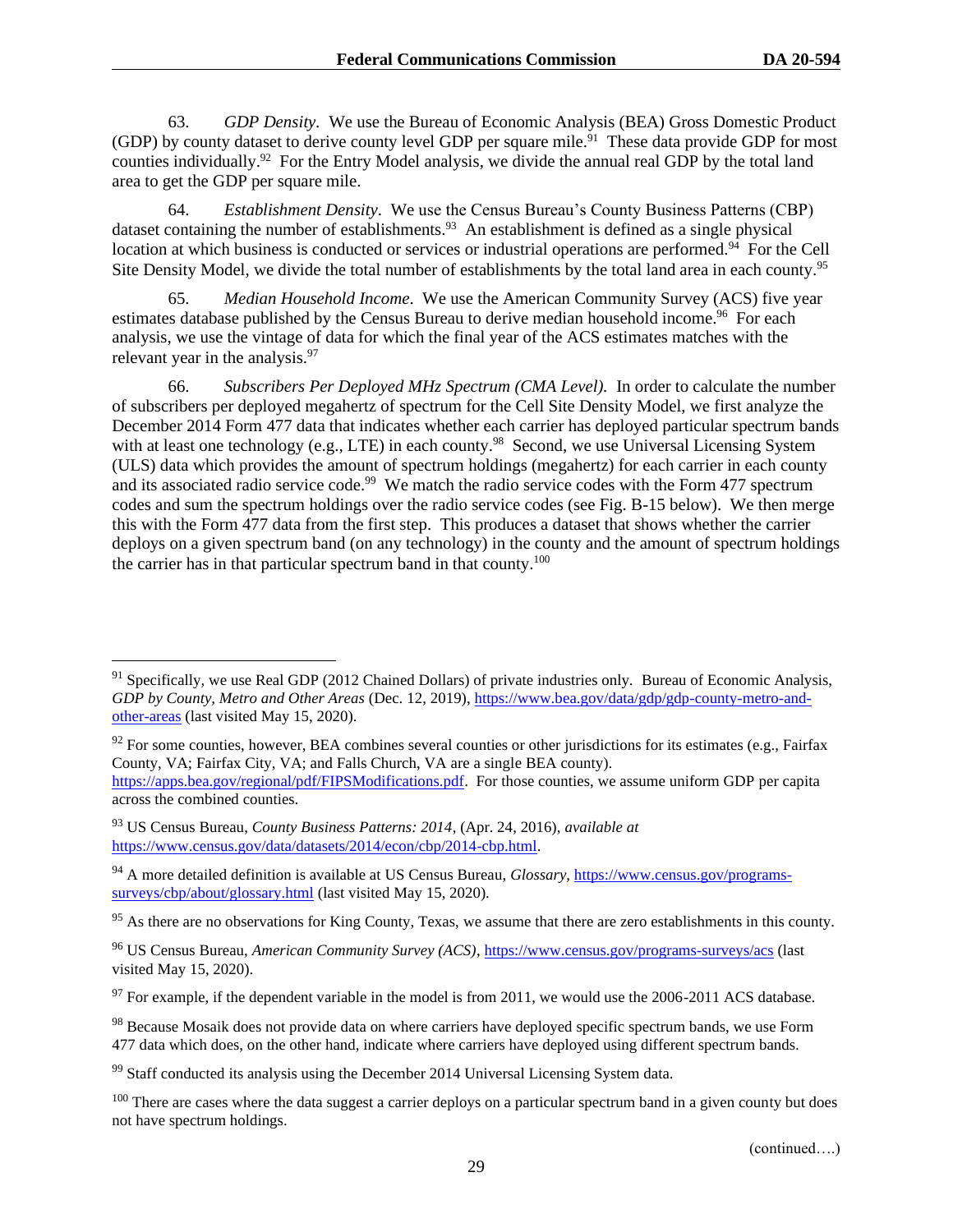67. To approximate the total deployed spectrum, we multiply the spectrum holdings by a binary variable that indicates if the carrier deploys on the given spectrum band in a given county.<sup>101</sup> Finally, we average total deployed spectrum to the CMA level weighting by 2014 county population. The final step uses Number Resource Utilization and Forecast (NRUF) data on the number of subscribers for each carrier in each county. Given issues associated with the use of NRUF data at the county level,<sup>102</sup> we aggregate to the CMA level and merge this with the total deployed spectrum and divide by the number of subscribers. This calculation produces an estimate of the subscribers per total deployed spectrum at the CMA level.

68. *Low Band Spectrum Flag.* For the Cell Site Density Model, we use the December 2014 Form 477 data to determine Census blocks in which each carrier deploys low band spectrum using any technology. We use the centroid method to identify which blocks are covered by low band. Then, we create a binary flag variable which equals one if the carrier deploys low band at the geographic centroid of at least one block in the county.

69. *Percentage of Area Covered.* Our coverage percentage data is constructed using Mosaik data by calculating coverage for each model's geographic unit of interest and then dividing it by the total area of the geographic unit. For the Cell Site Density Model analysis, we calculate the total area in each county covered by LTE by each carrier in January 2014. For the Auction Bidding Model, we use January 2012 Mosaik data.<sup>103</sup> In contrast to the Entry Model and Cell Site Density Model analyses, we use a "centroid-based" method to measure coverage in the Auction Bidding Model analysis. In line with the way coverage was measured in Auction 901, an entire Census block is counted as covered if the geographic centroid is covered.<sup>104</sup> In addition, "uncovered" areas in the Auction Bidding Model analysis sometimes do have coverage since an older vintage of Mosaik data was used to select the eligible blocks; and we use all types of coverage and not just 3G coverage as in the selection process of Mobility Fund Phase I. Some eligible blocks in MF-I were also included (or removed) due to challenges from commenters that revealed on-the-ground discrepancies in coverage compared with the Mosaik data.<sup>105</sup> We aggregated block area coverage to auction areas by adding the total land area of covered blocks within an auction area. We construct percentage coverage both for any carrier, by counting a block covered if it is covered by any carrier, and for each bidding carrier in the bid data, individually.

70. *Percentage of Road Miles Covered.* For the Auction Bidding Model, we calculated road miles covered analogously to the way area covered was calculated using the same road miles data used to calculate road mile density. Using any block we considered covered in the area calculation, we develop auction area coverage by adding road miles in these blocks, and dividing this figure by the total road miles in the auction area. Also like the area percentage coverage, we calculated this figure both for any carrier, by counting a block covered if it is covered by any carrier, and for each bidding carrier in the bid data, individually.

71. *Download Speed.* For the Cell Site Density Model, we use July through December 2014 Ookla Speedtest data to calculate average download speeds for each county for each carrier. First, we drop any test with non-positive download or upload speeds, tests taken over a WiFi connection, and tests

<sup>&</sup>lt;sup>101</sup> Here we are assuming that if a carrier deploys on a particular spectrum band in a given county that the full amount of spectrum holdings is deployed. We only know whether or not spectrum has been deployed but not how much has been deployed. Using Form 477 data, we can exclude spectrum holdings in counties where the carrier has not deployed on a particular band on at least one technology.

<sup>102</sup> *2018 Communications Marketplace Report*, 33 FCC Rcd at 12582-83, para. 30 & n.94.

<sup>&</sup>lt;sup>103</sup> The Entry Model uses the percentage of land covered by 4G LTE to construct its dependent variable, but does not use percentage of land covered as an independent variable.

<sup>104</sup> *USF/ICC Transformation Order,* 26 FCC Rcd at 17783-84 paras. 332, 334.

<sup>105</sup> *Auction 901 Procedures Public Notice*, 27 FCC Rcd at 4731-4756, paras. 13-22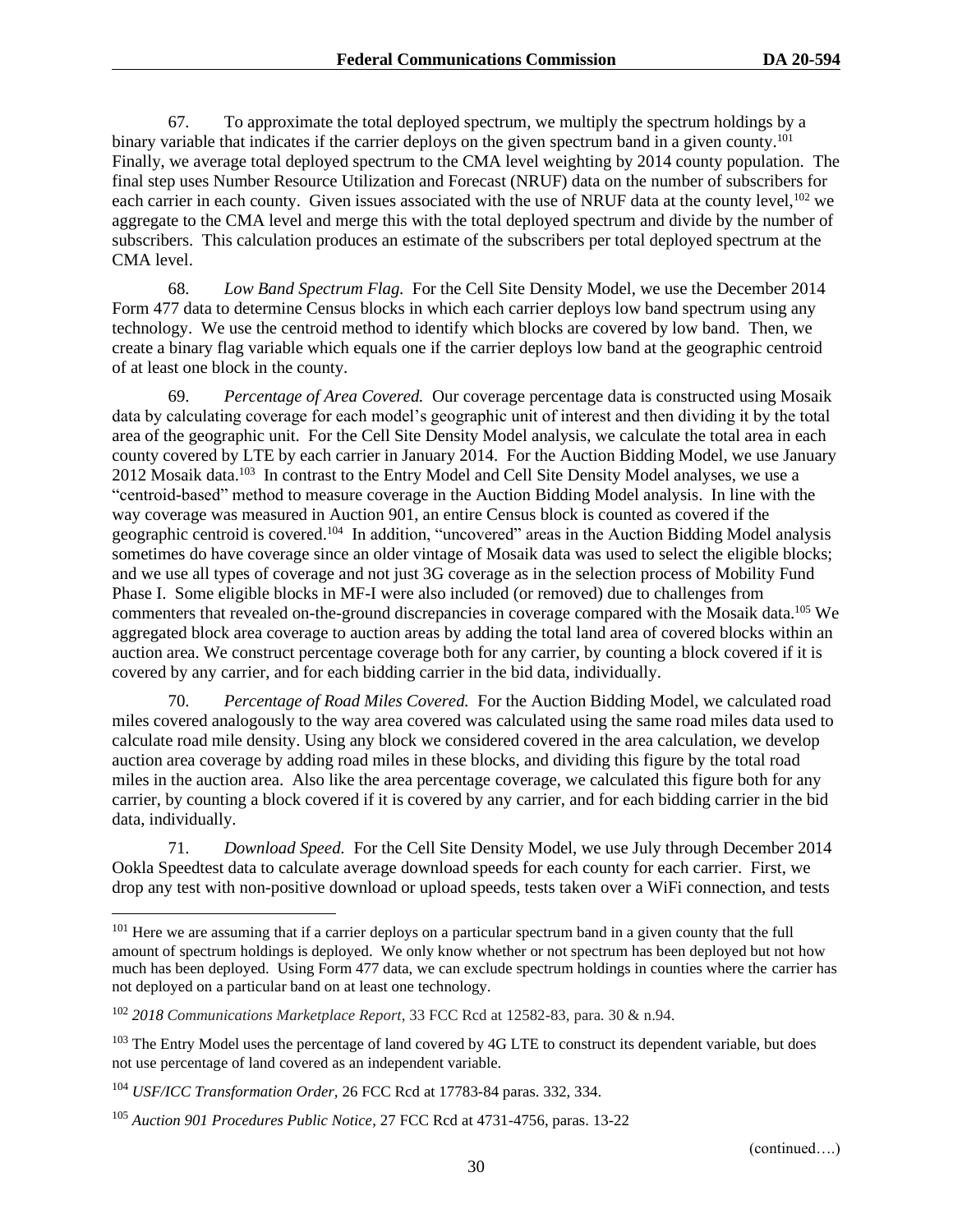with locations determined GEO-IP.<sup>106</sup> We then associate latitude and longitude coordinates to 2010 Census counties. Next, we calculate an average download speed for each device in each month and county for both Android and iPhone devices.<sup>107</sup> Finally, we calculate an overall carrier-county level average download speed weighting by the number of devices.

72. *Tower Height.* In the BDS data, tower height was not available, so to estimate the height of each tower in our sample, we compiled tower height information from publicly available tower company sources.<sup>108</sup> To calculate the average tower height in each county for each carrier, we first drop all towers with missing height information or a listed height over 500 feet and then match the towers in our sample to the closest towers in the public dataset. We then assign the tower height of the closest matched tower as long as that cell site lies within 1 kilometer of the tower from the original data sample. For towers that do not match within 1 kilometer, we assign the average tower height of the matched towers in the county for that carrier. Then, we calculate the average tower height for each county for each carrier.

73. *Land Cover (Clutter)*. We use land cover data from the USGS 2011 National Land Cover Database (NLCD) to account for the role of clutter in radio wave propagation.<sup>109</sup> As we expect that most man-made clutter will be adequately proxied by population and establishment density, we only include a variable for naturally occurring dense clutter.<sup>110</sup> We condense the NLCD land use categories to create a natural "dense clutter" variable, based in part on the Commission's recommendations in the broadcast incentive auction.<sup>111</sup> The dense clutter category consists of the deciduous forest, evergreen forest, mixed forest, woody wetlands, and emergent herbaceous wetlands NLCD classifications. For each analysis we use the percentage of land area covered by these categories within the relevant geography. Each analysis uses 2011 NLCD data.

74. *USF Funding.* The Universal Service Fund (USF) distributes funding to subsidize mobile broadband service in high cost areas. To estimate areas that received funding in a particular area, we use internal Commission and USAC data to connect block groups to areas receiving Frozen High Cost Support or Mobility Fund Phase I support. Frozen High Cost Support is paid to firms via wire centers which do not have official geographic boundaries, so we use boundaries estimated by TomTom.<sup>112</sup> Mobility Fund Phase I areas included in our bidding analysis were defined by the Commission as part of

 $111$  *Id.* 

<sup>&</sup>lt;sup>106</sup> Tests with non-positive download or upload speeds are assumed to be inaccurate. We exclude tests taken over a WiFi connection because we want to measure cell network quality and not a fixed broadband network's quality. Locations identified by GEO-IP are assumed to be inaccurate, and thus, tests with inaccurate location information are excluded.

 $107$  Instead of calculating a simple average of tests' download speeds, we calculate each device's monthly average download speed so users who take a large number of tests are not overrepresented.

<sup>&</sup>lt;sup>108</sup> Tower site information was downloaded from 44 tower providers' websites in May 2018. Wireless Estimator, *Top 100 Tower Companies in the U.S.*[, http://www.wirelessestimator.com/t\\_content.cfm?pagename=US-Cell-](http://www.wirelessestimator.com/t_content.cfm?pagename=US-Cell-Tower-Companies-Complete-List)[Tower-Companies-Complete-List](http://www.wirelessestimator.com/t_content.cfm?pagename=US-Cell-Tower-Companies-Complete-List) (last visited May 15, 2020).

<sup>109</sup> USGS, *National Geospatial Program*[, https://www.usgs.gov/core-science-systems/national-geospatial](https://www.usgs.gov/core-science-systems/national-geospatial-program/land-cover)[program/land-cover](https://www.usgs.gov/core-science-systems/national-geospatial-program/land-cover) (last visited May 15, 2020).

<sup>110</sup> *Office of Engineering and Technology Seeks to Supplement the Incentive Auction Proceeding Record Regarding Potential Interference Between Broadcast Television and Wireless Services*, Public Notice, 29 FCC Rcd 712, 735-37 (OET 2014).The Commission previously adapted the NLCD classifications to better reflect the propagation characteristics of the categories. *Id*.

<sup>&</sup>lt;sup>112</sup> TomTom data has been previously used, for example, to identify areas of subsidy in the Mobility Fund Phase II proceeding. *Procedures for the Mobility Fund Phase II Challenge Process,* Public Notice, 33 FCC Rcd 1985, Appx. A, n.4 (2018).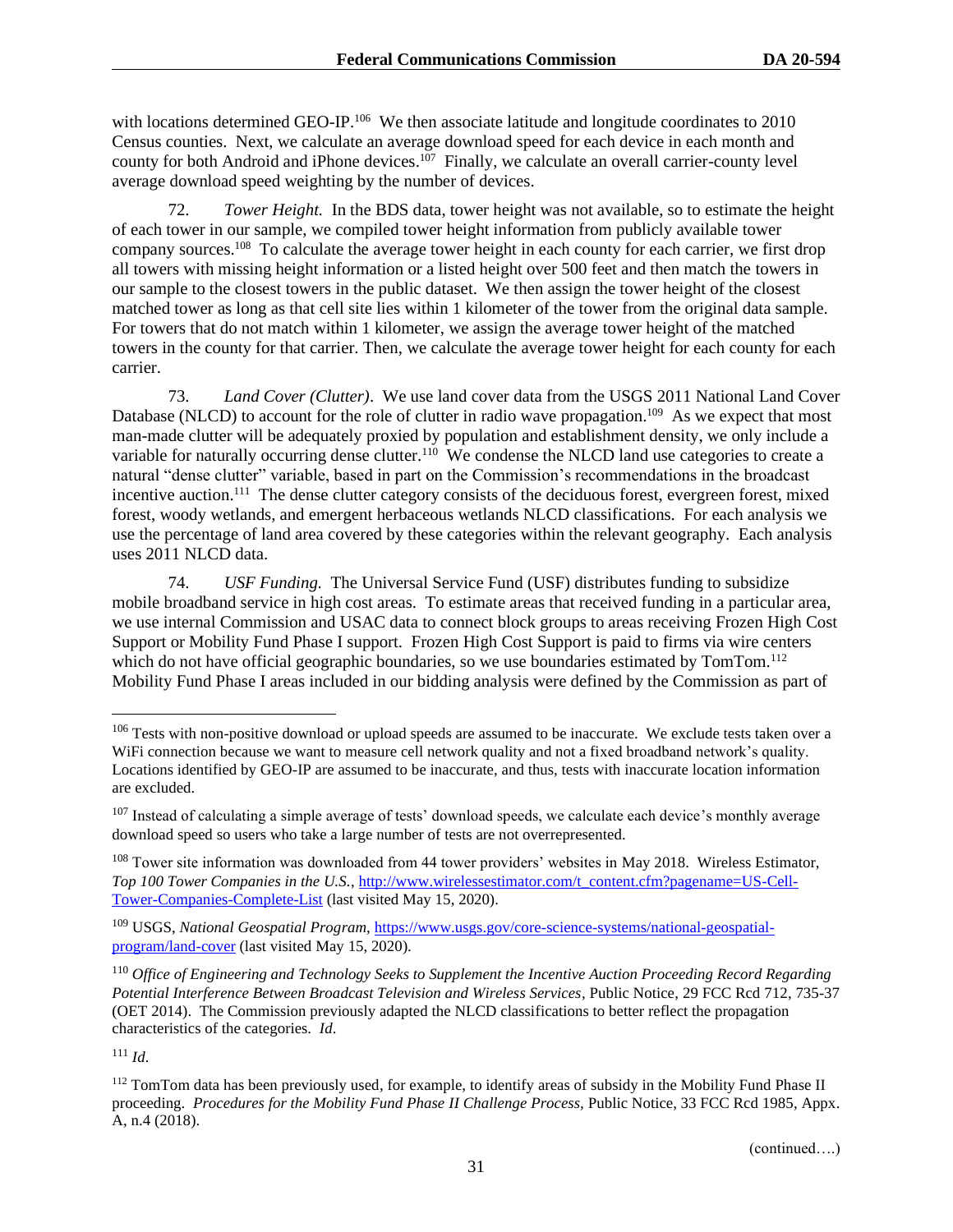the auction.<sup>113</sup> Any block group whose centroid is within the boundary of a high cost wire center was counted as "subsidized."

75. *Carrier Count*. For the Auction Bidding Model analysis, we include the log of the weighted average of the number of carriers by tract. Using January 2012 America Roamer (now Mosaik) data, we determined the number of carriers covering the centroid of every Census block. We then calculated the weighted average of this number for each tract, weighting by either the block land area or road miles.<sup>114</sup>

76. *Number of Potential Bidders*. The bidding analysis also includes the *potential* number of bidders as a covariate. To calculate the number of potential bidders for each item, we use bidder applications submitted to the Commission before the Mobility Fund Phase I auction in which they indicate the areas they were interested in bidding.<sup>115</sup>

| Data                             | <b>Source Names</b>                                  | <b>Source URL</b>                                                                              |
|----------------------------------|------------------------------------------------------|------------------------------------------------------------------------------------------------|
| Terrain                          | <b>USGS</b> - National Elevation<br><b>Dataset</b>   | https://nationalmap.gov/small_scale/mld/elev100.html                                           |
| Population                       | Census, FCC Staff Block<br>Estimates                 | https://www.fcc.gov/reports-research/data/staff-block-<br>estimates                            |
| Employment*                      | <b>Census - County Business</b><br>Patterns          | https://www.census.gov/programs-surveys/cbp.html                                               |
| <b>Road Miles</b>                | Internal FCC Analysis of Census<br><b>TIGER Data</b> |                                                                                                |
| <b>Gross Domestic</b><br>Product | <b>Bureau of Economic Analysis</b>                   | https://www.bea.gov/data/gdp/gdp-county-metro-and-<br>other-areas                              |
| Median Household<br>Income       | <b>Census - American Community</b><br>Survey         | https://www.census.gov/programs-surveys/acs                                                    |
| Land Cover*                      | <b>USGS</b> - National Land Cover<br>Database        | https://www.mrlc.gov/data                                                                      |
| Mobile Coverage                  | <b>USGS</b> - National Elevation<br>Dataset          | https://www.mosaik.com/network-experience-<br>solutions/coverage/                              |
| Land Area                        | Census, FCC Staff Block<br>Estimates                 | https://www.census.gov/geographies/mapping-<br>files/time-series/geo/tiger-line-file.2010.html |
| Federal Land                     | <b>Census - County Business</b><br>Patterns          | http://www.nationalatlas.gov/mld/fedlanp.html                                                  |
| <b>Spectrum Holdings</b>         | Internal FCC Analysis of Census<br><b>TIGER Data</b> | https://www.fcc.gov/wireless/systems-<br>utilities/universal-licensing-system                  |
| Subscribers                      | Bureau of Economic Analysis                          | Confidential FCC Data                                                                          |

## **Fig. B-12: Data Sources**

<sup>113</sup> *Auction 901 Procedures Public Notice*, 27 FCC Rcd at 4761-65, paras. 131-42; *Auction 901: Mobility Fund Phase I*,<https://www.fcc.gov/auction/901> (last visited May 15, 2020).

<sup>&</sup>lt;sup>114</sup> Carrier count weighting is calculated on a land area and a road mile basis because coverage in the Auction Bidding Model is calculated both on a land area basis and a road mile basis for different specifications. To be consistent, we use land area weighting when using land area coverage and road miles weighting when using road miles coverage. *See supra* Appx. B.III: Auction Bidding Model Adjustment Factor.

<sup>&</sup>lt;sup>115</sup> A carrier needed to have spectrum and ETC status to be able to bid on an area, and at the time of a bidder's short form application, the bidder had to designate what areas they had an interest in. *Auction 901 Procedures Public Notice*, 27 FCC Rcd at 4753-55, paras. 93-96. Applications can be accessed at *FCC Form 175 Search*, <https://auctionfiling.fcc.gov/form175/search175/index.htm> (last visited May 15, 2020).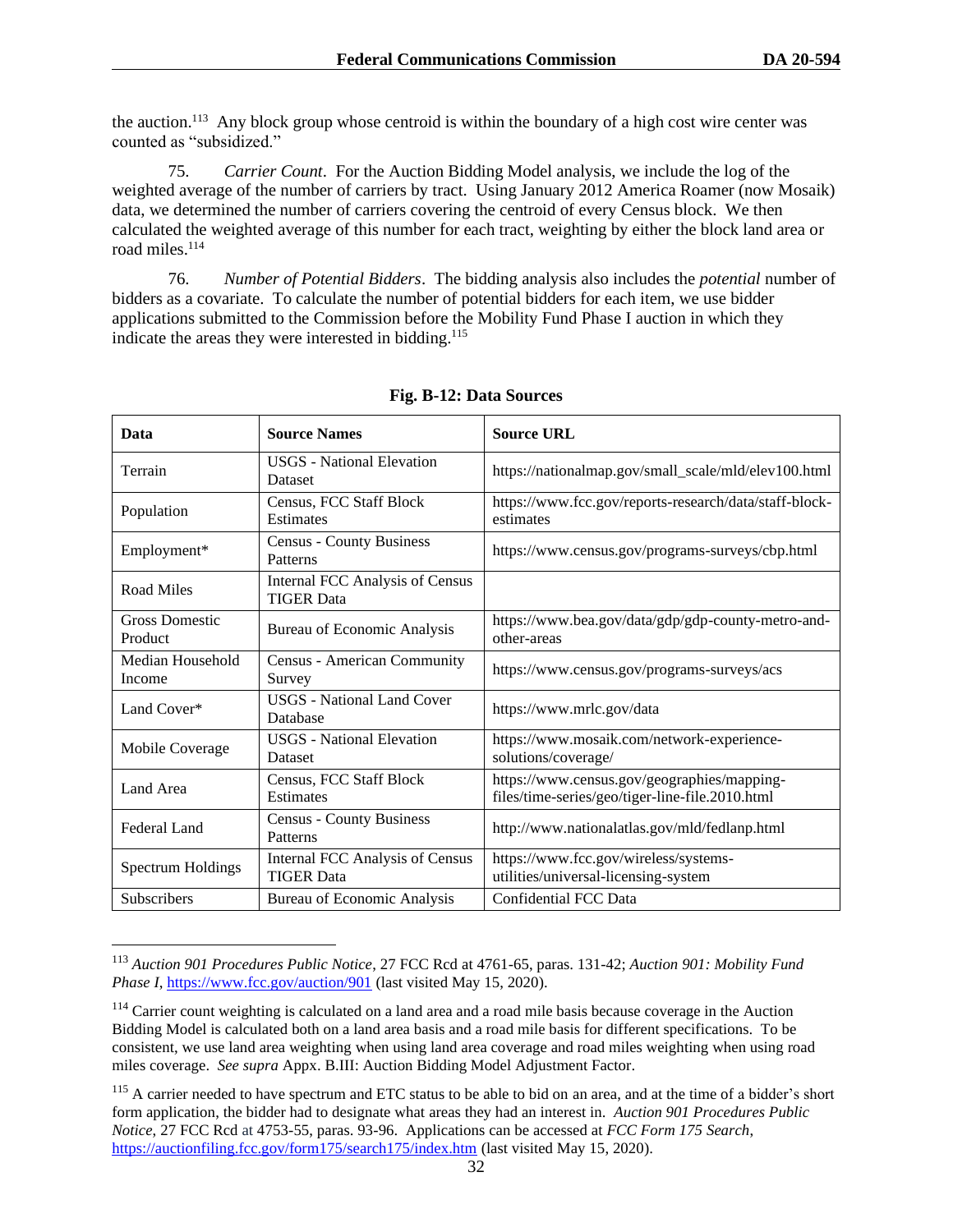| Data                               | <b>Source Names</b>                                | <b>Source URL</b>               |
|------------------------------------|----------------------------------------------------|---------------------------------|
| <b>USF</b> Funding                 | Census - American Community<br>Survey              |                                 |
| <b>MF</b> I Auction<br>Information | <b>USGS</b> - National Land Cover<br>Database      | https://www.fcc.gov/auction/901 |
| Cell Site Counts                   | <b>USGS</b> - National Elevation<br><b>Dataset</b> | Confidential FCC Data           |
| Download Speed                     | Census, FCC Staff Block<br>Estimates               |                                 |
| Tower Heights                      | <b>Census - County Business</b><br>Patterns        |                                 |

\*Dataset downloaded from IPUMS NHGIS: Steven Manson, Jonathan Schroeder, David Van Riper, and Steven Ruggles. IPUMS National Historical Geographic Information System: Version 14.0 [Database]. Minneapolis, MN: IPUMS. 2019. http://doi.org/10.18128/D050.V14.0

# **Fig. B-13: Variables Used in Analyses**

| <b>Variables</b>                                          |                | <b>Entry Analysis</b> | <b>Cell Site Density Analysis</b> |             | <b>Auction Bidding Analysis</b> |           |
|-----------------------------------------------------------|----------------|-----------------------|-----------------------------------|-------------|---------------------------------|-----------|
| <b>Dependent Variables</b>                                | Vintage        | Geography             | <b>Vintage</b>                    | Geography   | <b>Vintage</b>                  | Geography |
| Number of Entrants                                        | 2017           | <b>Block Group</b>    |                                   |             |                                 |           |
| <b>Bid Per Road Mile</b>                                  |                |                       |                                   |             | 2012                            | Item*     |
| Coverage Area Per Cell Site                               |                |                       | Jan. 2014 / Dec. 2013             | County $**$ |                                 |           |
| <b>Independent Variables</b>                              | <b>Vintage</b> | Geography             | Vintage                           | Geography   | <b>Vintage</b>                  | Geography |
| Terrain                                                   | 2012           | <b>Block Group</b>    | 2012                              | County $**$ | 2012                            | Item*     |
| <b>Employment Density</b>                                 |                |                       |                                   |             |                                 |           |
| Road Mile Density                                         | 2010           | <b>Block Group</b>    | 2010                              | County      | 2010                            | Item*     |
| <b>GDP</b> Density                                        | 2017           | County                |                                   |             |                                 |           |
| <b>Establishment Density</b>                              |                |                       | 2014                              | County      |                                 |           |
| Median Household Income                                   | 2017           | <b>Block Group</b>    | 2014                              | County      | 2011                            | Tract     |
| Land Cover                                                | 2011           | Tract                 |                                   |             | 2011                            | Tract     |
| Subscribers Per Deployed Spectrum                         |                |                       | Dec. 2014 / Dec. 2013             | $CMA**$     |                                 |           |
| Low Band Spectrum Flag                                    |                |                       | Dec. 2014                         | County $**$ |                                 |           |
| Download Speed                                            |                |                       | Jul.-Dec. 2014                    | County**    |                                 |           |
| Tower Height                                              |                |                       | May 2018                          | County $**$ |                                 |           |
| <b>USF</b> Funding                                        | 2016           | <b>Block Group</b>    |                                   |             |                                 |           |
| Percentage Covered Land Area                              |                |                       | Dec. 2014                         | $Country**$ | Jan. 2012                       | Tract     |
| Percentage Covered Road Miles                             |                |                       |                                   |             | Jan. 2012                       | Tract     |
| Carrier Count                                             |                |                       |                                   |             | Jan. 2012                       | Tract     |
| Number of Potential Bidders                               |                |                       |                                   |             | 2012                            | Item*     |
| *An item is Mobility Fund I eligible area within a tract. |                |                       |                                   |             |                                 |           |
| **Carrier-specific variable.                              |                |                       |                                   |             |                                 |           |

**Fig. B-14: Terrain Categories**

| <b>Category</b> | <b>Range</b>        | Median |
|-----------------|---------------------|--------|
| Low             | $0 \leq SD \leq 40$ | 10     |
| Medium          | $40 < SD \le 115$   | 70     |
| High            | SD > 115            | 150    |

Note: Ranges and Medians were rounded